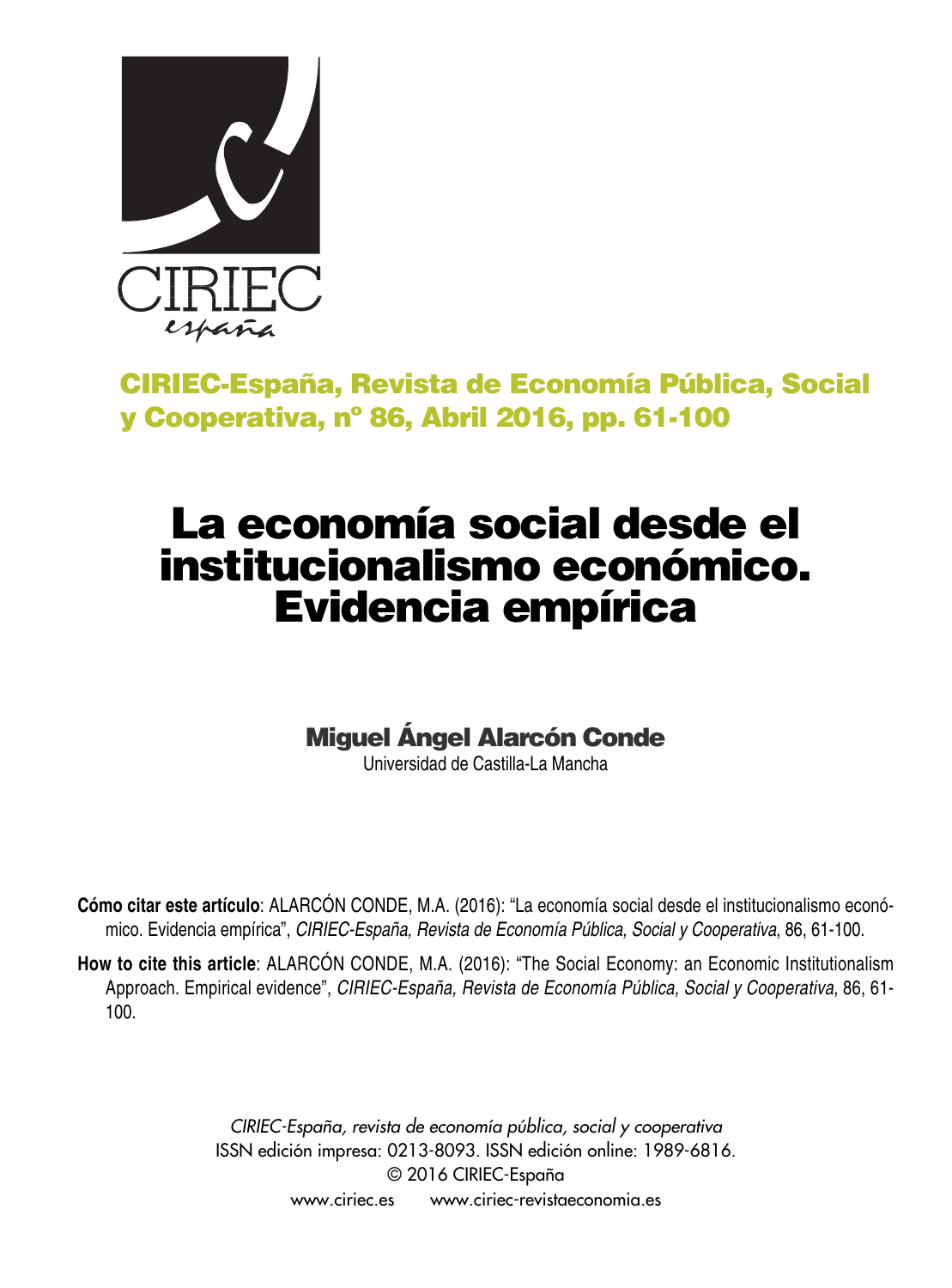# **La economía social desde el institucionalismo económico. Evidencia empírica**

**Miguel Ángel Alarcón Conde**

# **RESUMEN**

La intención del trabajo es ofrecer una definición de Economía Social en sentido amplio desde principios del Institucionalismo Económico. Así, elementos como la persistencia en el hábito de la No Prioridad en el Ánimo de Lucro Personalista y las rutinas ejercidas por las entidades de la categoría, como son las Transferencias Sociales *en Especie, resultan ser principios comunes a todas las entidades que componen la definición generalmente* aceptada por los estudiosos del tema: la sugerida por el CIRIEC Internacional, ya recogida en la Carta de la *Economía Social de la CEP-CEMAF en 2002, extensible a otras perspectivas inclusivas de actividades económicas que elevan valores humanos en nuestra sociedad.*

PALABRAS CLAVE: Economía Social, Tercer Sector, Nuevo Institucionalismo Económico, Teoría de Grafos, Ontología del lenguaje.

CLAVES ECONLIT: B52, L30, P13, P50.

**Cómo citar este artículo / How to cite this article**: ALARCÓN CONDE, M.A. (2016): "La economía social desde el institucionalismo económico. Evidencia empírica", *CIRIEC-España, Revista de Economía Pública, Social y Cooperativa*, 86, 61-100.

**Correspondencia**: Miguel Ángel Alarcón Conde, Universidad de Castilla-La Mancha. E-mail: Miguelangel.alarcon@uclm.es.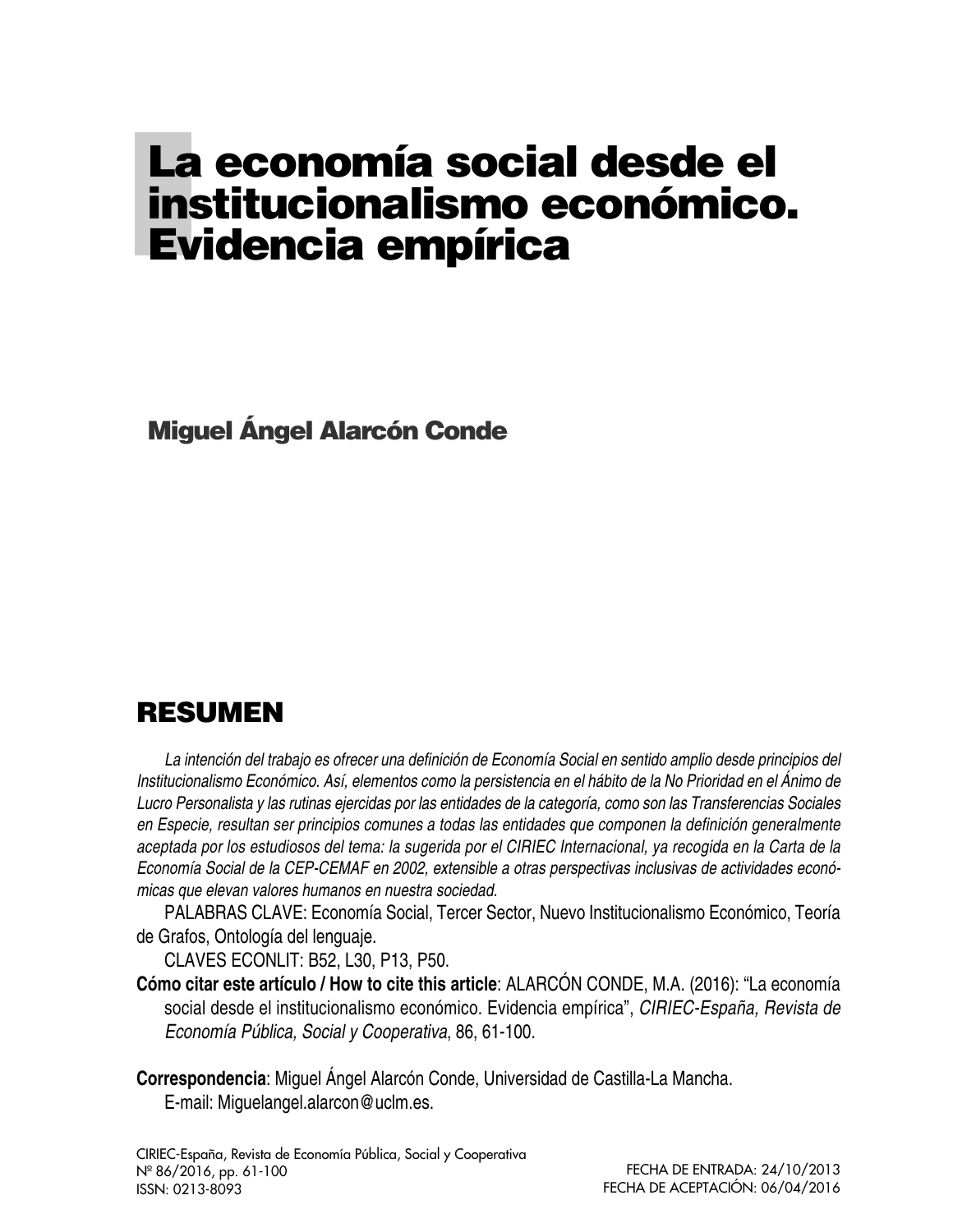# **EXPANDED ABSTRACT**

# **The Social Economy: an Economic Institutionalism Approach. Empirical evidence**

### **Objectives**

To propose a definition of the Social Economy in a broad sense, based on principles of Economic Institutionalism. Thus, elements such as the habit of Non-Persistence in Personalist Profit Motive (henceforth, NPPPM), and the routines exercised by the bodies that make up the category which is the object of study, such as Social Transfers in Kind (henceforth, STKs), seem to be common principles that satisfy the definition generally accepted by academics: namely the one suggested by CIRIEC International.

To show evidence regarding the existence of STK routines which are the practical consequence of the NPPPM principle.

To demonstrate the lower intensity of the principle of cumulative causality in the case of cooperatives with respect to traditional capitalist bodies, between 2000 and 2012 in the Spanish case.

### **The methodological design**

The proposal for the definition of the Social Economy is based on principles based on the modern focus of Economic Institutionalism and Graphs Theory and Social Networks Analysis tools, both of which are aided by ideas from Ontology of Language by Echeverría (2008).

Defourny (1992) suggested identifying what distinguishes Social Economy bodies from other organizations as clearly as possible. The diversity of legal languages (of significances and meanings) and sociocultural contexts in different places are obstacles that can be surpassed if it is considered that language is an inseparable part of man, that it exists in order to make it possible to explain human behaviours, and that it is the reason for being of human organizations.

The New Economic Institutionalism (G. Hodgson) can sustain an encompassing Social Economy concept; it maintains continuity with the main contributions of the Original Economic Institutionalism, and assumes that institutions are the uses, customs, norms, routines, or rules by which social and economic relationships between the members of a group are governed. Said categories can evolve to become formal institutions (for example, organizations, norms, and laws, among others).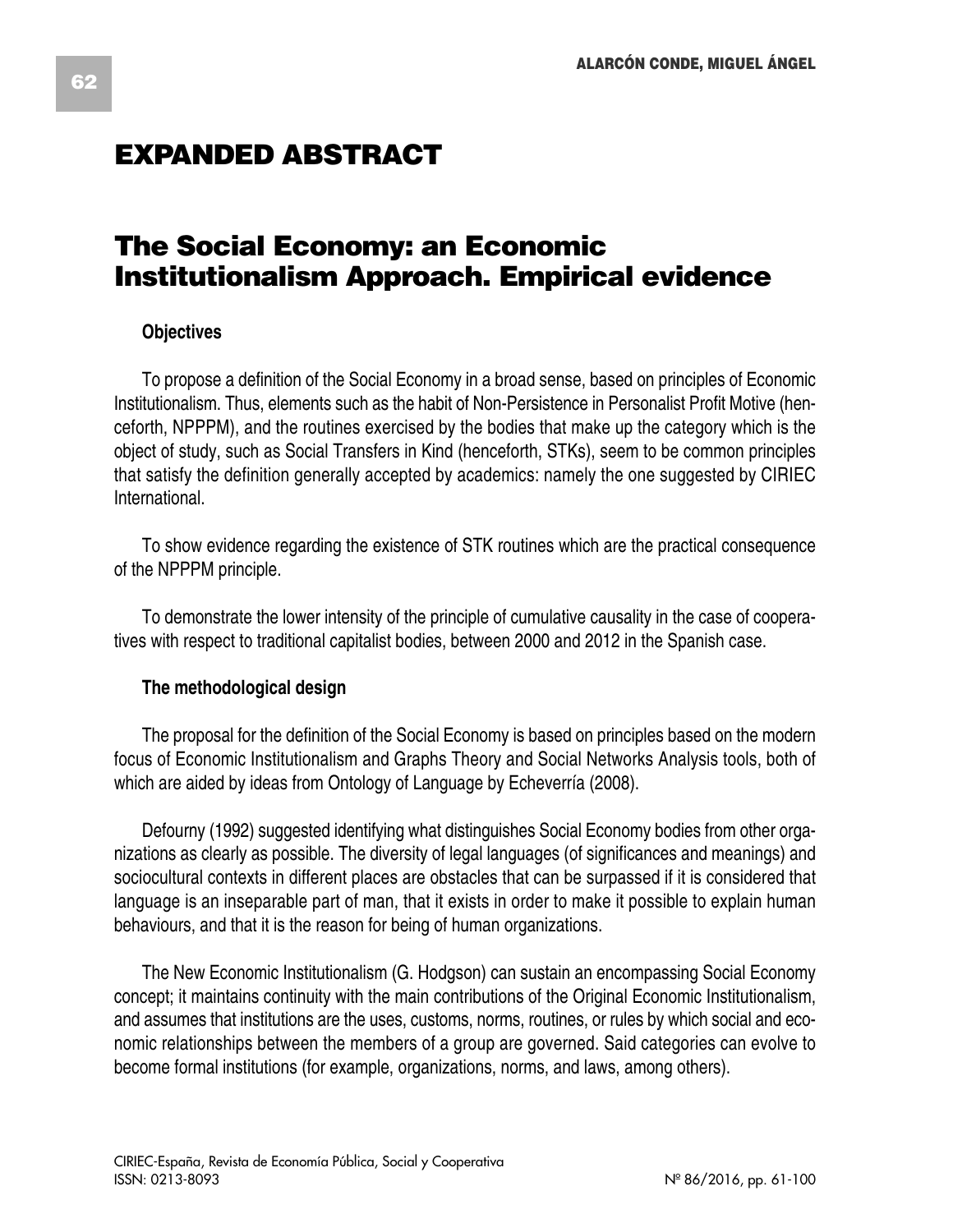Proposition 1. Social Economy bodies are institutions formed by networks of individuals which make up a typology of relationships based on a common core of empathy and solidarity, both of which are human actions taken to achieve their goals. They can form graphs as long as they are networks.

Definition 1. A graph G is an ordinated pair  $G = (V, E)$ , where V is a set of vertices or nodes and E is a set of ties and links that relate these nodes. The graph is focussed when there are edges that have an origin and a destination.

Thus, without needing to include qualitative variables, attributes, or quantitative variables, the relationships between individuals in a group would be represented by a set of edges between the nodes of the group, "from" and "to" it, as well.

Four assumptions are considered. Assumption 1, the bodies of the Social Economy can be formalized into graphs where the edges are the means or relationships with which the individuals (nodes) act in order to achieve certain ends. Assumption 2, the means or relationships between individuals are the formalization of habits, rules, or routines; in other words, of theoretical (abstract) institutions. Assumption 3, the cause of the formal institutions or organizations is the evolutionary dynamic of the theoretical, abstract, institutions. Assumption 4, empathy and solidarity are representatives of relationships or means and, therefore, representable as edges or nexus between the individuals that belong to a network.

Axiom 1. Language is an institution, a regularity of the habit of human communication, and semantics is a rule of language. Consequently, it is an institution that is necessary for the processes of knowledge, learning and advancement. Therefore, it is necessary for building arguments regarding what institutions are.

Axiom 2. The behaviour of the individual is characterized by regularities such as habits, rules, and routines (for groups of individuals) which can be explicit, like organizations or norms, or could be abstract, like cognitive field values.

Axiom 3. The constitution of an organization is formalized from habits, individual values, and rules, but these do not guarantee its survival.

In consequence, the formal guarantee of institutions occurs in accordance with the legal norms current in a society. A legal person may become legally established and not be loyal to its founding principles nor to the current legislation that affects it. The opposite would, however, lead to its own extinction.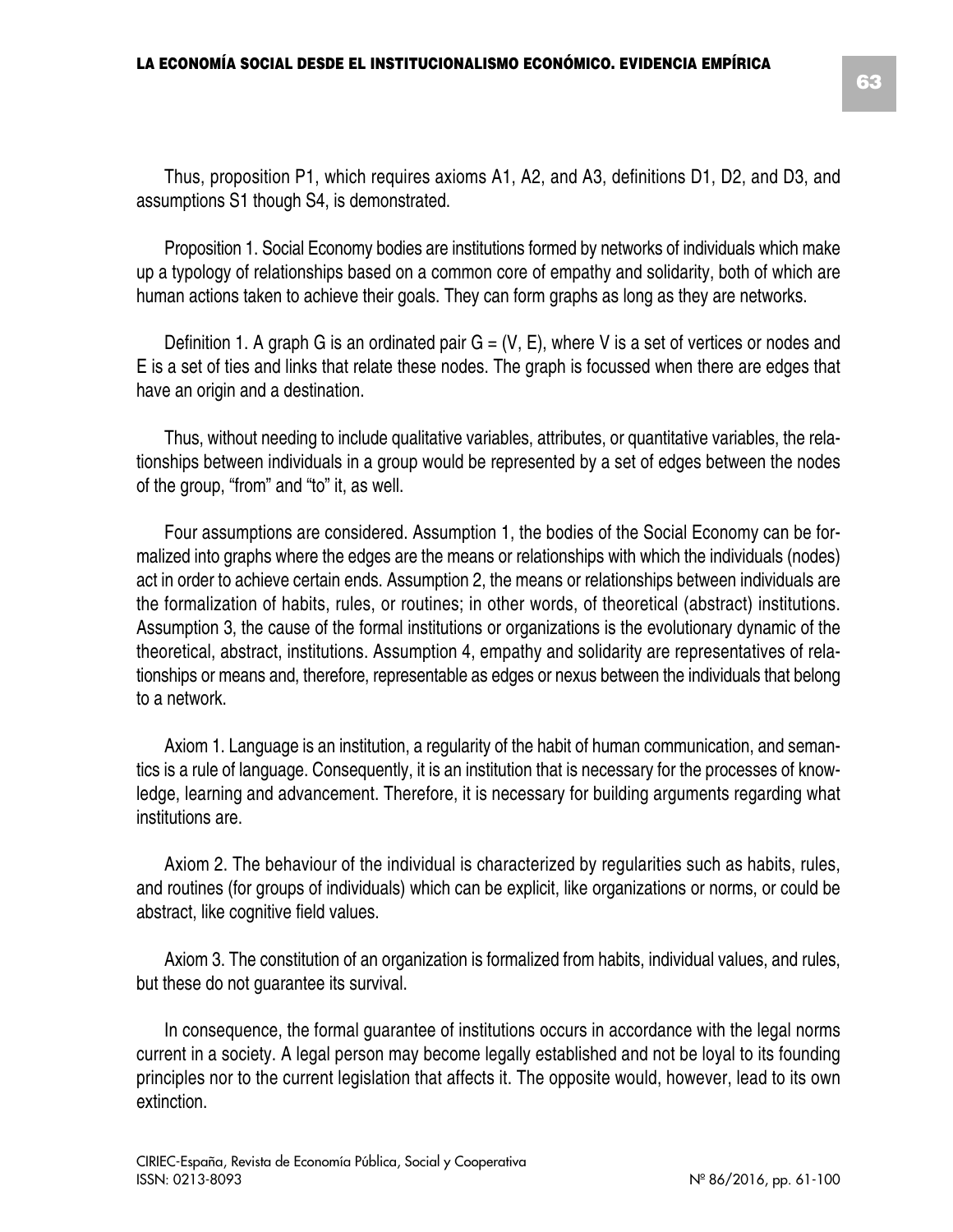Definition 2, organizations are formal institutions and groups of individuals constituted because of a certain relationship defined among them, as well as because of the relationships between organizations, or between organizations and other individuals. These are made effective from individual habits and they exercise routines.

To pinpoint the relationships between groups of individuals (*in* or with), we need Definition 3: a clique is a subgroup of a network where the nodes are mutually closer and more strongly connected than with respect to the rest of the members of the network.

Consequently, it is possible to represent the graphs of the five formal institutions which are representative of the Social Economy in Spain (Graph 1). The blue edges represent empathy or solidarity between individuals, the borders and black lines exogenous relationships.



**Graph 1. General mechanism for cooperation in the Social Economy**

SOURCE: Prepared by the author.

Lemma 1: There is an intersection between the symbols that represent the bodies of the social economy, based on a clique of relationships of empathy or solidarity. Consequently, it is possible to broadly define this common quotient of the group.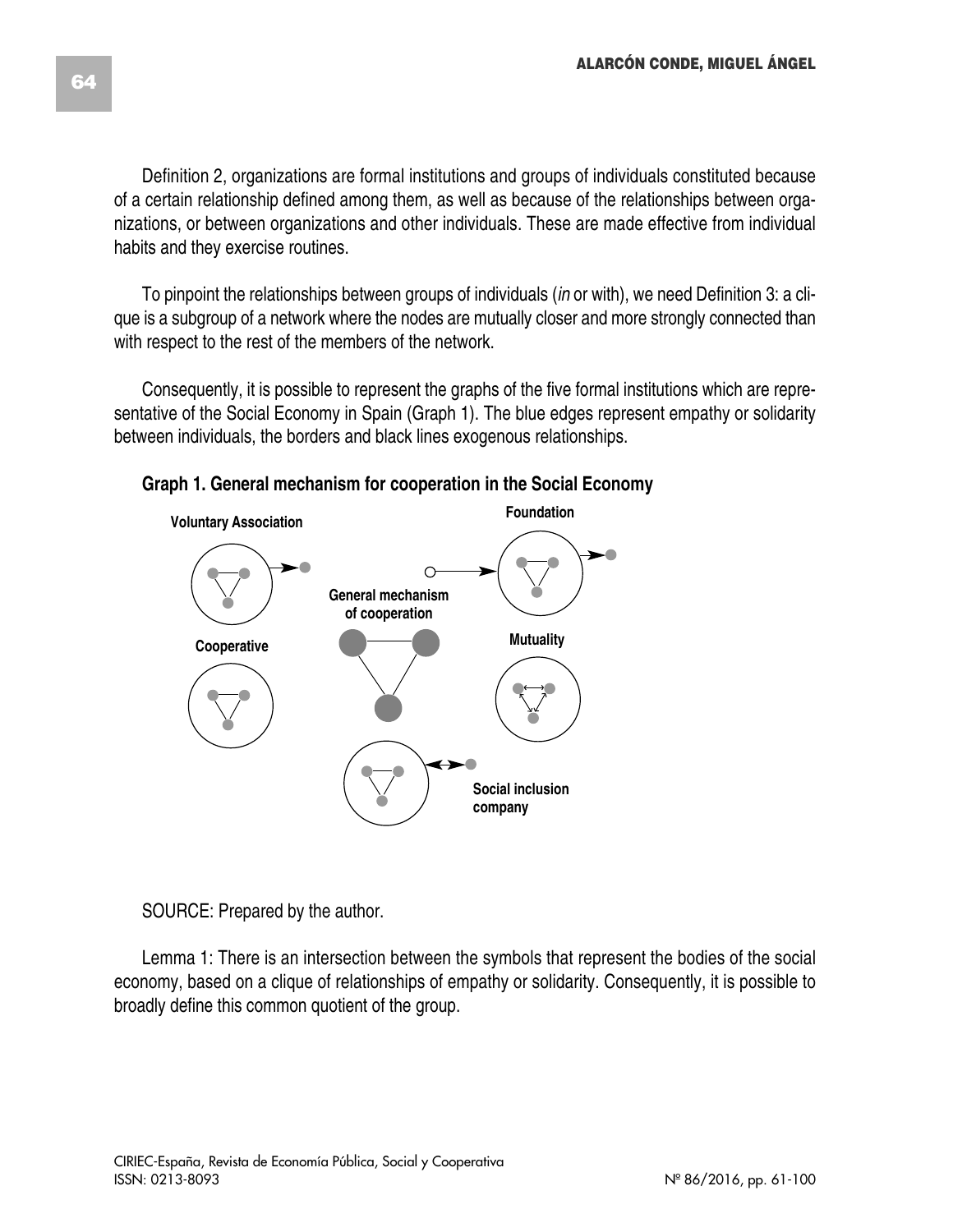#### **Results**

The possibility of an encompassing definition of the Social Economy indicates that STKs imply a liberation of resources and certain social savings by quantifying missions traditionally assigned to the public sector. The evidence for Spain between 2001 and 2005 estimates the value of the time dedicated by volunteer work to be between 4.9 and 6.8 billion (thousand million) Euros, 0.75 percent of the Spanish GDP.

Spanish cooperatives delivered an annual average of 50 million Euros between 2000 and 2008, based on the differences between the average salary paid by cooperatives that have maintained or increased their work, and that employed by the general economy per productive branch, broadened to STKs.

Finally, there is a different intensity in "cumulative causality principle" between the general economy (mostly capitalist) and cooperatives. Between 2000 and 2007, non-cooperative undertakings intensified in the general economy, because of they was more open to the game of competition and economic profitability, and participations related to cooperativism were seen to fall; thus, cooperative employment grew less than the general employment of the economy. Between 2008 and 2012, the destruction of employment in the population of the Spanish economy was far greater than that of the cooperative economy: -4.4 percent versus the -0.9 percent cumulative average growth rate.

In the end, the Social Networks Analysis indicates that the density of the network of inter-sector relationships in the general economy is greater than that of the cooperative network. Furthermore, it decreased between 2000 and 2008, while that of cooperativism increased because it adapts to the current productive model, but polarizes the productive activity less because it acts under the NPPPM principles, explaining the softening of the recessive cycle, and complements the group of undertakings.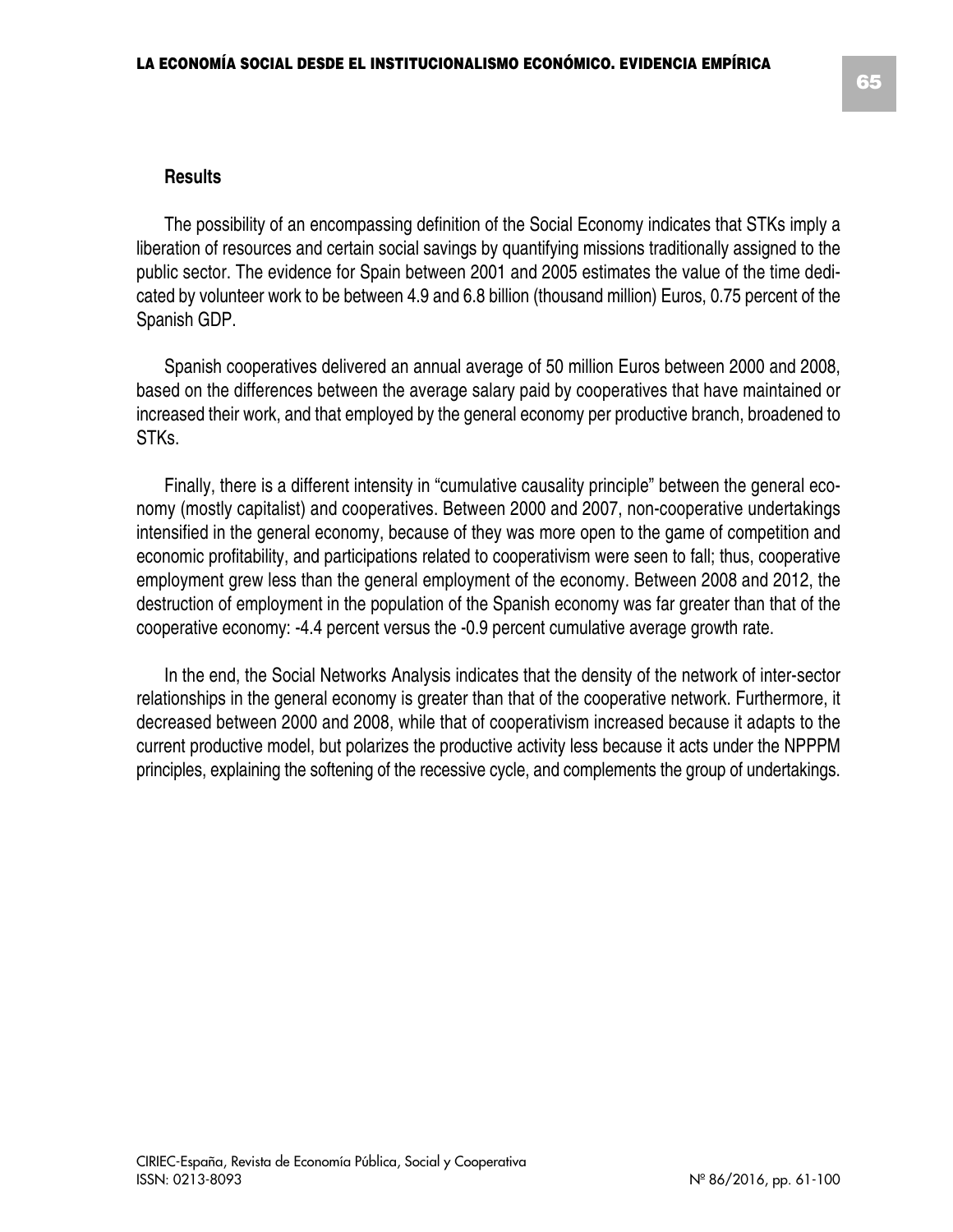# **1.- Introducción**

El trabajo tiene la intención de proponer la categoría de Economía Social desde el Institucionalismo Económico Contemporáneo, y para tal fin se utilizan elementos y principios de la teoría de redes y grafos, con ayuda de cierta *ontología del lenguaje*, en tanto que la Economía Social es un fenómeno humano y el lenguaje encierra la explicación de su ser y el ser de los fenómenos que observa, siguiendo a Echeverría (2008); de tal manera que se interpreta la Economía Social como *un conjunto de relaciones persistentes de empatía (entre humanos, redes de hábitos, instituciones), formalizadas en entidades productoras de bienes y servicios que tienen como principio común la no prioridad en el ánimo de lucro personal (hábito) y son emisoras de transferencias sociales en especie (rutinas)*. Los componentes del sector, en consecuencia, tienen una prioridad de valores altruistas, filantrópicos, cooperativistas, mutualistas y de promoción de inclusión socioeconómica y laboral, por encima del beneficio pecuniario de finalidad personal.

El trabajo se glosa como sigue. Dos apartados de corte teórico plantean la antesala de las cuestiones a desarrollar, centradas en ciertas causas de las limitaciones en los intentos de medición de la Economía Social –*medir para conocer*–, donde se concluye la necesidad de definirla, siquiera, en sentido amplio. El primero introduce su consideración contemporánea; el segundo señala los principios a las que se ajusta la definición que se propone, para continuar explicando sus fundamentos. A continuación, se ofrece cierta evidencia sobre Transferencias Sociales en Especie emitidas por las cooperativas españolas, como principio constitutivo de la Economía Social como *institución*. Seguidamente, se discute sobre tales principios y se ofrece cierto contraste del cumplimiento del principio institucionalista de causalidad acumulativa sobre uno de los componentes de la categoría, las cooperativas, para el caso español en la primera década de 2000*.* Unas conclusiones finalizan el trabajo.

# **2.- Razón de ser de una propuesta conceptual alternativa de bases intersecadas, pero no enfrentada**

La respuesta a la pregunta que encabeza el epígrafe tiene que ver con la consideración contemporánea de la Economía Social, y no con cuestionamientos de las bases epistemológicas de la diversidad de sus concepciones ubicadas en distintas geografías; ya que el lenguaje, en ocasiones, termina por convertir en controvertidas cuestiones en las que hay acuerdo. Este trabajo ha procurado la viabilidad de intereses comunes a todas las entidades que completan el conjunto por vías no tratadas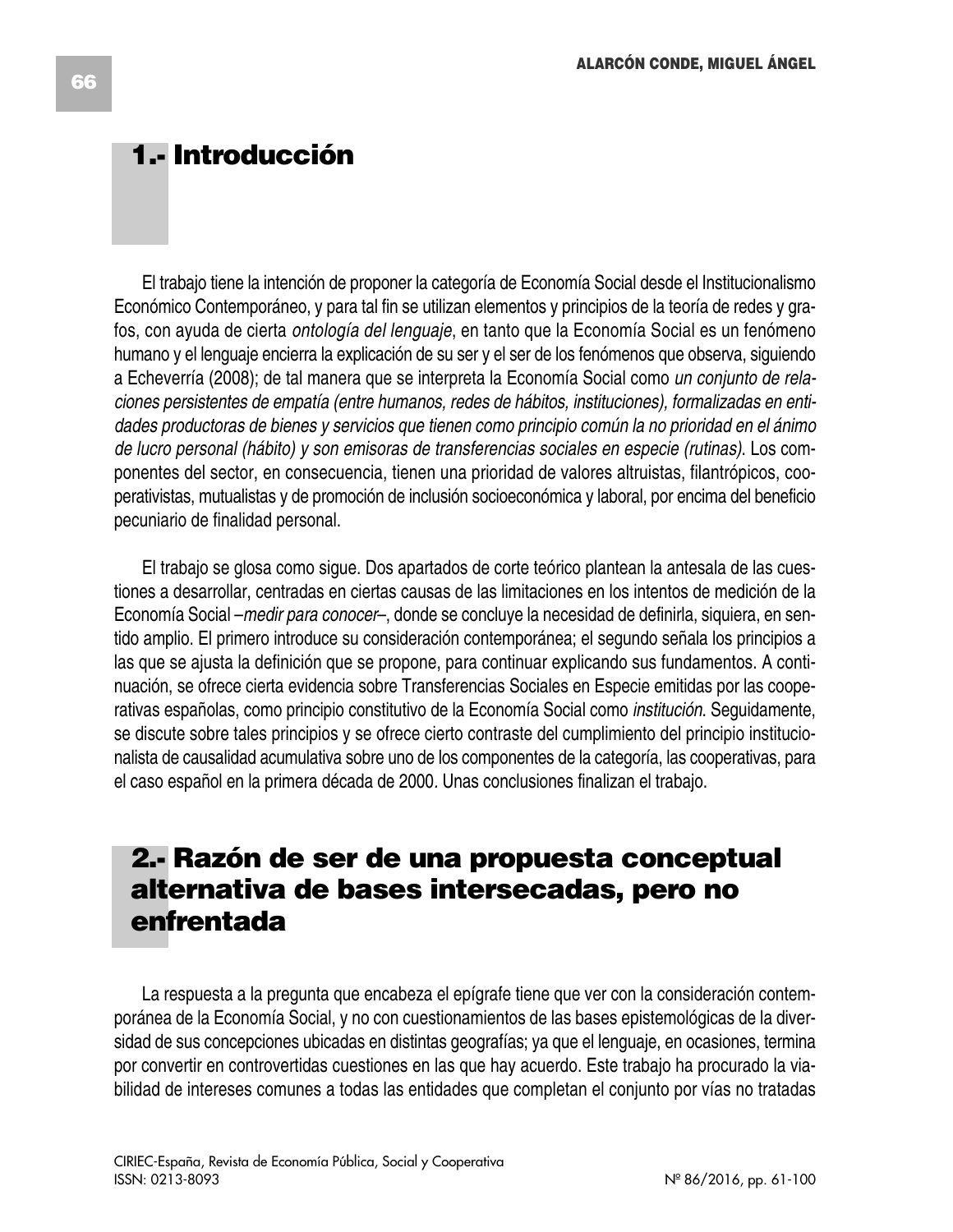**67**

anteriormente –muy tratada es en la perspectiva jurídica, que incluye a las partes desde la norma– sea debido a dificultades para presentar evidencia empírica basada en su medición, sea debido a la distinta percepción de la concepción genérica en distintas geografías.

No obstante, hay que ser tributario del conocimiento previo, y conviene destacar como referencias cercanas, defensoras de una definición en sentido amplio y que, a la vez, han estimado cifras sobre su peso específico en la economía española, como las aportaciones<sup>1</sup> de Barea (1990, 1992), Chaves (1999), García Delgado (2005, 2009), y Monzón (2006). Pero también el compendio teórico, sin medición, de Sajardo (1996) que hace ya dos décadas ofrecía puntos de encuentro entre las *entidades* componentes y coincidencias entre las perspectivas europea –Économie Sociale– y anglosajona –Non Profit–, en la explicación del origen de las entidades del segmento No Lucrativo de la Economía Social. El texto bien orienta la posibilidad de integración de unos componentes, *a priori*, tan heterogéneos.

Buena parte de la explicación de que la literatura sobre el Tercer Sector –y, en suma, la Economía Social como se verá– se centrara en el "*porqué son"* tiene que ver con autores de raíz ortodoxa que han incorporado la circunstancia institucional en sus concepciones y modelos, avanzando en el conocimiento del funcionamiento de la estructura de la producción (oferta) y del consumo (demanda) que terminan derivando sus orígenes, sea en *costes de transacción*; la superación de *asimetrías informativas* (Hansmann), cuando se enfrentan a uno u otro lado del mercado agentes de muy distinto tamaño y poder económico; los *fallos de contratos*; los *fallos del sector público (*Weisbrod); los *fallos del sector del voluntariado* (Salamon); otros fallos como los del sector altruista (Rose-Ackerman); los del sistema de partidos políticos (Downs); o los de las redes primarias de solidaridad (Hayek), entre otras aportaciones que requieren de la teoría de los *mercado*s; cuando, paradójicamente, buena parte de sus componentes –recuérdese al Sector No Lucrativo– carecen estrictamente de ese propósito. A las anteriores cabe añadir la aportación heterodoxa basada en del *fallo del sistema global capitalista*, de Polanyi, en cierta medida cercana a las conclusiones que se irán obteniendo en las siguientes páginas.

Las *referencias académicas mencionadas al principio* conforman la concepción genérica y comúnmente admitida sobre Economía Social en España, pero también en el entorno europeo, pues hacen coincidir sus componentes con los principios orientadores en el Artículo 4 de la Ley 5/2011 de Economía Social de España2. Además, los referentes académicos señalados son conscientes de la controversia entre término, significado y componentes, que entroncan con la norma española, y confluyen con la definición expresada en la Carta de la Economía Social de la Conferencia Europea de Cooperativas, Mutualidades, Asociaciones y Fundaciones (CEP-CEMAF)3 en 2002 antecesora de *Social Economy Europe*4 y sugerida por la Comisión Científica Nacional e Internacional del CIRIEC. Así, el *concepto*

<sup>1.-</sup> Los profesores Barea -desaparecido el 7 de septiembre de 2014-, Chaves y Monzón son exponentes académicos nacionales en este campo, e internacionales, por su larga representación y presencia en España en el Centre International de Recherches et d'Information sur l'Economie Publique, Sociale et Coopérative, CIRIEC, creado en 1947, con sede en la Universidad de Lieja (Bélgica), y que en España tiene su *sede en la Universidad de Valencia desde 1986.*

*<sup>2.-</sup> http://www.boe.es/boe/dias/2011/03/30/pdfs/BOE-A-2011-5708.pdf*

<sup>3.-</sup> Organismo que sustituye a la Conferencia Europea Permanente de Cooperativas, Mutualidades, Asociaciones y Fundaciones (CEP-

CMAF), creada en noviembre del 2000, y que proponía, ya en su propio nombre, una concepción amplia del sector.

*<sup>4.-</sup> http://www.socialeconomy.eu.org/spip.php?article263*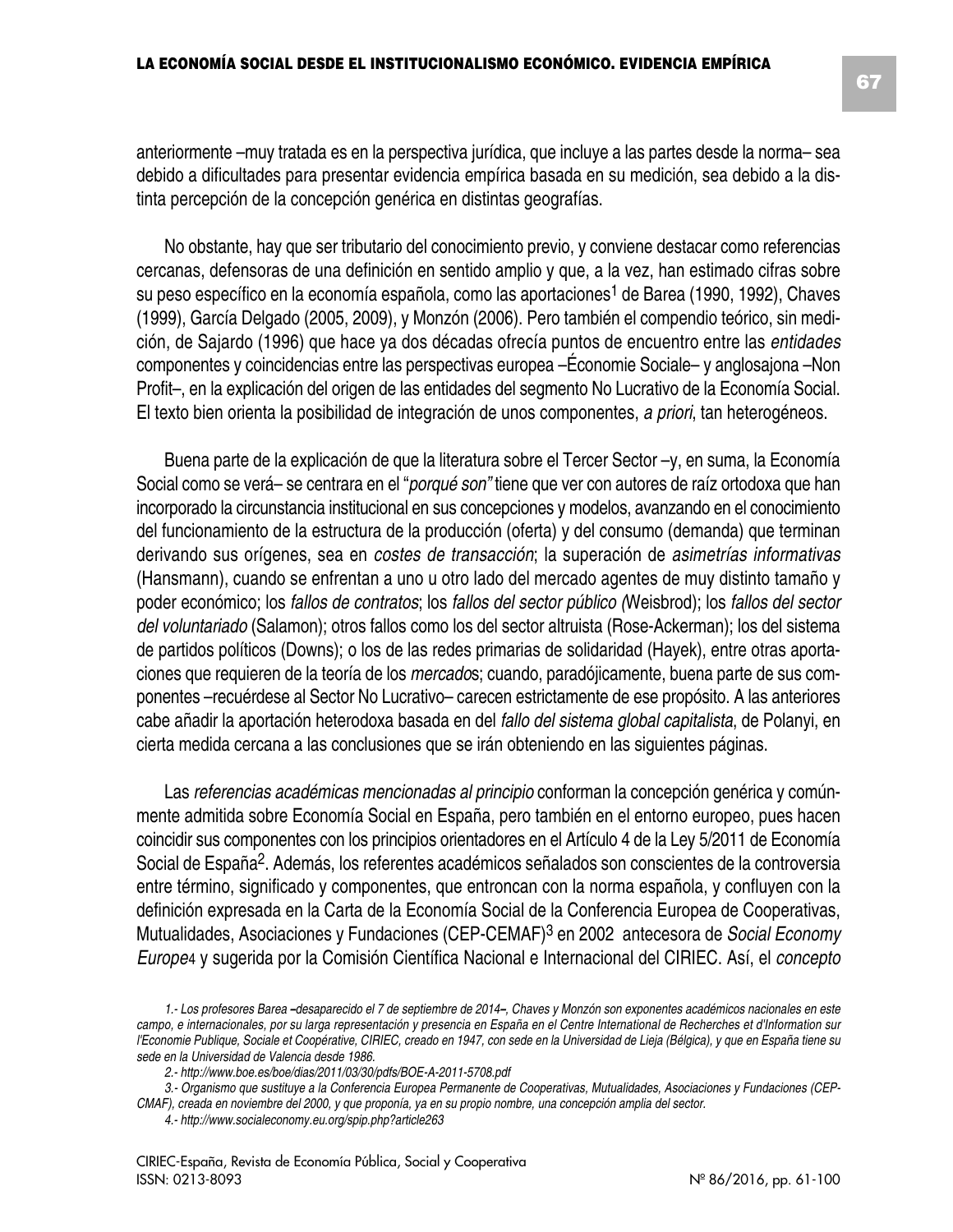sería el integrado por las entidades que cumplen los siguientes principios complementarios, no constitutivos de un conjunto intersección, pero ampliamente asentado:

- Primacía de la persona y del objeto social sobre el capital.
- Adhesión voluntaria y abierta.
- Control democrático por sus miembros.
- Conjunción de los intereses de los miembros y del interés general.
- Defensa y aplicación de los principios de solidaridad y responsabilidad.
- Autonomía de gestión e independencia respecto de los poderes públicos.
- Principio de No Distribución de Beneficios (PNDB) o destino de la mayoría de los excedentes a la consecución de objetivos a favor del desarrollo sostenible, la mejora de los servicios a los miembros y el interés general.

A partir de los anteriores principios, se consigue un conjunto de entidades formado por Asociaciones, Fundaciones, Cooperativas (junto a Sociedades laborales, en el caso español, donde el trabajador es socio capitalista), Mutualidades y Entidades Singulares (Cáritas, Cruz Roja y ONCE, en el caso español, entidades que por su singularidad, merecen considerarse fuera de las bien definidas anteriores)<sup>5</sup>. Su trascendencia comienza a ser persistentemente reflejada en las más importantes *instituciones* europeas, como el Comité Económico y Social Europeo (Dictamen 01/10/2009 sobre "Diversidad de formas de empresa") y el Parlamento Europeo (Informe sobre Economía Social, 26/01/2009), entre otros informes, ponencias y dictámenes posteriores.

La corriente europea de la Economía Social, como *primer grupo de referencias*, camina junto a las referencias españolas –no por ser estas diferenciadas, sino porque cierta evidencia a tratar en este trabajo versa sobre España– destacando a Defourny, Fravreau y Laville (1997), Defourny y Develtere (1999) sobre la propuesta de definición en sentido amplio en función de sus entidades efectivas; o las de Borzaga y Defourny (2001) en la preocupación de la inclusión de los emprendimientos sociales, fuertemente vinculados a CIRIEC, influyendo determinantemente en la concepción defendida por la organización científica; y también diversas, no asociadas directamente con la escuela, de Bridge y otros (2009), Hudson (2009) y Uluorta (2009), donde se discute de nuevo la controversia en la definición y las relaciones con la posible solución cooperativa a la reciente recesión por parte de entidades de la Economía Social, que se repite de manera previsora en Noya y Clarence (2007) y anteriormente por Amín, Arash y Hudson (2002) como formas de solucionar problemas socioeconómicos, inclusivos, con un Estado de Bienestar empobrecido.

Un *segundo grupo de referencias* sobre el señalado sentido amplio se vincularía a las *redes de capital social*. Concepto que abarca lo lucrativo y no lucrativo concretando alternativas al funcionamiento de entidades tradicionales o "de negocios" compatibles con el espíritu de la Economía Social,

5.- Una vez propuesta la integración del segmento no de mercado con el de mercado por Barea (1990).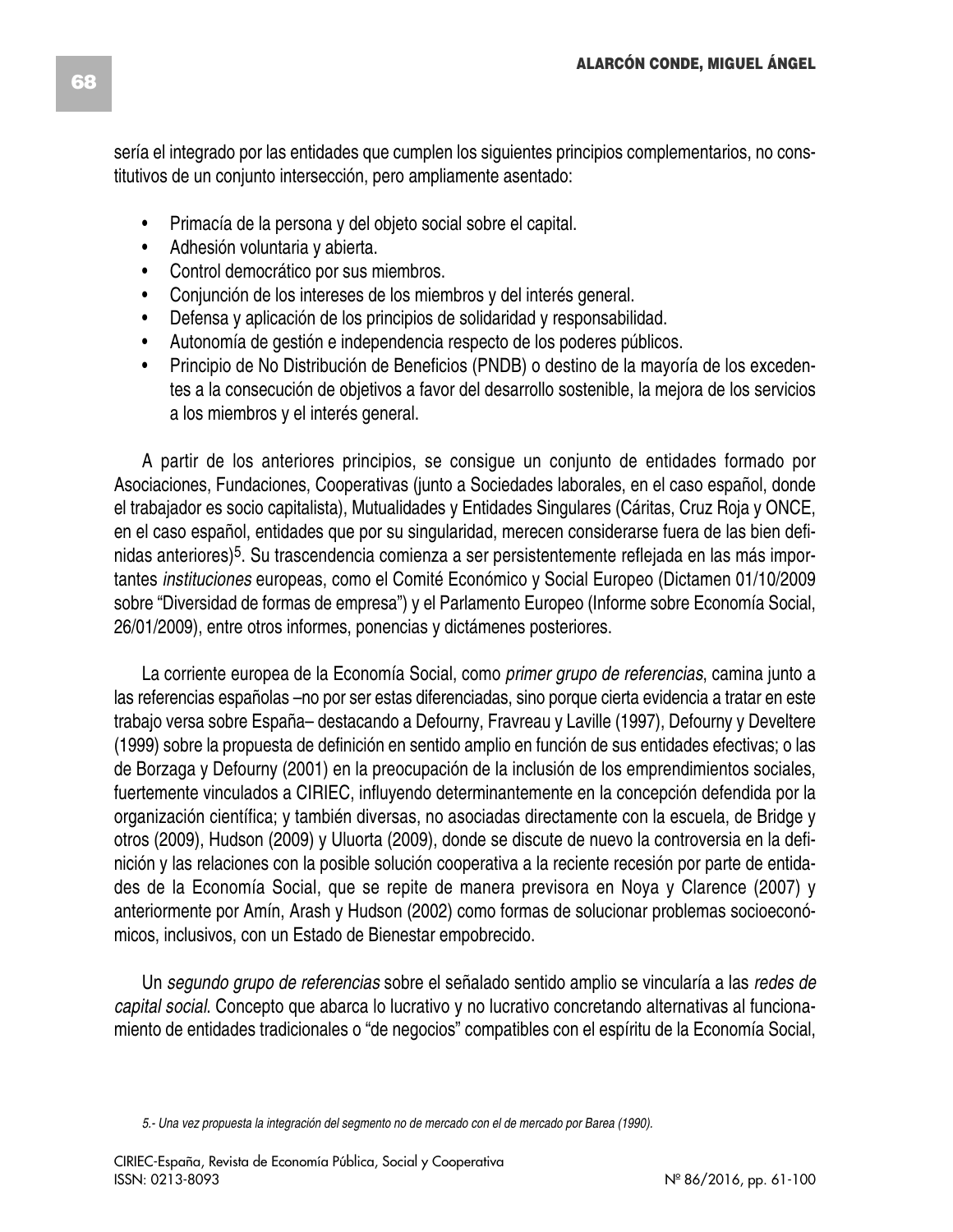al vertebrar Economía y Sociedad, y que, según el Banco Mundial 6 ,«(…) se refiere a las *instituciones*, relaciones y normas que conforman la calidad y cantidad de las interacciones sociales de una sociedad», « (...) no es sólo la suma de las *instituciones* que configuran una sociedad, sino que es asimismo la materia que las mantiene juntas». Requiere de imbricaciones entre la sociedad civil y la gobernanza, la participación y el empoderamiento como contrapesos al Estado, en una idea de equilibrar el protagonismo de todo agente económico en el desarrollo socioeconómico, para poder actuar de manera flexible ante las vulnerabilidades de la población.

Las ideas iniciales de *capital social*, de Putnam (1993) y Coleman (1988, 1990), se asociarían a ideas de los grupos de referencias anteriores sobre Economía Social, sobre el papel de la sociedad civil y sus organizaciones, al voluntariado, a entidades que no son plenamente seguidoras de la máxima ganancia pecuniaria personal en beneficio de la cooperación y la inclusión socioeconómica, así como a redes informales de personas y grupos. Por ejemplo, siguiendo la taxonomía de *capital social* de Siles, Robinson, y Schmid (2003), mostraría redes basadas en sentimientos de respeto y relaciones asimétricas entre personas con pocos intereses comunes (*bridging* o capital social de aproximación), que se interpretan como afines a las que se encuentra en las asociaciones o fundaciones; o las basadas en sentimientos moderadamente intensos de conexión, como el respeto, la confianza y el compañerismo, así como de personas que realizan tareas parecidas, o que comparten responsabilidades similares en, por ejemplo, sociedades laborales, cooperativas y mutualidades (*linking* o capital social de vinculación).

Un *tercer grupo de referencias* se asocia a la *Economía Social y Solidaria* (ESS, en lo sucesivo); concepto de fuerte impronta en Latinoamérica, funcionalmente importante en la preocupación por el desarrollo local, y con una fuerte tradición de iniciativas de reciprocidad y comunitarias, denominadas "plurales". Se trata de un significante adaptado a las tradiciones y al pensamiento arraigado que caracterizan a la geografía latinoamericana. Esto no quiere decir que Occidente no aplique experiencias de ESS –se reconocen mezclas de circuitos cortos de producción y consumo Ecológico y Finanzas Solidarias, entre otras, muy implicadas con la Economía del Bien Común de Felber (2012)–.

Las aportaciones de la ESS difieren fuertemente de la ortodoxia económica. Destacan, entre otros, Coraggio (1997, 2000 y 2009), Gaiger (1999, 2002, 2004, 2007 y 2008), Singer (2000, 2007), Morais y Bacic (2008 y 2009) y Morais y otros (2010). La última referencia representa el intento más actual, promovido por la OIT7, en la búsqueda de una definición en sentido amplio que deja fuera, sin embargo,

<sup>6.-</sup> Que comienza en 1996 una iniciativa para desarrollar un modelo que midiera el capital social con el objetivo de prevenir la pobreza y potenciar el desarrollo, en parte mezcla de las sugerencias de Sen, sobre la ideas originales, con algunas reservas, de Putnam (1993) y *Coleman (1988, 1990)*

*http://web.worldbank.org/WBSITE/EXTERNAL/TOPICS/EXTSOCIALDEVELOPMENT/EXTTSOCIALCAPITAL/0,,menuPK:401021~pagePK:14 9018~piPK:149093~theSitePK:401015,00.html*

<sup>7.-</sup> A través de la Academia sobre Economía Social y Solidaria http://socialeconomy.itcilo.org/es, especialmente en sus ediciones de 2010 en Turín, y 2011 en Montreal (Canadá), posteriormente en Agadir (Marruecos) en 2013, en Campinas (Brasil) en 2014 y en Sudáfrica en julio de 2015. La sexta edición de la Academia promovida por la OIT, el Instituto Nacional de la Economía Social (México) y la Universidad Iberoamericana Puebla (México), buscan divulgar las prácticas de la Economía Social y Solidaria sobre el terreno. No obstante, no se ha avanzado sobre principios comunes y ni al respecto de las intenciones de la medición de la ESS, para avanzar en su mejor conocimiento. Destaca por la divulgación sobre experiencias locales innovadoras socialmente, exitosas pero aisladas, sin estimaciones de conjunto.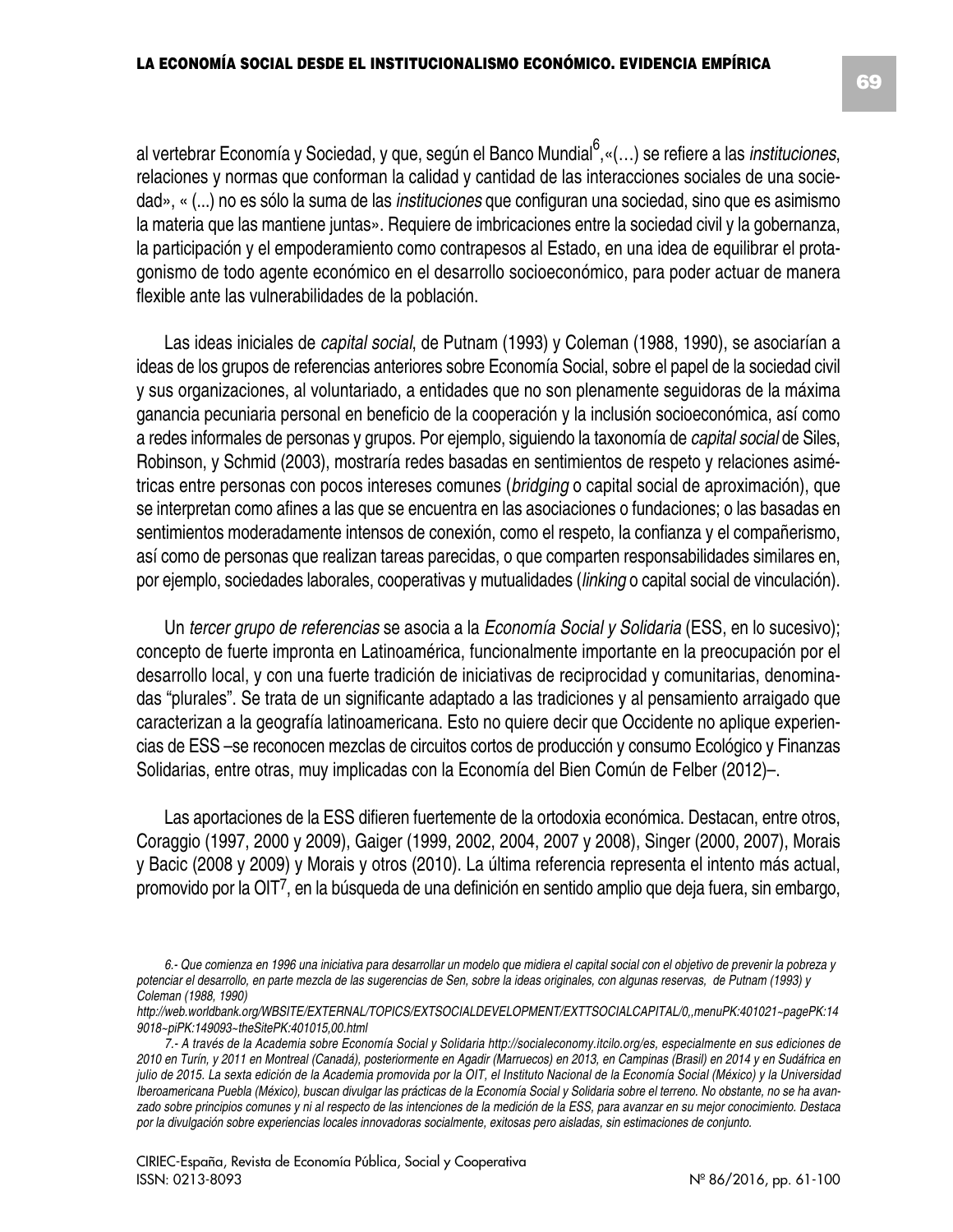a entidades que no produzcan bienes y servicios que adquieran otros, y concentrándose en Organizaciones y Emprendimientos Sociales y Solidarios (OESS, en adelante). Por ello, esta propuesta viene a ofrecer una definición sobre las organizaciones y empresas basadas en *principios de solidaridad y participación*, que producen bienes y servicios (Morais y otros, 2010). Trata los *circuitos cortos de producción y consumo* (Morais, 2010), así como de *iniciativas de empleos verdes*, las relacionadas con la conservación del medio ambiente. También acoge la iniciativa de *trabajo decente* al modo que lo acuña la OIT (Somavia, 1999)<sup>8</sup>, que en algunos casos no es correspondido coherentemente puesto que la ESS admite casos de trabajo informal, para sustento familiar, donde los derechos laborales, la representación y voz de la sociedad civil pasan a un segundo plano. Por ello, es difícil el intento de medición y, así, el avance en el conocimiento del término, ya que bajo ese criterio, por ejemplo, una cooperativa lo será independientemente de que sea formal o informal, en tanto que es «asociación autónoma de personas unidas voluntariamente para satisfacer sus necesidades y aspiraciones económicas, sociales y culturales en común a través de una empresa de propiedad conjunta, y de gestión democrática», concepción aprobada por la Alianza Cooperativa Internacional en su Congreso de Manchester (1995)<sup>9</sup>, y por la OIT en 2002, en la Recomendación 193<sup>10</sup>. En definitiva, se consideraría como un subconjunto ampliado de la Economía Social occidental, ya que habría *entidades formales* –es decir, *fiscalizadas*; evítese confundir el término con la *institución efectiva* que se verá en el siguiente apartado– que no pertenecerían estrictamente a la categoría, a la vez de que se incluiría un conjunto de *entidades informales* –no *fiscalizadas–* de profundo calado humano, como las asociadas a la subsistencia familiar.

Un *cuarto grupo de referencias*, con algunas décadas más de tradición, trata propuestas no unidas, bajo la idea de que las organizaciones pueden obtener una rentabilidad social con una previa rentabilidad pecuniaria personalista, no siendo esa prioridad su razón de ser, ni, por tanto, una componente "constitutiva", sino secundaria, de la Economía Social en sentido estricto. Confluyen paralelismos y similitudes a la concepción de *empresa social* de la Red EMES (Defourny y Nyssens, 2012), algo más sistematizados en la actualidad por Sánchez y Pérez (2015), que estudian la atención legal reciente a este no tan nuevo modelo emprendimiento en España, que distingue *empresa social* de *emprendimiento social*, incluso finas fronteras con la *Responsabilidad Social Corporativa* como parte del constructo –y sobre la el que escribe ofrece una no razón de inclusión en la categoría de Economía Social, como componente constitutivo de ella, sino como institución indirecta–. También, Pérez y Sánchez (2015) reconocen problemas de financiación de la *empresa social,* y la necesidad de fomentar culturalmente, a través del Sistema Educativo, al *emprendedor social*. En todo caso, la controversia sobre la *razón de inclusión o no de ciertas instituciones en la categoría* no difiere de la borrosidad de las fronteras entre conceptos próximos, cuestión ya advertida por Monzón (2006) y recurrente en la discusión conceptual del término.

<sup>8.-</sup> http://www.ilo.org/public/spanish/standards/relm/ilc/ilc87/rep-i.htm) para establecer las características que debe reunir una relación laboral y considerar que cumple los estándares laborales internacionales, de manera que el trabajo se realice en condiciones de libertad, igualdad, *seguridad y dignidad humana.*

*<sup>9.-</sup> http://2012.coop/en/what-co-op/co-operative-identity-values-principles*

*<sup>10.-</sup> http://www.ilo.org/dyn/normlex/es/f?p=1000:12100:0::NO::P12100\_INSTRUMENT\_ID:312531*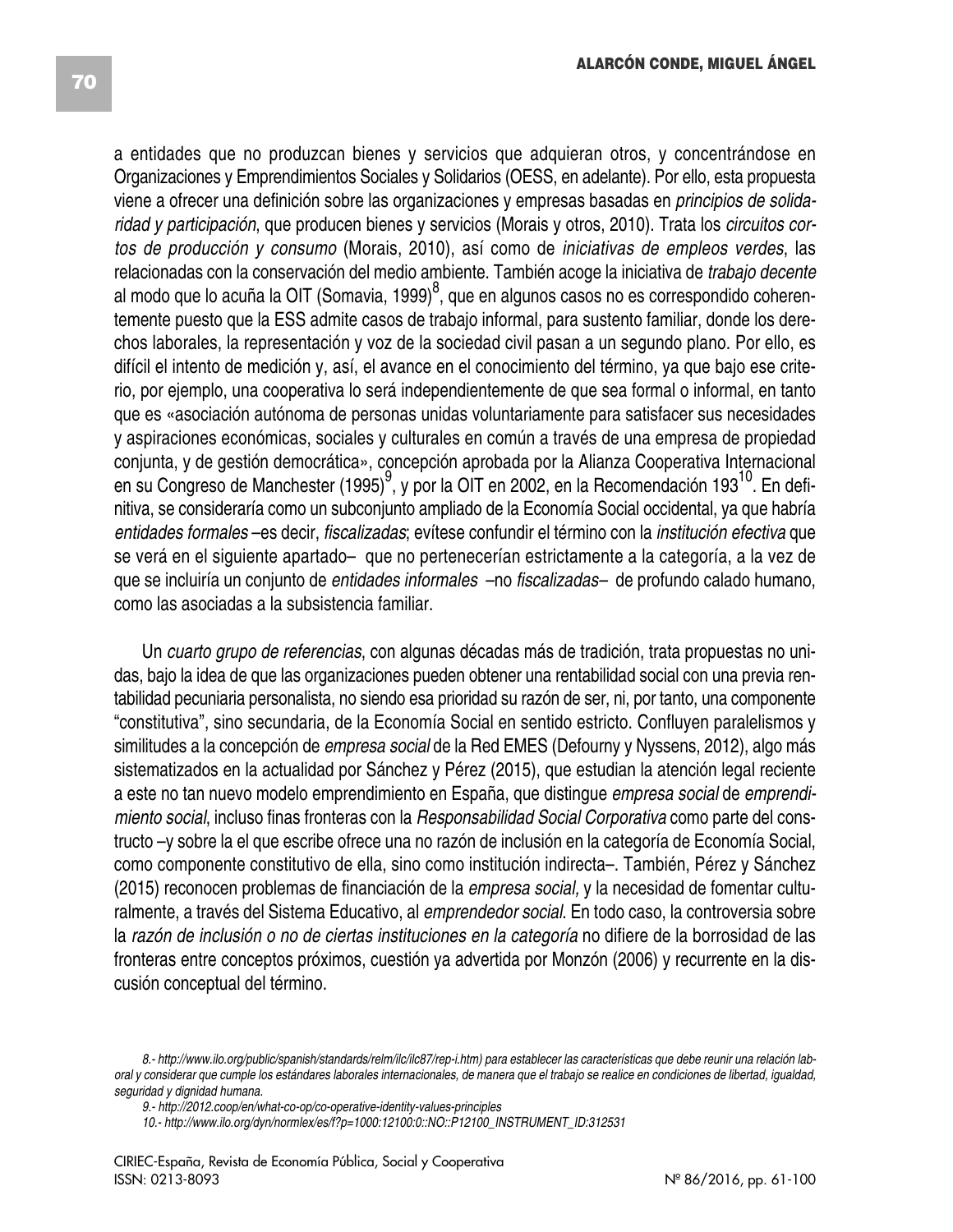La premisa básica de este conjunto de referencias consiste en que la obtención de beneficios (personalistas o colectivos) no es necesariamente incompatible con instituciones sin fines de lucro o que incorporen voluntariado. Constituiría las iniciativas productivas sostenibles ambiental y socialmente; no quedando tan claro que deba incluirse la posterior reparación (o construcción) de capital social en la sociedad previa destrucción (u omisión) por entidades que unen el lucro pecuniario de finalidad personalista y la actividad no sostenible económica, ambiental y social paralelamente a su compensación posterior. Una paradoja que genera cierta suerte de *capital social*, aunque se desconoce si es netamente positivo. Son ejemplos:

– las organizaciones que contempla la *Economía del Bien Común* [Felber (2012)].

– el *emprendedor social*, sea en iniciativas nacionales [de la CSEF canadiense (http://www.csef.ca/)] o internacionalmente, como la Iniciativa de la Empresa Social de la Comisión Europea (http://ec.europa.eu/internal\_market/social\_business/) y del Programa de Desarrollo de la Economía Local y el Empleo (LEED) de la OCDE (http://www.oecd.org/cfe/leed/social-economy.htm). Las dos últimas fuertemente ligadas el desarrollo territorial, basadas en entidades con ánimo de lucro colectivo como de finalidad individualista con tintes de sostenibilidad social y medioambiental. Propuestas que añaden valor social, pero obtienen sus recursos fuera de la esencia constitutiva de la Economía Social, y que han podido restar con anterioridad aquel valor social, compensando más que añadiendo.

– la reciente propuesta del *emprendimiento humano*, del Consejo Internacional para la Pequeña Empresa (http://www.icsb.org/), que pretende indagar en el cambio de peso de los factores de corte más humano y menos rentable pecuniariamente en los emprendimientos, preocupándose sobre ética, ecología, igualdad, empoderamiento de los trabajadores en la organización y su servicio a la sociedad.

Los cuatro grupos anteriores, que ofrecen principios próximos entre sí, pero alternativos a los de las organizaciones tradicionales societarias, no tienen una necesidad primordial de encontrar elementos comunes. En todo caso, este trabajo remarca la llamada de atención de Defourny (1992), hace casi 25 años, sobre identificar lo más claramente posible lo que fundamentalmente distingue a las entidades de la Economía Social de otras entidades, ante la dificultad de reconocer una teoría general de la Economía Social, debido a la diversidad jurídica, de lenguas (significantes y significados) y de contextos socioculturales. Pero, se insiste, estas diversidades fluyen paralelas a intenciones de aproximarse como conjunto alternativo a algo: eso es una extensión de la agregación de la ontología del lenguaje de Echeverría (2008); lenguaje que dinamiza y transforma lo que observa el ser humano. Si el lenguaje "utilizado" es el mismo, podrá explicarse de manera similar el comportamiento del hombre y de las organizaciones humanas que observa. Concluir la problemática mediante posturas reduccionistas sobre la imposibilidad de un "común general" por acuñarse como *idealismo o no factible*, muestra una falta de valor intelectual y una contradicción ante la evidencia del hecho de que tales grupos de propuestas que se encuentran, y no sólo se acercan, en foros de debate, desde locales a internacionales. Con lo cual, disponen de elementos comunes.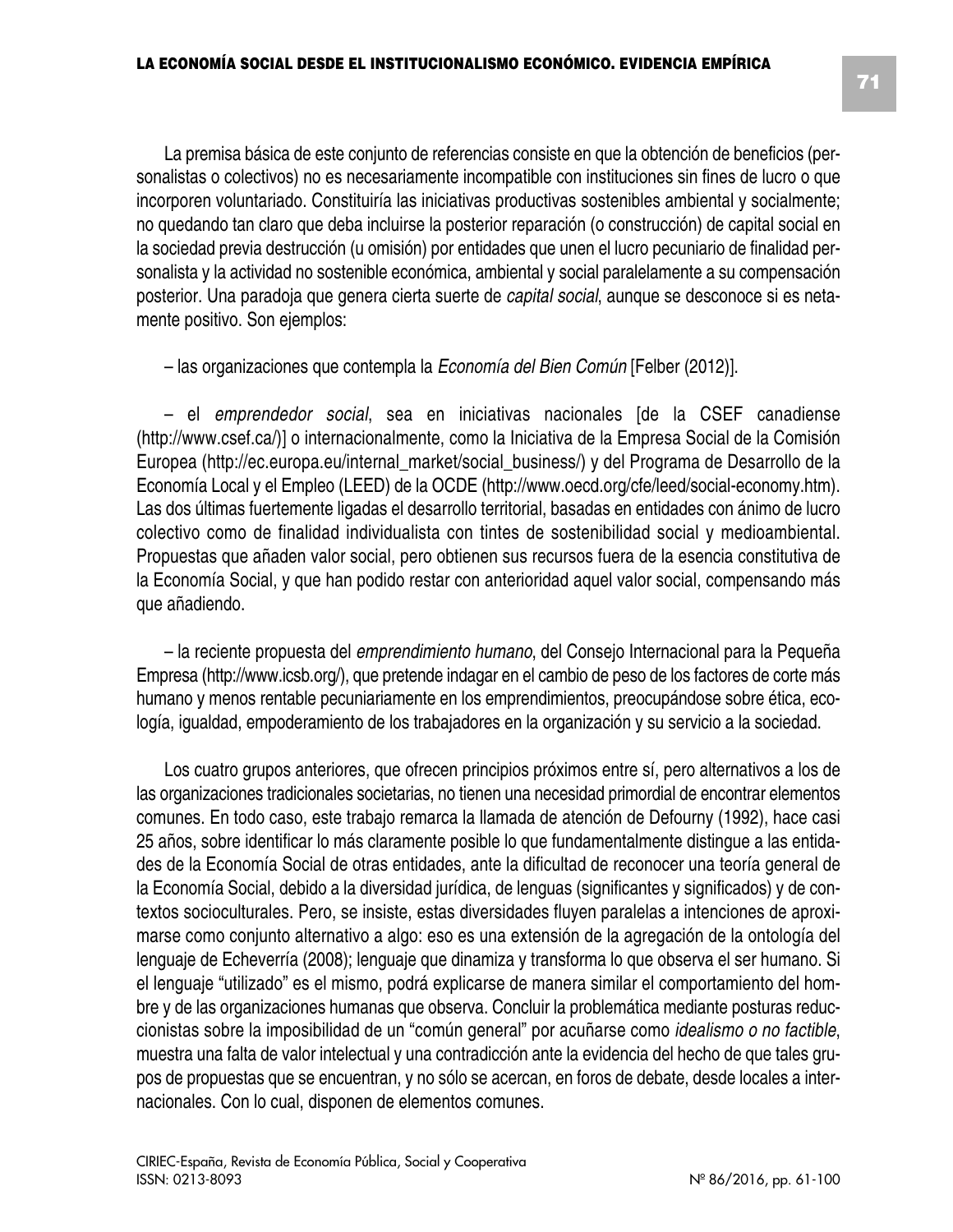Entonces, ¿qué dificulta entroncar una categoría común sobre Economía Social –no asociada a la cuestión jurídica–? Conscientes de la complejidad y el espacio necesario para tal discusión, se señala una evidencia centrada en su impronta académica. En efecto, las revisiones bibliográficas sobre el término más abarcador, el de *Economía Social* no son tan atractivas académicamente como las que, supuestamente, componen la categoría (altruismo, filantropía, cooperativismo, mutualismo, inclusión social o solidaridad económica). La base de datos bibliográfica SCOPUS<sup>11</sup> (Cuadro 1), observa cierta expulsión en el avance del conocimiento y la definición de la Economía Social en beneficio de sus componentes, lo cual es fruto de la lógica de la especialización en la investigación científica, y de la máxima de acotar sus objetos de estudio, al estar generalmente admitido su ámbito genérico; así pues, tiende a obviarse –no a olvidarse– bien por el recelo de no ser empirista, formalmente hueco, o bien debido a la necesidad de publicar trabajos con impacto académico, cargados de metodologías cuantitativas de corte individualista, simulando a las de ciencias experimentales asentadas, pero que carecen, en muchos casos, de explicación conectada con la *razón de ser social*. Así, se obtienen resultados bien confusos, bien obvios o iguales al contrastarse los mismos hechos con métodos más sencillos, adecuados al objeto de estudio (el grupo, no el individuo), y de similar fiabilidad.

Por tanto, si la realidad de la entidad social es el grupo de individualidades, entonces la finalidad colectiva del lucro, la gratuidad de bienes, servicios y factores o un precio no significativo de ellos anula la propuesta de lucro de finalidad individual y, por tanto, la del análisis de la entidad como individualidad, pero no como grupo o red. No obstante, la opción mayoritaria en Ciencia Económica destaca el contraste desde el individualismo metodológico, teórico y aplicado, sobre concepciones (muy) previas. En consecuencia, no aparecen, por falta de fomento y orientación, el número de propuestas de normas y políticas públicas deseado por la sociedad, que reduzcan el riesgo de fragmentación y polarización social, y que protegerían a buena parte de grupos, sociedades y geografías en riesgo de exclusión, económica o social.

SCOPUS, entre 1974 y 2012, asocia a un ámbito amplio de la Economía, entre 2,7 y 3 millones de referencias entre artículos, conferencias, notas de investigación, comunicaciones, etc. Como alrededor de ¾ partes de las referencias está en inglés, además de que referencias en otros idiomas tienen la traducción de título, palabras clave y resumen, las búsquedas se han realizado en lengua inglesa, sin perder representatividad los resultados, se realizaron consultas para obtener los filtros resultantes las entidades componentes, el conjunto, y los valores representativos de la Economía Social: "voluntary associations" y "ngo", "foundation", "cooperative" y "labor society", "mutuality" y "social inclusión centre"/"social inclusión entity", "altruism", "philanthropy", "cooperativism", "mutualism" y "solidarity". Seguidamente, al incluir en las consultas la condición "AND", las intersecciones totales no ofrecían resultados, y al considerar el término conjunto "social economy", "third sector" el número de referencias se reduce enormemente. El resultado es una ínfima representación en la muestra total de

<sup>11.-</sup> http://www.scopus.com/home.url. Dispone de alrededor de 53 millones de registros desde 1823, unos 42 millones entre 1974 y 2012. Va acumulando referencias, lo cual no significa que el año fechado sea el año cerrado para los datos disponibles, pero sí más completo, y que un año tan reciente como 2014 se considere un año incompleto al incorporar referencias a una velocidad diferente a la de años anteriores.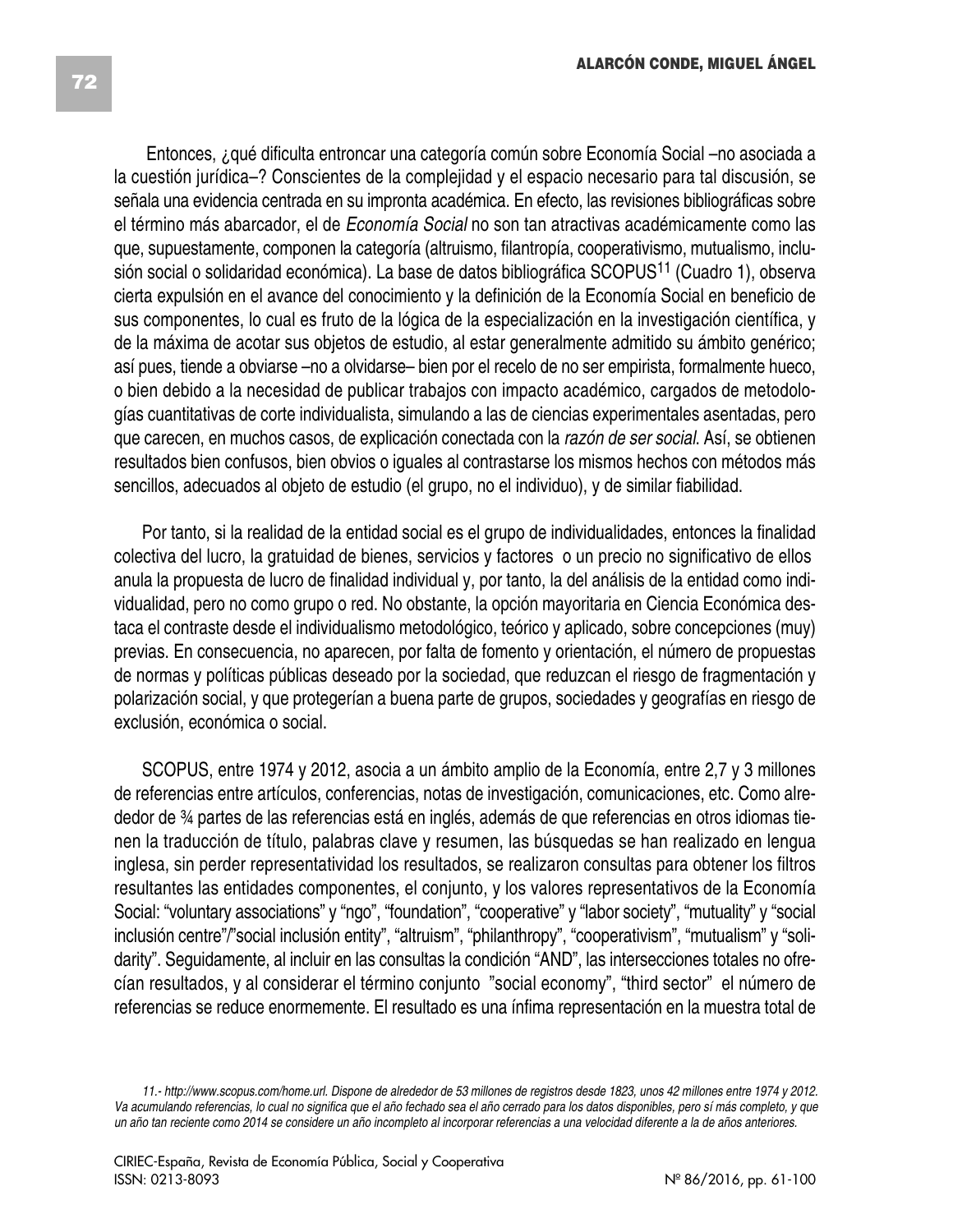referencias académicas de Economía. No obstante, sus valores componentes, así como la consideración de sus entidades por separado llegan al 0,3 y al 1,8 por 100 de las referencias sobre Economía en los últimos 40 años, una vez que se suman (Cuadro 1). Estos indicadores dan cuenta de su reducida repercusión e impacto académico, aunque creciente. y son resultados que cotejan el déficit del tratamiento de ciertos valores humanos (y económicos) bien considerados por la sociedad en estudios sobre hechos e ideas económicos/as.

## **Cuadro 1. Referencias asociadas a la Economía Social en la muestra de SCOPUS entre 1974 y 2012 en las materias del ámbito de la Economía**

|                                      | Ciencias       | Administración de | Economía       | Total     |
|--------------------------------------|----------------|-------------------|----------------|-----------|
|                                      | Sociales (a)   | empresas y        | Econometría    | $(a+b+c)$ |
|                                      |                | contabilidad (b)  | y Finanzas (c) |           |
|                                      |                |                   |                |           |
| Altruismo (1)                        | 1.932          | 370               | 861            | 3.163     |
| Filantropía (2)                      | 724            | 291               | 167            | 1.182     |
| Cooperativismo (3)                   | 31             | 9                 | 6              | 46        |
| Mutualismo (4)                       | 454            | 112               | 39             | 605       |
| Inclusión Social (5)                 | 1.352          | 152               | 109            | 1.613     |
| Empatía (6)                          | 3.348          | 454               | 159            | 3.961     |
| Valores (suma vertical 1 a 6)        | 7.841          | 1.388             | 1.341          | 10.570    |
| Asociaciones Voluntarias y ONG (7)   | 2.451          | 301               | 313            | 3.065     |
| Fundaciones (8)                      | 24.065         | 7.629             | 3.843          | 35.537    |
| Cooperativas (9)                     | 13.847         | 3.869             | 3.578          | 21.294    |
| Mutualidades (10)                    | 77             | 18                | 11             | 106       |
| Entidades de inclusión social (11)   | $\overline{2}$ | 1                 | 1              | 4         |
| Empatía y Economía (12)              | 13             | 6                 | 3              | 22        |
| Entidades (suma vertical 7 a 12)     | 40.455         | 11.824            | 7.749          | 60.028    |
| Economía Social (13)                 | 283            | 79                | 134            | 496       |
| Tercer Sector (14)                   | 574            | 95                | 68             | 737       |
| Economía Solidaria (15)              | 28             |                   | 7              | 36        |
| Empatía y Economía (16)              | 13             | 6                 | 3              | 22        |
| Economía Social / Tercer Sector (17) | 27             | 6                 | 4              | 37        |
| Total ámbito de la Economía          | 2.296.679      | 416.864           | 654.961        | 3.368.504 |

FUENTES: Elaboración propia sobre SCOPUS, http://www.scopus.com.

En consecuencia, el empirismo científico no ayuda a aunar una definición basada en principios comunes –sí complementarios–. Por ejemplo, la investigación del altruismo o la filantropía, que considera como unidad de análisis a la persona o a la fundación individualmente, aísla la condición de análisis necesaria: las relaciones interpersonales y la importancia del fundamento del bien o servicio producido y con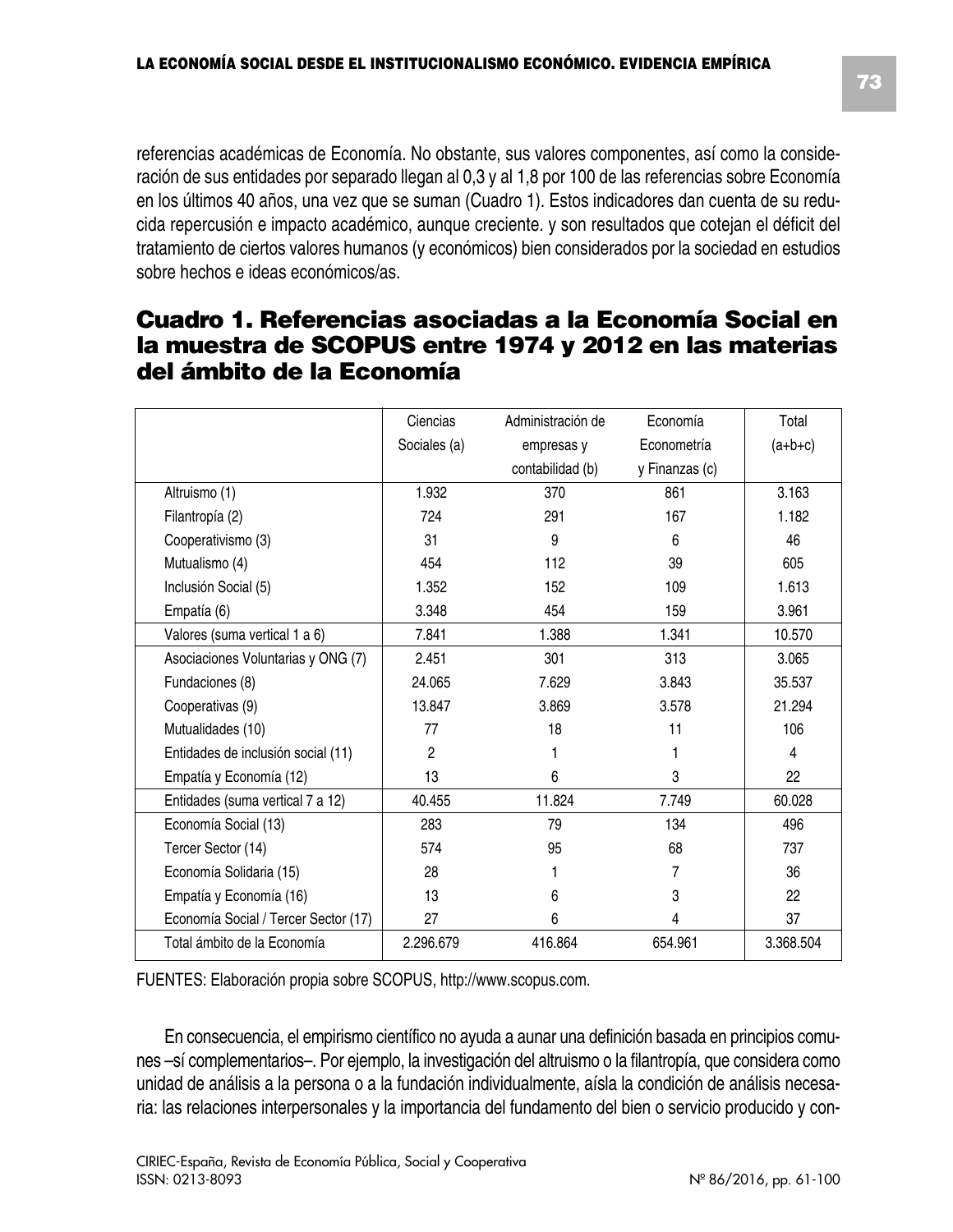sumido, que no es otra cosa que un bien o servicio relacional (CIIAC, 2003). Es entonces cuando se separa la consideración de los grupos de individuos en el estudio: en el primer caso, asociados o voluntarios de las asociaciones u ONG; en el segundo caso, el grupo de voluntarios o de asistentes de investigaciones auspiciadas. Y sucede lo mismo para el estudio del segmento cooperativismo-mutualista y el de las entidades de inclusión social. Por tanto, el paso del análisis individual –y su método de contraste sobre la evidencia empírica– al de las relaciones interpersonales –entre grupos y entre individuos y grupos– hace necesario tener en cuenta una finalidad prioritaria para tales entidades formales: el no ánimo de lucro personalista, de cierto beneficio colectivo; justificado por la confianza mutua, la apuesta por emprendimientos sostenibles –económica, social y medioambientalmente, *Comisión Brundtland, 1987–*, o por la inclusión de colectivos en riesgo de exclusión socioeconómica. Lo anterior lleva asociada la sustitución del individualismo metodológico, menos intuitivo, por métodos que derivan del *análisis de redes*, pues aquellos no se ocupan de la *variable relacional*, concepto básico en la preocupación del estudio teórico y aplicado de los grupos de individuos en la Economía Social.

Así las cosas, la dificultad de integrar un concepto en sentido amplio, debido a la percepción académica del término, se resumiría en dos aspectos. El primero considera cierta fragmentación entre los valores componentes del conjunto y el concepto en sentido amplio. El segundo tiene que ver con la controversia relacionada con la comprensión de las unidades de estudio y sus valores humanos inherentes –altruismo, filantropía, mutualismo, inclusión de personas o grupos de ellas, entre otros valores– para sostener una concepción extensa y común a tales representaciones. Esto requiere de la red de relaciones entre unidades objeto de estudio, mayoritariamente interpersonales, y no a un individuo aislado del resto, que deriva del empirismo individualista. No obstante, se aceptaría aquí un proceso de adaptación metodológica, diferencial y no mimética, de los métodos aplicados desde las ciencias experimentales, o de la economía convencional, a la investigación sobre Economía Social, por los requerimientos de una carrera académica, consecuente con el impacto académico de las corrientes convencionales aplicadas y teóricas.

Además, la carencia de un "lenguaje común" transforma en controvertidas concepciones que geográficamente tienen significantes diferenciados para similares puntos de encuentro. La razón de ello –mejor, la sinrazón– tiene que ver también con cierta mezcla de prejuicios, tradiciones y pensamiento dominante que encierra el tratamiento de lo individual y lo colectivo en diversos ámbitos geográficos, que mezclan concepciones incompatibles en el fondo. Por ejemplo, la incorporación de la informalidad en el concepto de Economía Social iberoamericano frente al occidental, la inclusión de la cooperativa de gran tamaño, o las empresas unipersonales lucrativas, entre otras. ¿Tiene sentido construir una concepción conciliadora que se ajuste a unos signos suficientes que convergen? En efecto, parece que la complejidad de la realidad social no puede ser el pretexto de la no conciliación si la discusión de ideas es el motor del pensamiento. En cualquier caso, la propuesta debe buscar, como mínimo, un acercamiento como base del conocimiento sucesivo. El leitmotiv del estudioso no puede detenerse en la dificultad de una definición, ni de una medición secundaria, si la academia intenta incentivar una definición basada en principios-valores cercanos, y un método de medida, que es ya conocido en el plano macroeconómico y para los componentes de la Economía Social, con el objeto de realizar comparaciones en el tiempo y en el espacio.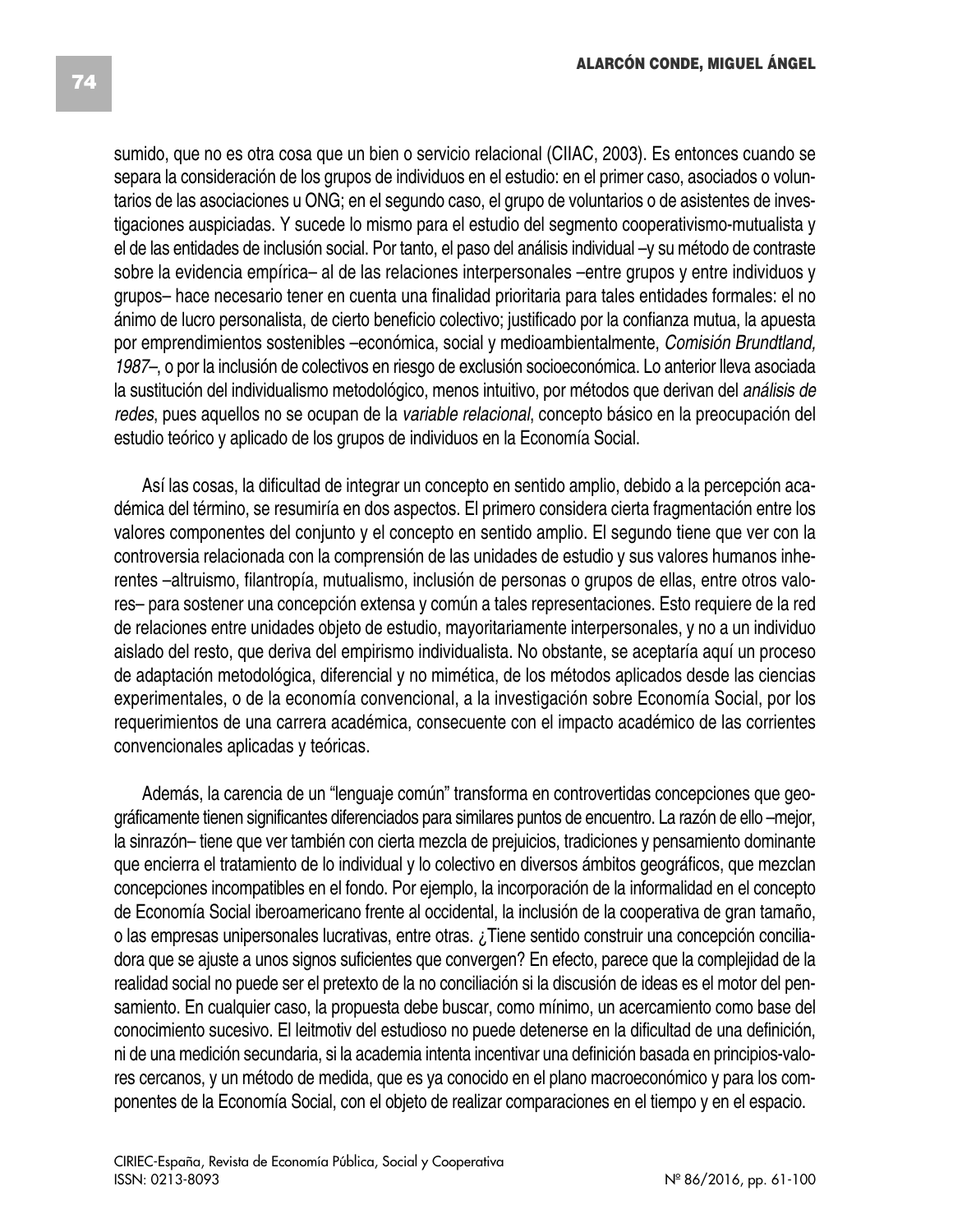Tampoco ayuda la limitada disponibilidad de información ni, por tanto, de estimaciones cuantitativas sobre la categoría en términos de detalle –desagregación– y serie temporal. Sobre todo, para finalidades de comparación internacional o de evaluación de políticas sobre su fomento, lo cual es otra prueba de la necesidad de una definición mínima. Todo ello obliga al estudioso del tema a realizar estudios parciales que requieren un coste elevado al no aprovechar el conocimiento que se acumularía si hubiera una mayor continuidad y unos principios troncales. Aún España, que resulta ser el país de iniciativa más notable en el tratamiento de las experiencias de cuantificación en sentido amplio sobre la Economía Social, adolece de esta carencia. En efecto, la Ley 5/2011, en su disposición adicional 5ª, insta a observar los efectos y consecuencias de la Ley a los dos años de su entrada en vigor, pero no hay publicidad de algo parecido después del 30 de abril de 2013. Para ello podrían haberse continuado los criterios formales –los del Comité Científico de CIRIEC– aceptados en la Ley, admitidos en los tres estudios abarcadores sobre el sector promovidos por la Fundación ONCE: FONCE-2001 y FONCE-2005, por el equipo dirigido por el García Delgado (2005,2009), y el dirigido por Monzón (2010) y fechado en 2008.

Lo anterior no obvia la existencia de cuantificaciones internacionales, parciales en todo caso, pues existe cierta riqueza de estimaciones e investigaciones de componentes puntuales –sobre el cooperativismo o el sector voluntario, así como tratamientos del altruismo, la filantropía, sobre todo–, pero sin la posibilidad de realizar contrastes relacionados con la densidad de sus componentes sobre un total, al ser necesario hacer coincidir en el conjunto de datos a trabajar, al menos, una de tres dimensiones: espacio –países– , tiempo –fechado de las cifras– y tipología de entidades. Así, las estimaciones de Cuentas Satélites de las Cooperativas se concentran en Europa, y no agrupan a más de seis países, siendo los más frecuentes y extendidos los para España y Portugal. La propuesta portuguesa, también dentro de un proyecto más abarcador, se presenta en primavera de 2013, fruto del protocolo de cooperación de 2011 entre el Instituto Nacional de Estadística portugués y la Cooperativa António Sérgio para la Economia Social, CIPRL (CASES): las Cuentas Satélite de la Economía Social para Portugal en 2010 (http://www.cases.pt/atividades/contasatelitees), que dispone de estimaciones de voluntariado para 2012. Incluye, como los trabajos fechados para 2001 y 2005 en España, la cuenta consolidada del conjunto de entidades componentes de la Economía Social y, por tanto, las correspondientes al *cooperativismo*.

Junto a las anteriores experiencias española y portuguesa, existen otros cuatro proyectos europeos sobre Cuentas Satélite de las Cooperativas y las Mutuas en 2011 (http://ec.europa.eu/enterprise/policies/sme/files/cooperatives/satellite\_accounts\_for\_coops\_and\_mutuals\_final\_report\_en.pdf) fechados con un desfase de ente uno y cuatro años, para Bélgica (fechado en 2007), Bulgaria (fechado en 2010), Serbia (fechado en 2009) y la antigua República Yugoslava de Macedonia (fechadas para 2002 y 2008, y avances para 2010), mostrados por Monzón y Chaves a fines de 2012 a petición del (CESE) sobre la Economía Social en Europa (http://cde.uv.es/documents/menudocuintern/item/9834 la-econom%C3%ADa-social-en-la-uni%C3%B3n-europea.html).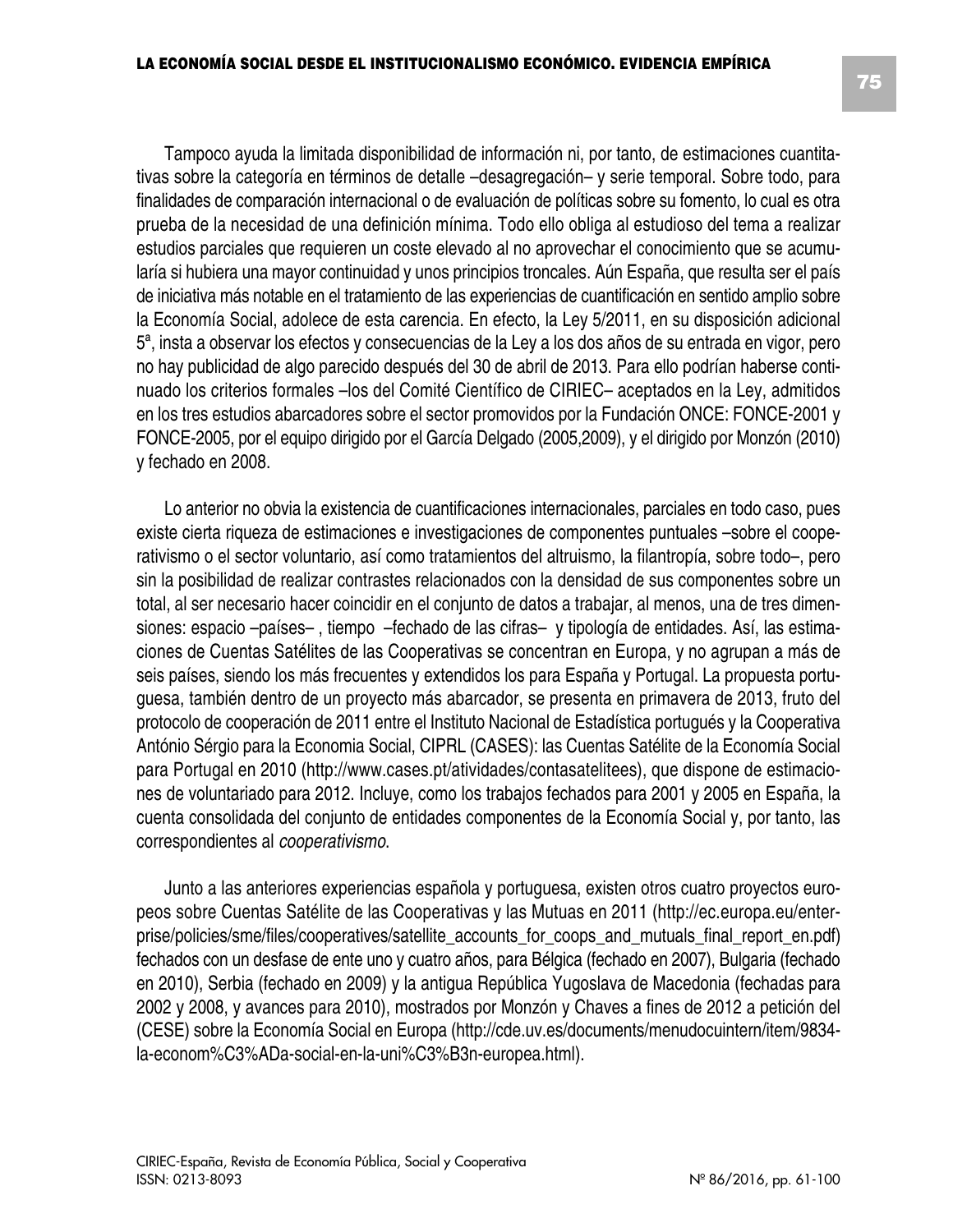También conviene mencionar dos proyectos incipientes que compensan las limitaciones de disponibilidad de fuentes estadísticas sobre la Economía Social en Latinoamérica, en general, y del *cooperativismo*, en particular. La primera, aún no materializada, se madura en la Ciudad de México entre los días 4 a 6 de diciembre de 2013, en un Foro Internacional sobre "La estrategia productiva en el desarrollo social", organizado por la Secretaría de Desarrollo Social (SEDESOL) del Gobierno mexicano con CIRIEC-España, al respecto a la elaboración de un Libro Blanco de la Economía Social y Solidaria mexicana, y de sus Cuentas Satélites. La segunda, materializada en la estimación de las Cuentas Satélites del Cooperativismo Colombiano<sup>12</sup> dentro del proyecto "Impacto Social y Económico del *cooperativismo* en Colombia" auspiciado por el Centro de Investigación del Cooperativismo (CENI-COOP, http://www.cenicoop.coop/investigaciones-y-estudios/en-curso), que se concreta en un documento metodológico (Alarcón, Castro y Rodríguez, ca. 2016) y el Informe Final (Alarcón, ca. 2016), cerrados en abril y junio de 2013, respectivamente. Los indicadores colombianos estimados se disponen para la serie 2003-2010, e incluye ejercicios sobre contabilidad del crecimiento cooperativo comparado al de la economía nacional, construcción de Tablas Input Output y análisis comparado de redes de relaciones intersectoriales cooperativas respecto a la economía colombiana.

El resto de países europeos acatan las recomendaciones de la UE en el avance del diseño y publicación de estadísticas de la Economía Social, pero ninguno ofrece en la estadística oficial unas cuentas satélites de la Economía Social, en las que sólo Bélgica, Hungría, Polonia y la República Checa muestran una intención de publicar una estadística diferencial del *sector no lucrativo*. Hungría se interesa por los ingresos y donaciones; Polonia por el empleo, el tamaño de entidades y el voluntariado; y la República Checa por el empleo, el voluntariado y las horas de donaciones de tiempo. Sólo Bélgica sigue el *Manual de la ONU sobre Entidades No Lucrativas en el Sistema de Cuentas Nacionales 1993* (Naciones Unidas, 2003), y ofrece Cuentas Satélites: descomposiciones del Valor Añadido Bruto, Producción Agregada, sucesiones de las cuentas desde el origen de la producción hasta la capacidad o necesidad de financiación, y empleo, entre otras rúbricas de Cuentas Nacionales. Es un buen ejemplo para Europa, para la que sería oportuno integrar la aplicación del anterior manual para el segmento No Lucrativo y unirlo a la aplicación del *Manual para la elaboración de las cuentas satélite de las empresas de la Economía social: cooperativas y mutuas* (Barea y Monzón, 2006).

Finalmente, pueden añadirse los ejercicios de clasificación de tipos de organizaciones en función de ciertos ámbitos, que ofrecen intersecciones según varios criterios, acercándose al *qué es la Economía Social* como los de Pearce (2003) y de Pérez de Mendiguren y otros (2009), así como otros de corte más teórico y con cierta evidencia empírica, como los de Viaña (2008) y Alarcón (2011), que han servido como puntos de inicio de la propuesta de este trabajo. A los que se unen los persistentes escritos que proponen hacer más visible al sector dentro de una acotación lo más consensuada posible, como los de Chaves, Monzón, Pérez de Uralde y Radrigán (2013) y el de Fajardo (ca. 2016). El primero, un acertadísimo intento de búsqueda de criterios conceptuales comunes como base para

<sup>12.-</sup> Aunque la metodología de ese proyecto puede aplicarse a cooperativas, fondos y mutuales en Colombia, sólo se implementa para las *cooperativas.*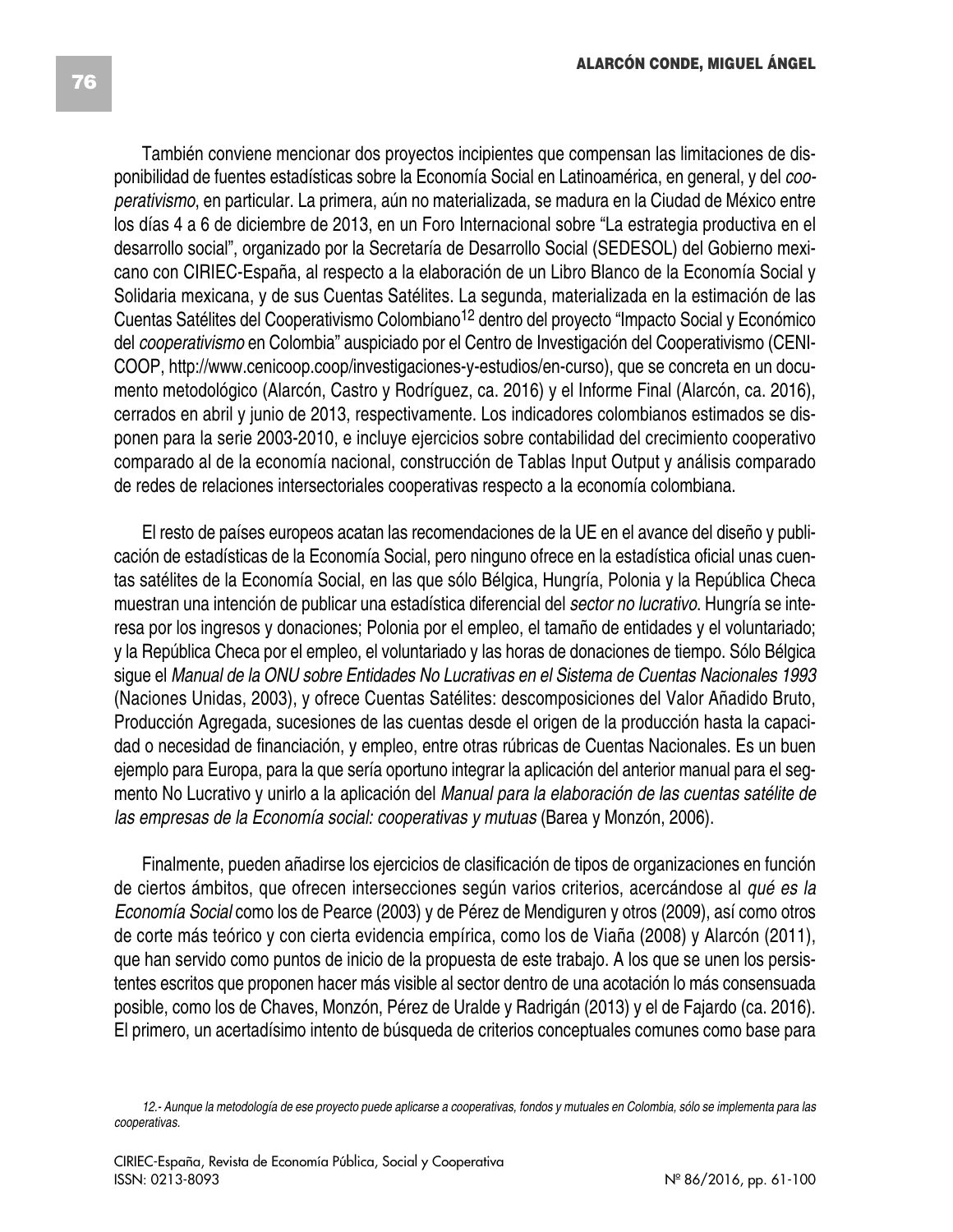una cuantificación rigurosa de las categorías que pretenden ser comparadas tanto entre países como con respecto a las categorías generales –y agregadas– más significativas y estandarizadas en el plano económico. El trabajo destaca que no debe obviarse el reconocimiento institucional como condición necesaria para poder conceptualizar y comenzar a medir las magnitudes más significativas y comparables a las referencias más estandarizadas, para proponer otras referencias propias y diferenciadoras. El segundo, fuertemente relacionado con el objetivo de este artículo y desde una perspectiva jurídica, plantea la ya mencionada "dificultad de definición" de Defourny (1992) y se considera un buen complemento a este trabajo para la discusión sobre una propuesta integradora. En efecto, puesto que

ambos trabajos pretenden la coherencia de lo que plantea el Catálogo de Entidades que propone la Ley 5/2011: clasificar qué es y qué no es Economía Social en tanto en cuanto entidades componentes de la categoría, y que no son otra cosa que instituciones formales desde la propuesta *institucionalista contemporánea*, como pasa a desarrollarse a continuación.

# **3.- Una propuesta conceptual de la economía social desde el institucionalismo económico y evolutivo contemporáneo**

Aunque el tratamiento de las *instituciones* es variado y sus raíces en el pensamiento económico son profundas (Rutherford, 1994), desde la Economía Clásica, por establecer un comienzo, el programa Marxista y el Historicismo Alemán, así como la Escuela Económica Austríaca, estudian la *institución*. Y, como si se tratara de una regla mnemotécnica, se preocupan por las *instituciones* los *institucionalistas*; y así, tanto los autores del "viejo" Institucionalismo Económico Originario Americano (IEO, en lo sucesivo) como los del "nuevo" o contemporáneo Institucionalismo, del que se detectan, siguiendo a Grandlgruber (2007, 2010), tres propuestas: la Nueva Economía Institucional (NEI, en lo sucesivo), la Economía Evolutiva (EE, en adelante) y el Nuevo Institucionalismo Económico (NIEC, para las siguientes referencias al término). Todo ello, conscientes de que la NEI introduce a las *instituciones* en el análisis económico ortodoxo después de admitir el error de no contemplar el entorno institucional en la asignación de los recursos por el *mercado* (Coase, 1992)13, posteriormente a considerar como "empirista" o "no teórico" al "viejo" Institucionalismo por haberlo incluido (Williamson,1994).

El Nuevo Institucionalismo Económico (NIEC) es una de las tres corrientes de la Economía Institucional Contemporánea, cuyo exponente actual es Geoffrey Hodgson<sup>14</sup>. La propuesta mantiene

<sup>13.-</sup> Ronald Coase, premio Nobel en 1991, señaló en su discurso de agradecimiento que su principal contribución a la teoría económica fue « (...) mostrar la importancia de lo que se podría llamar la estructura institucional de la producción para el funcionamiento del sistema *económico».*

<sup>14.-</sup> http://www.geoffrey-hodgson.info/. Profesor en la Universidad de Hertfordshire, donde dirige el "Centre for Research in Institutional *Economics", revisando a T.B. Veblen en la preocupación de la tradición del IEO.*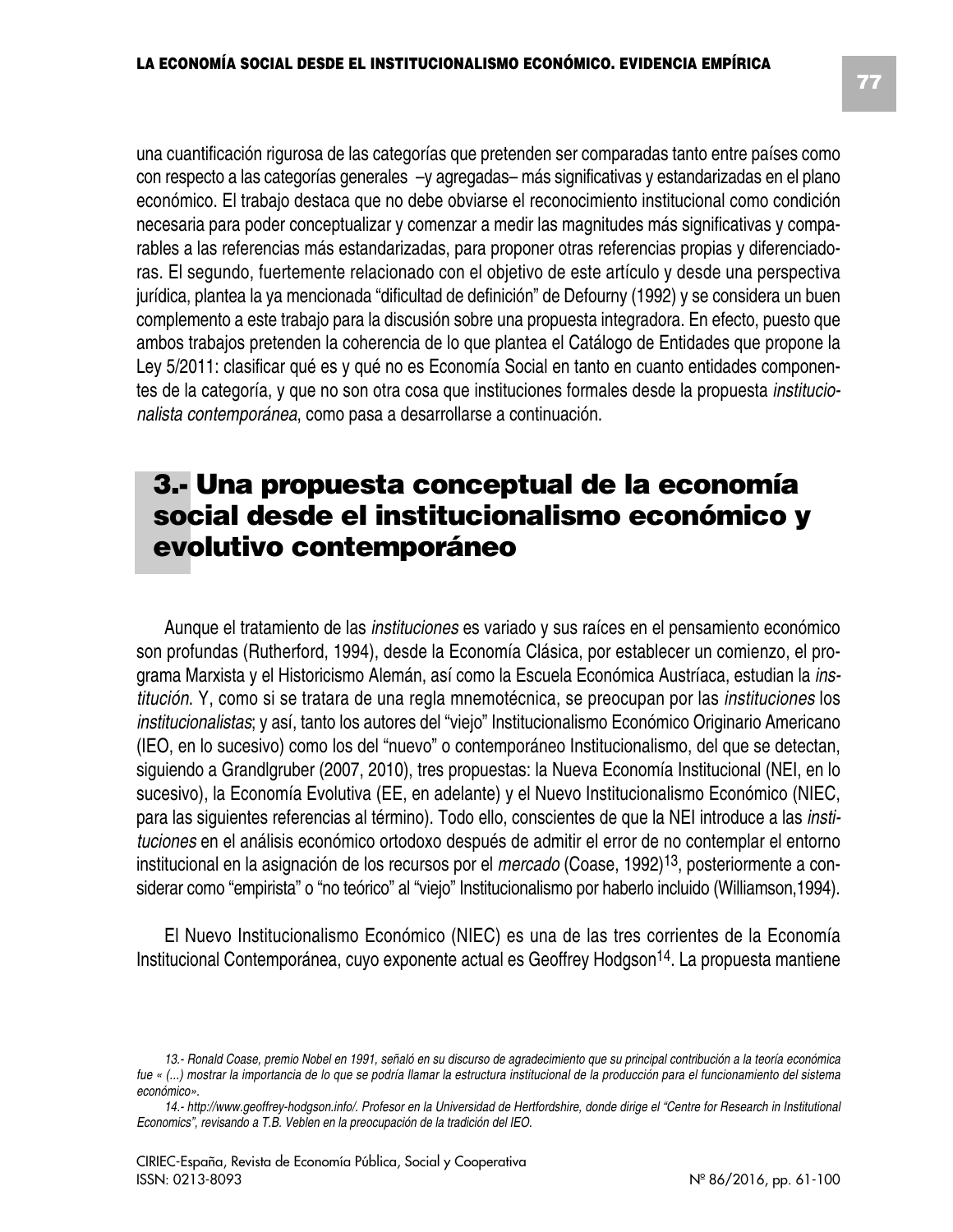una continuidad acorde con las aportaciones principales del Institucionalismo Económico Original 15 pero no se reduce a ellas (Grandlgruber, 2007, 2010).

Para Veblen (Hodgson, 2001), las *instituciones* son hábitos de pensamiento establecidos, comunes a la generalidad de los hombres. Las considera fenómenos cambiantes que ayudan a seleccionar individuos más aptos a través de la adaptación de las *instituciones* a los hábitos del entorno (Veblen, 1994). Como el resto de los economistas institucionales, entiende por *institución formal* cualquier organismo o grupo social que, con unos determinados medios, persigue la realización de unos fines o propósitos. Por ejemplo, leyes y organizaciones lo son, y se diferencia de la *institución informal* en el grado de concreción efectiva o práctica, siento ésta algo más genérico: la forma en que se relacionan los seres humanos de una sociedad o un colectivo, buscando el mayor beneficio para el grupo, y no necesariamente para todos y cada uno de los individuos componentes de una manera aislada.

Así, las *instituciones*, serían los usos, hábitos, reglas, rutinas, costumbres o normas por los que se rigen las relaciones sociales y económicas entre los miembros de un grupo. Tales categorías pueden constituirse evolutivamente en *instituciones formales*; entendiéndose *informal* el atributo asociado a la *institución* no explícita, siendo *formal*, principalmente, la *organización o entidad*, aunque también las normas garantes de derechos individuales, entre otras categorías. Las ideas sobre el desarrollo del capitalismo como un sistema complejo de Potts (2000 y 2001) y Nooteboom (2000, 2002 y 2003), aplicadas a las relaciones de individuos en *instituciones*, sean éstas formales o no, iluminan hipótesis que van a ayudar a definir qué es una *institución* y a explicar su configuración en organizaciones. Por tanto, son ideas válidas para analizar las *instituciones formales* de la Economía Social y su concepción conjunta. Este es el aspecto que entronca con la introducción del concepto de red y, por tanto, con las posibilidades del Análisis de Redes Sociales como instrumento metodológico para el estudio teórico y aplicado de la Economía Social.

Además, asumiendo que la acción humana impregna de hábitos a las instituciones formales de una sociedad y momento dado (Hodgson, 1993, 2001, 2002), y que éstas se gestan sobre patrones históricos adaptados al entorno específico (ya que, si existen, han pervivido largos procesos de aparición, diversificación y selección), entonces el *agente económico institucional* toma el relevo del *agente económico racional*, debido a la evidencia aplicada sobre la racionalidad limitada del individuo, que se ayuda de las *instituciones* (persistencia de los hábitos, reglas, …) en los procesos de decisión para conseguir fines, evitando los supuestos ortodoxos de individuos idénticos16.

<sup>15.-</sup> El Institucionalismo americano, de fuerte influencia en el período de entreguerras, cuyos representantes fueron Thornstein Veblen, Wesley Mitchell y John R. Commons. Economistas como Simon Kuznets y John K. Galbraith individualmente continúan el pensamiento institucional. En Europa, G. Myrdal, K. Polanyi, A. Lowe, M. Olson y W. Kapp Todos ellos contrapuestos a las teorías marginalistas y neoclásicas.

<sup>16.-</sup> También en Mises (1980, ed. 1986, p. 273), razonado sobre bases biológicas. Podrían considerarse pensadores enfrentados, siem*pre que se encasille en escuelas algo tan diverso como el pensamiento, en vez de las concepciones.*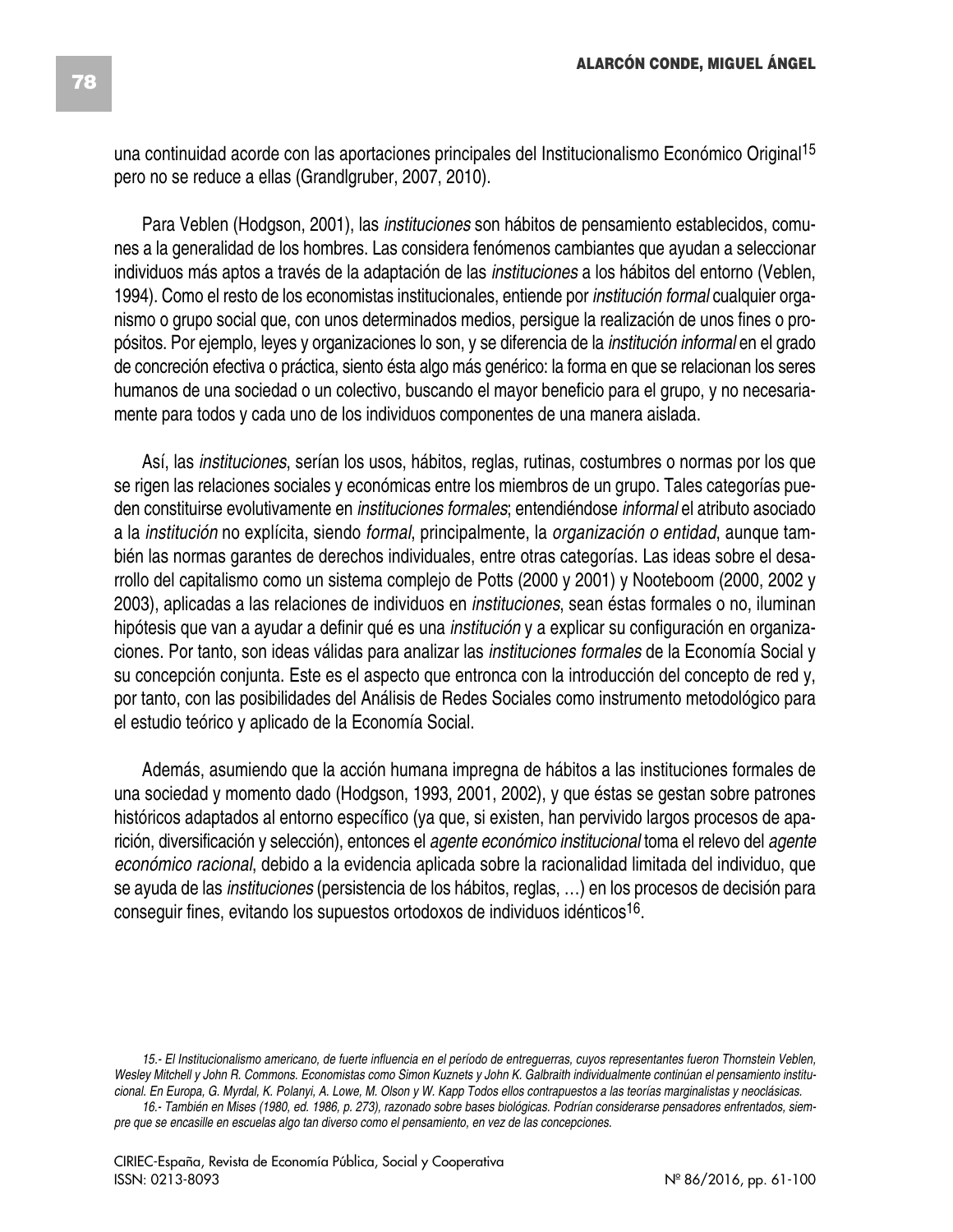En consecuencia, se propone, P1, que *las entidades de la Economía Social son instituciones formadas por redes de individuos, que se constituyen por una tipología de relaciones entre ellos, basadas en un núcleo común de empatía y/o solidaridad, que son acciones humanas realizadas para la consecución de sus fines. En tanto redes, pueden formalizarse en grafos*. Para su demostración, la proposición requiere los *axiomas* A1, A2 y A3, las *definiciones* D1, D2 y D3, y los *supuestos* S1 a S4.

D1. Un grafo G (Gráfico 1) es un par ordenado  $G = (V, E)$ , donde V es un conjunto de vértices o nodos, y E es un conjunto de arcos o aristas, que relacionan estos nodos. El grafo es dirigido cuando *hay aristas que tienen un origen y un destino.* Así, las relaciones entre individuos de un grupo, sin necesidad de incluir variables cualitativas –atributos–, o cuantitativas, se representarían por un conjunto de lazos (aristas, nexos) *entre* las unidades (nodos, vértices) del grupo, como también *"desde"* y "a" él; de forma que son redes que podrán formalizarse en grafos<sup>17</sup>, representantes de relaciones entre individuos que actúan *con y en* entidades componentes de la Economía Social.

# **Gráfico 1. Grafo de 5 nodos y 7 aristas**



A1. *El lenguaje es una institución, en tanto regularidad del hábito de la comunicación humana, y la semántica una regla del mismo. En consecuencia, se trata de una institución necesaria para los procesos de aprendizaje y del avance en el conocimiento. Por tanto, para construir los razonamientos sobre qué son las instituciones.*

Los significantes asociados a la Economía Social: altruismo, asociacionismo, asociación, cooperativa, cooperativismo, filantropía, fundación, mutualismo, mutualidad, e inclusión social o socio-laboral, según la Real Academia Española, confluyen en otros dos términos que los engloban: *empatía*, en el plano cognitivo, como una capacidad humana no explícita, un hábito; y *solidaridad*, como significado práctico, efectivo, del término anterior, una rutina, y comúnmente utilizado en la geografía latinoamericana como significante genérico de la Economía Social.

*<sup>17.-</sup> Barabasi (2002) y Koschatzky (2002).*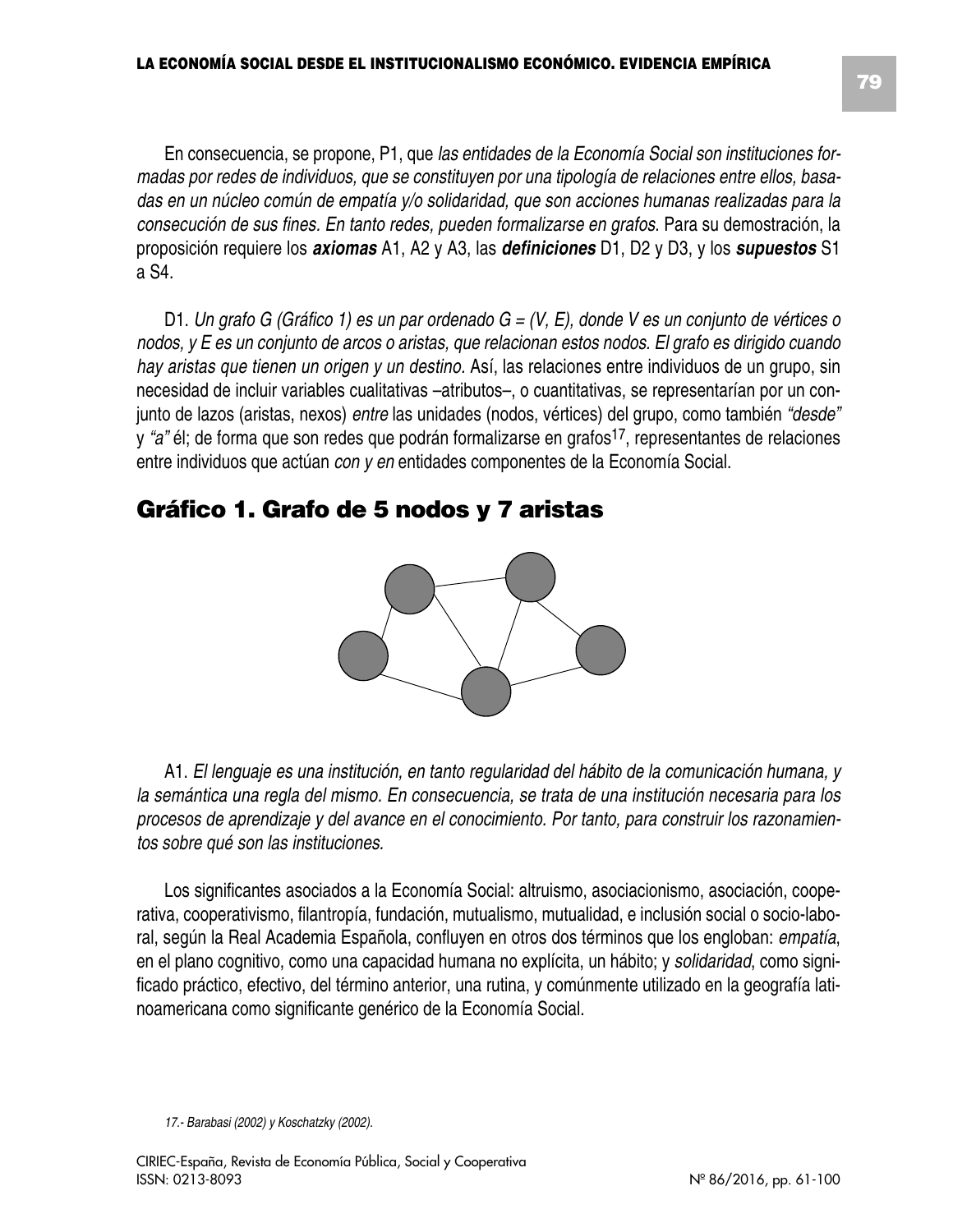Si las palabras "alguien", "auxilio", "ajeno", "a costa del propio", "compartir", "mutuo", "otro", "otros", "persona", se refieren obviamente al individuo en relación con otro u otros semejantes, sería inevitable una asociación de ideas sobre una categoría colectiva, que sería difícil de segregar individualmente. Así, los dos anteriores significantes, *empatía* y *solidaridad*, vendrían a representar regularidades de la acción humana, hábitos genéricos de comportamiento no egoísta, que se particularizan en los valores persistentes y característicos de las entidades que componen la Economía Social. Tales regularidades se muestran en su evidencia formal para el caso español en López (2005), mientras que Novak (2011) trata la evolutiva de la cooperación, la reciprocidad y altruismo.

A2. *El comportamiento del individuo se caracteriza por regularidades, como hábitos, reglas y rutinas (para conjuntos de individuos), que pueden ser explícitas* –*organizaciones o normas*– *o abstractas* –*valores en el campo cognitivo*–*.*

Se asumen tres supuestos. S1, *las entidades de la Economía Social se pueden formalizar en grafos, asumiendo que las aristas son los medios o relaciones con los que los individuos, que son los nodos, actúan para la consecución de ciertas finalidades.* S2, *los medios o relaciones entre individuos son la formalización inicial de hábitos, reglas o rutinas, es decir, de instituciones teóricas y abstractas.* S3, *la dinámica evolutiva de las instituciones teóricas abstractas es la causa de las instituciones formales u organizaciones.*

Así, se puede definir, D2, a las *organizaciones, como instituciones formales y grupos de individuos constituidas por cierta relación definida entre ellos, así como por relaciones entre organizaciones, o entre éstas con otros individuos. Se hacen efectivas a partir de hábitos individuales, que vienen a constituirse en rutinas.* Por ejemplo, la Alianza Cooperativa Internacional se constituye por la regularidad o persistencia de la asociación de (y por) la práctica cooperativa en la iniciativa empresarial hace casi tres siglos –1844 se toma como el año admitido de la fundación formal de la primera cooperativa, por 27 hombres y 1 mujer, en el poblado de Rochadle, Inglaterra–.

A3. *La constitución de una organización se formaliza a partir de hábitos y valores individuales y reglas, pero no garantizan su pervivencia.* En efecto, la garantía formal de instituciones se produce conforme a las normas legales vigentes en una sociedad. Una persona jurídica puede constituirse legalmente a la vez que puede no ser fiel a los valores que se plasman en sus principios constitutivos ni en la normativa vigente promulgada que les afecte. En consecuencia, esta condición supone un contrasentido de su ser que la llevará tendencialmente a su extinción –la evidencia señala, sobre todo, a la solución de estos conflictos por la vía judicial–.

El devenir de las organizaciones en general, y de las de la Economía Social en particular, será el resultado necesario de las acciones de los individuos, basadas en hábitos –o en el cumplimiento de ciertas reglas–. Sin normas y ni relaciones afines, es decir, sin *medio*, no habrá conectividad entre los individuos de una *institución formal* ni, por tanto, finalidad individual ni colectiva del grupo, teniendo en cuenta, estrictamente, A1, A2, A3, y S2. Por su parte, asumir el S3 es realista en el sentido de que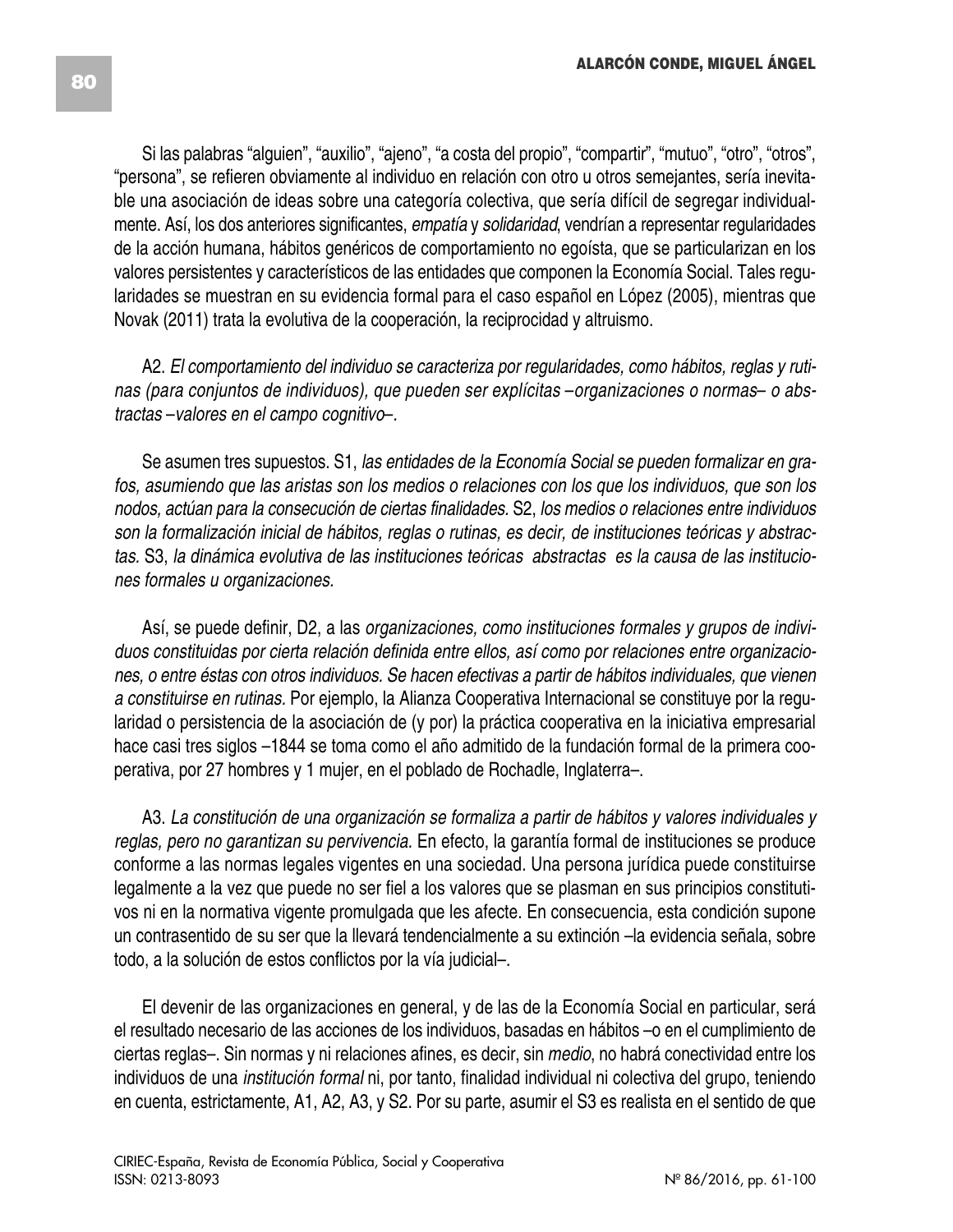existen contrastes evolutivos sobre diferentes mecanismos de la cooperación, cuyo compendio y bibliografía extensa se ofrece en Novak (2011).

Ahora bien, para concretar las relaciones *entre, en y con* grupos de individuos se presenta una tercera definición, D3, por la que *un clique es un subconjunto de una red en el cual los actores están más cercana y fuertemente conectados mutuamente que lo están respecto al resto de los integrantes de la red.* Por ejemplo, en relaciones de amistad, enlaces por raza, edad…, es usual que se formen *cliques*.

Finalmente se asume S4, por el que *la empatía y la solidaridad son representantes de relaciones o medios y, por tanto, representables como aristas o nexos entre los individuos que pertenecen a una red.*

En consecuencia, es posible la representación formal de los grafos<sup>18</sup> de las cinco entidades u organizaciones *instituciones formales* representativas de la Economía Social (Gráfico 2), en tanto existe una demostración de la proposición P1. Las aristas azules son representativas de *empatía o solidaridad* entre individuos, considerando los contornos y trazos en negro como explicativas de relaciones distintas de aquéllas o de relaciones exógenas. Ahora bien, deben tenerse en cuenta tales relaciones o lazos (aristas) como *principios institucionales prioritarios* sobre otros, de corte institucional o no, que han sido garantizados o comprometidos por normas constitutivas de la *institución formal* representada: la *organización*. Tal taxonomía es susceptible de extenderse a entidades similares en otras geografías diferentes a la española, pues la concreción inicial sólo buscaba el entorno más cercano del que escribe.

### **Gráfico 2. Mecanismo de cooperación general de la Economía Social**



#### FUENTE: Elaboración propia.

18.- Formalmente, dos nodos unidos por una arista, graficados o no por su dirección, representan ya una relación biunívoca, aunque no se precise. Para la formalización que se plantea aquí, la diferencia de que en los extremos de la arista aparezca la dirección o no vendría a diferenciar la concreción del grafo dirigido de la condición "o" (de un nodo a otro o viceversa) en la relación que se quiere plantear entre los nodos *implicados.*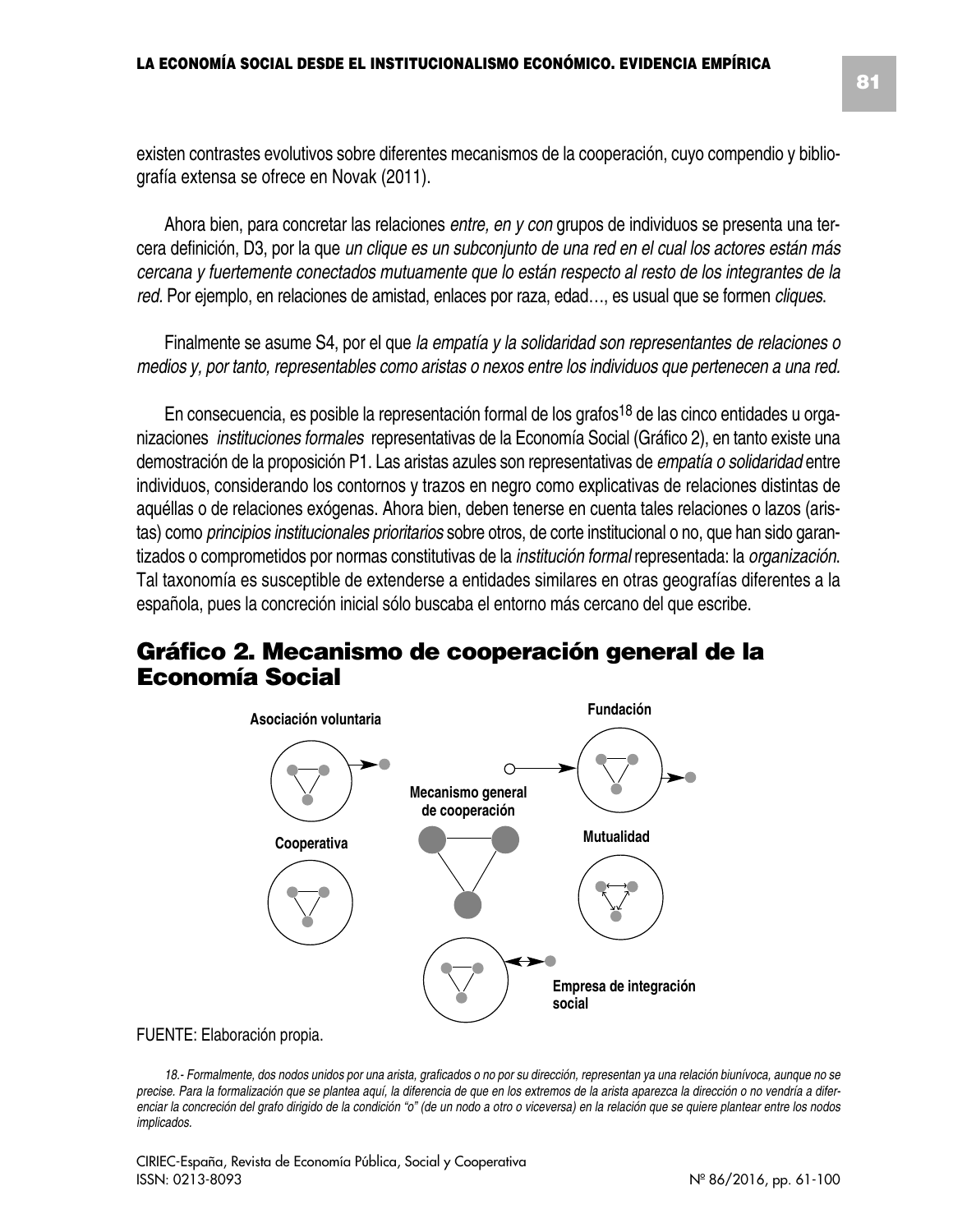Lo anterior abre la posibilidad de avance de un lema, L1, tal que *existe una intersección entre* los grafos que representan a las entidades de la Economía Social o Tercer Sector basado en un cli*que de relaciones de empatía o solidaridad como cociente común entre ellas. En consecuencia, es posible la definición en sentido amplio de ese cociente común del conjunto.*

La demostración considera la intersección de los grafos representados en Gráfico 2, que representan las entidades componentes de la Economía Social en sentido amplio bajo el supuesto S4, al conjeturar un núcleo común de los cinco. Esta intersección ayuda, sintéticamente, a ofrecer *"a priori"* una definición de Economía Social en su sentido más abarcador al ser, la intersección, resultado del común denominador de las relaciones de empatía o solidaridad entre individuos que caracterizan a estas entidades. Es decir, que esas estrategias cooperativas plantean la consecución de finalidades que no son, principalmente, pecuniarias de finalidad personal.

*Corolario*. *Las entidades de la Economía Social se caracterizan por un principio de acción basado en la No Prioridad en el Ánimo de Lucro Personal (NPALP), hábito genérico que poseen los individuos activos de las organizaciones componentes de ese conjunto.*

Obviamente, el principio de NPALP se cumple para el *segmento no lucrativo de la Economía Social*, en tanto que altruismo y filantropía anteponen la asistencia a otros o el beneficio de otros, por encima del coste personal de la acción. Si esa relación beneficio/coste supera al número de enlaces que tiene una persona, hay garantía de réplica de la actitud cooperante en cierta población, según la regla que contempla Novak (2011), y que demuestra la probabilidad de inicio de un ciclo cooperativo, el contagio de esa acción a otros grupos que generen cliques. Pero también es posible el inicio de ciclos cooperativos partiendo del *segmento lucrativo de la Economía Social*, tal y como demuestra la existencia de un cociente común, superior jerárquicamente, que define al conjunto. En efecto, por encima de la búsqueda de una ganancia de finalidad personal pecuniaria, que pueda sustentarse en una estrategia individualista, se tiene, al menos, la finalidad de una ganancia colectiva, basada en acciones solidarias y empáticas de los agentes que pertenecen a la *organización*, concretadas por el cooperativismo, el mutualismo y la inclusión social.

Conviene no confundir el principio de NPALP con el de No Distribución de Beneficios (PNDB), originario de la definición comúnmente admitida de Economía Social, y que priorizaría, utilizando la terminología *miseana*, un análisis del comportamiento individual sobre la *cataláctica*, debido a la necesaria introducción del dinero para materializar el beneficio pecuniario obtenido del *mercado*. Un *mercado*, desde una *perspectiva ortodoxa*, que no existe para buena parte de entidades componentes de la Economía Social.

El principio de NPALP encaja en la *praxeología*, en la *axiomática miseana*19, y en su concepción de Economía al ser un medio idóneo que utilizan los individuos en la consecución de una mayor

*19.- Mises (1980).*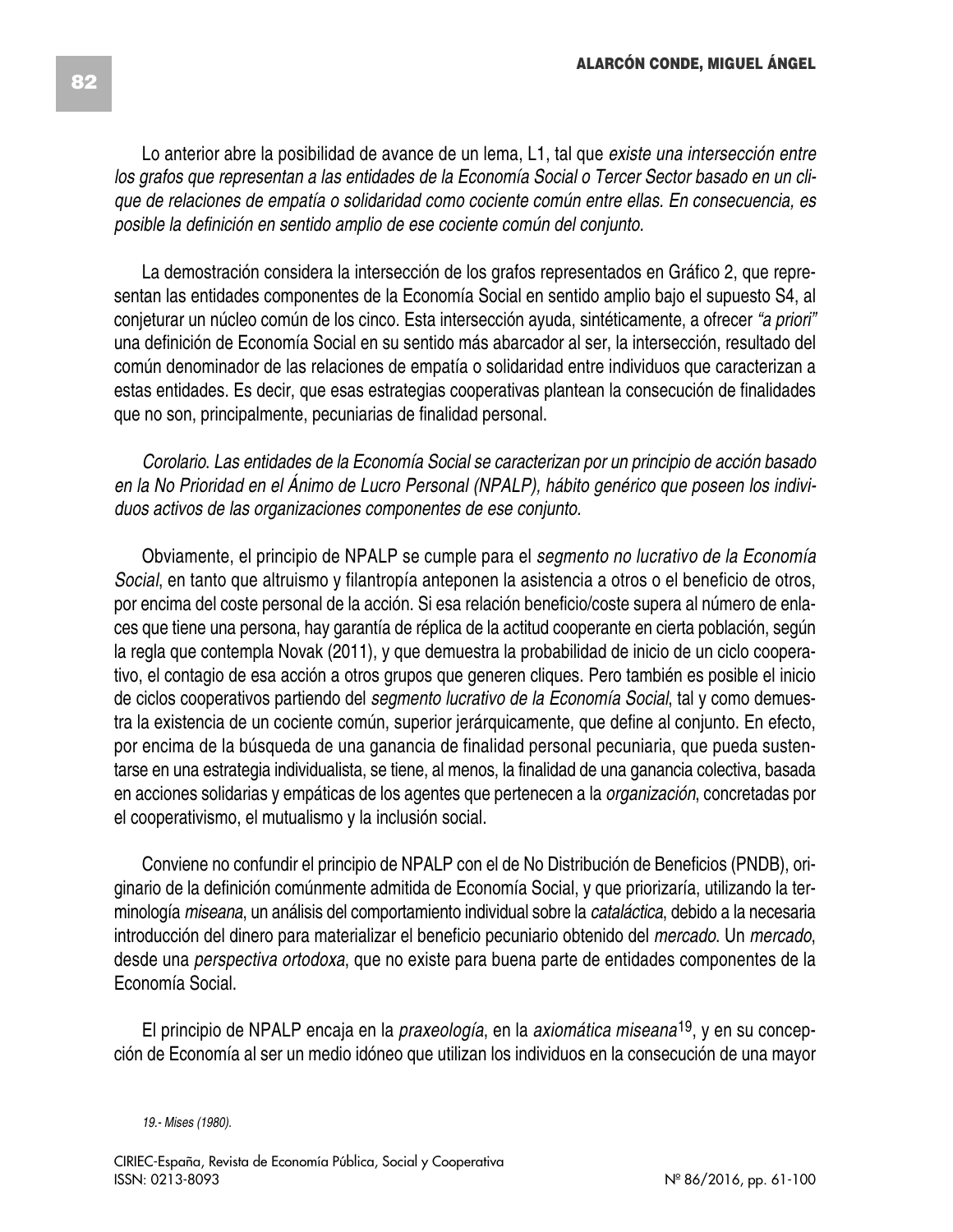satisfacción o ganancia, sea pecuniaria o no –por ejemplo, social o de felicidad–. La búsqueda de una definición de núcleo común no basada en la ganancia pecuniaria de finalidad personal-individualista se apoya en la estrategia genérica de la cooperación como válida y real, por la evidencia sobre la existencia de organizaciones que se fundamentan en este tipo de estrategias desde hace siglos, e informalmente desde que el hombre vive en grupo o, más civilizadamente, en sociedad.

# **4.- Desde el hábito de la NPALP a las rutinas de transferencias sociales en especie**

Las acciones de las organizaciones no lucrativas y de cooperación, asociadas especialmente a la consecución de excedente social, o también de finalidad no personalista no dineraria, sostienen que las entidades de la Economía Social funcionan bajo un *mecanismo de contribuciones* en vez de por uno de *precios* para atender al problema de asignación de los recursos –dejando aparte los principios basados en bienes públicos y fallos del *mercado*, que fundamentan la actuación del Sector Público en la Economía–. El *mecanismo de contribuciones*, bajo el principio de NPALP, no tiene como resultado el máximo beneficio, la ganancia o la *satisfacción/utilidad* personal. Por tanto, la *consecuencia práctica* de lo anterior es la emisión de Transferencias Sociales en Especie (TSE) por parte de cada entidad que compone la Economía Social que, formalmente, no son otra cosa que el reflejo estadístico de una definición extensa de bienes preferentes, ya que «...comprenden los bienes y servicios individuales proporcionados a los hogares como transferencias en especie por unidades de las Administraciones Públicas y las ISFLSH (*instituciones* sin fines de lucro al servicio de los hogares), tanto si se han adquirido en el *mercado*, como si proceden de la producción no de *mercado* de las unidades de las Administraciones Públicas y las ISFLSH» (Eurostat, 1996, párrafo 4.104)<sup>20</sup>. Ahora bien, las entidades de la Economía Social *de mercado* (cooperativas, mutuas, sociedades laborales, entidades de inclusión socio-laboral) emitirían *TSE ampliadas*, es decir, no contempladas en la definición de Cuentas Nacionales, y sobre las que se razona a continuación.

Si las rutinas son a las organizaciones como los hábitos a los individuos, y se considera *rutina* aquella acción que, finalmente repetida, proviene de la persistencia de los *hábitos* que caracterizan a *instituciones concretas*, entonces serán ejemplos de *rutinas:* las contribuciones voluntarias de dinero o en especie –órganos, alimentos, entre otros–, como de tiempo –voluntariado– en asociaciones y, también, las donaciones, que se añadirían al fondo fundacional en fundaciones; los cesiones de parte de salario por los trabajadores-socios en sociedades laborales, en cooperativas de trabajo asociado, o en cualquier otra en la que su empleo asalariado renuncie a parte de su remuneración con el objetivo de mantener el empleo de otros; también los diferenciales, respecto al precio de *mercado*, favo-

*<sup>20.-</sup> http://europa.eu/legislation\_summaries/budget/l34005\_es.htm.*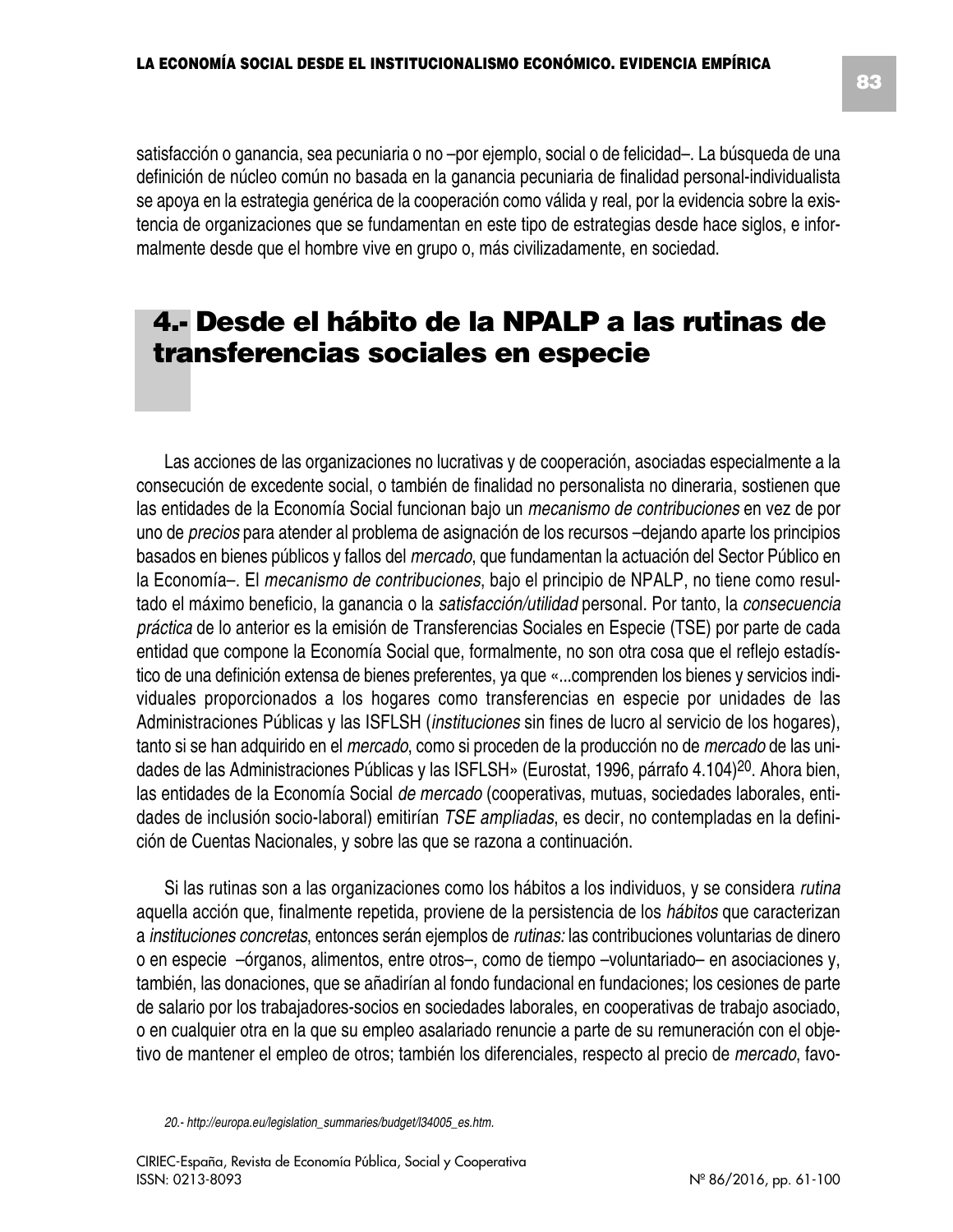rables al cooperativista en el precio de vivienda promovida por una cooperativa de viviendas, o sobre tipos de interés activos o pasivos, respecto al de *mercado*, en beneficio de los socios de la cooperativa en el caso del *crédito cooperativo*; así como la cesión personal pecuniario del retorno cooperativo; o los diferenciales en los precios de seguros de salud, vida o productos de ahorro y otros respecto al *mercado*, a través de mutualidades, entre otras manifestaciones.

Por tanto, las TSE implican un coste individual implícito, no explícito, a través de las entidades que emiten la transacción, y que queda cubierto por sus recursos, procurando una mayor provisión de bienes y de servicios –sobre todo– que componen el agregado del Consumo Final de los Hogares, y que no son parte su Gasto en Consumo Final, sino que se carga al Gasto de las entidades emisoras. En consecuencia, muchas de estas transacciones –*TSE ampliadas*– no están cuantificadas en los Sistemas de Cuentas Nacionales y pueden ser explicativas de cierta parte de la relativa estabilidad social en España (y en otras geografías) en esta aciaga etapa donde la pobreza monetaria y la desigualdad han aumentado.

Téngase en cuenta, además, que estas contribuciones podrían tratarse como un indicador de bienestar humano, generalmente caracterizado por su invisibilidad en las comparaciones internacionales sobre desarrollo. En otras palabras, es una alternativa factible a la propuesta convencional que considera a los precios como indicadores de escasez y de bienestar en la preocupación sobre la optimización en la asignación de los recursos, pero en favor de las asignaciones de empatía y solidaridad. Y lo es, ya que no se requiere indicador de escasez cuando no hay problema de escasez, sino redistribución o liberación de *recursos, dinerarios y no dinerarios,* quizá antes ociosos o reflejo de *un diferencial entre "precios de mercado" y "por contribución de la Economía Social"*, de ciertos bienes o servicios, en beneficio de otros que los producen, o disponen de ellos para el consumo y no lo hacen –una obvia cercanía a la empatía–.

Comoquiera que fuere, esa *liberación de recursos* –una austeridad bien entendida– aumenta el Excedente Total de la Economía (suma del Bruto de Explotación más el Social), al incorporar actividades generadas de nuevo, antes no contempladas, y que serían cierto Ahorro Social –en buena parte Público, porque cuantificaría ciertas actuaciones tradicionalmente consideradas objeto del Sector Público, y que se cargan al Sector Privado en términos de TSE–. La evidencia para España ofrece un ejemplo de límite inferior derivado de las contribuciones de tiempo del trabajo voluntario, cifrado entre 4.900 y 6.800 millones de euros, en números redondos, aproximadamente un 0,75 por 100 del PIB español, fechando las estimaciones entre 2001 y 2005 (García Delgado, 2005 y 2009).

Pero también podrían añadirse más componentes a esa generación de Excedente Social. Por ejemplo, *TSE ampliadas* (TSE') emitidas por las cooperativas, basadas en una liberación de recursos debido a las diferencias entre la remuneración media pagada por las cooperativas respecto a la empleada por la Economía General, con la finalidad de mantener empleo. Así, puede considerarse la remuneración media sectorial entre 2001 y 2008, obtenida del marco de Contabilidad Nacional de España base 2000 del INE, como variable aproximada de la remuneración tendencial media del *mercado, y*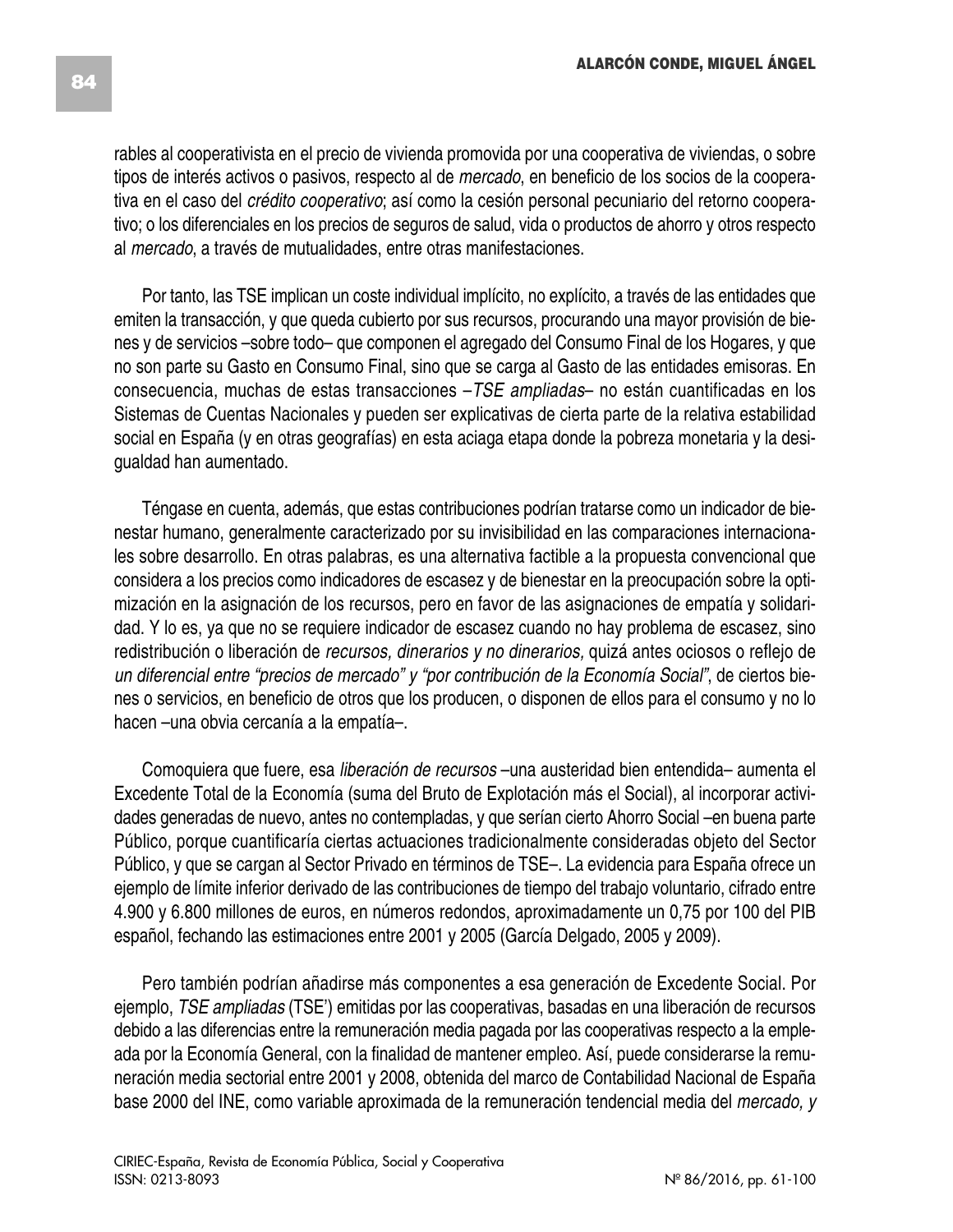se puede comparar con la resultante sectorial del *cooperativismo,* en esa etapa y para las que han mantenido o aumentado su empleo, observando si existe una diferencia.

Para ese objetivo, se utiliza la Base de Datos del Sistema de Análisis de Balances Ibéricos (SABI, https://sabi.bvdinfo.com), que ofrece información de los balances de más de 1,2 millones de empresas españolas y más de 350.000 empresas portuguesas. La base de datos está sesgada hacia las entidades de mayor tamaño, siendo las pequeñas y micro empresas poco representativas en términos comparados. En todo caso, el sesgo puede corregirse ajustando a la estratificación efectiva<sup>21</sup>. Después se procede a realizar filtros sobre las empresas con asalariados, tanto de sociedades anónimas y limitadas, como de cooperativas en los años 2001 a 2008, así como para las empresas que se mantienen entre 2001 y 2008 en la base de datos y, de éstas, las que conservaban, al menos, el número de empleados (Cuadro 2). Se buscan diferencias significativas, "D", por rama productiva, "i"<sup>22</sup>, entre el Gasto de Personal Medio de entidades societarias y cooperativas D<sub>i</sub>= φ<sub>i</sub>[GPM<sub>i</sub>S<sup>O</sup> - GPM<sub>i</sub> <sup>CO</sup>]

### **Cuadro 2. Número de observaciones de las entidades con empleados para el cálculo de las Transferencias Sociales en Especie ampliadas de las cooperativas españolas, 2001-2008**

|                                 | 2001    | 2008    | 2001/08 (mantienen el empleo) |
|---------------------------------|---------|---------|-------------------------------|
| Cooperativas                    | 2.490   | 2.016   | 1.928 (1.204)                 |
| Sociedades Anónimas y Limitadas | 310.153 | 500.008 | 301.99 (251.230)              |

FUENTE: Base de Datos SABI sobre los métodos expuestos en el epígrafe 4.

Al elevar la muestra a la población, ajustados los sesgos por la diferente estratificación, los diferenciales salariales de sociedades sobre cooperativas arrojan un agregado de 206,5 millones de euros en 2001 y de 187 millones de euros en 2008. Tales magnitudes serían el reflejo agregado de cierta liberación de recursos por rama productiva y, así, de una TSE' a priori, con todas las cautelas a tener en cuenta, en tanto la existencia de otros factores explicativos de las diferencias de ganancias medias por asalariado y rama productiva. Además, cabe mencionar la regularidad de los sectores *Agrario*, *Comercio al por mayor e intermediarios*, *Agroindustria*, *Confección* y *Fabricación de metal* como emisores de TSE', sectores de alta densidad cooperativa respecto al total de entidades que participan en la producción, al contrario que los sectores de *Intermediación financiera*, *Material electrónico y de precisión*. Finalmente, al realizar los filtros sobre las entidades que mantienen su empleo entre los años

<sup>21.-</sup> Las cooperativas españolas participan entre el 0,92 y el 0,84 por 100, entre 2001 y 2008, se hable del total de organizaciones con asalariados o del empleo asalariado (García Delgado, 2005, 2009), mientras el Directorio Central de Empresas del INE, ofrece una media de 0.72 por 100, estando la participación media de entidades con ánimo de lucro personalista en el 91,9 por 100 del total de organizaciones en esos *años.*

*<sup>22.-</sup> Clasificación Nacional de Actividades Económicas a dos dígitos, http://www.ine.es/jaxi/menu.do?type=pcaxis&path=/t40/clasrev&file=inebase.*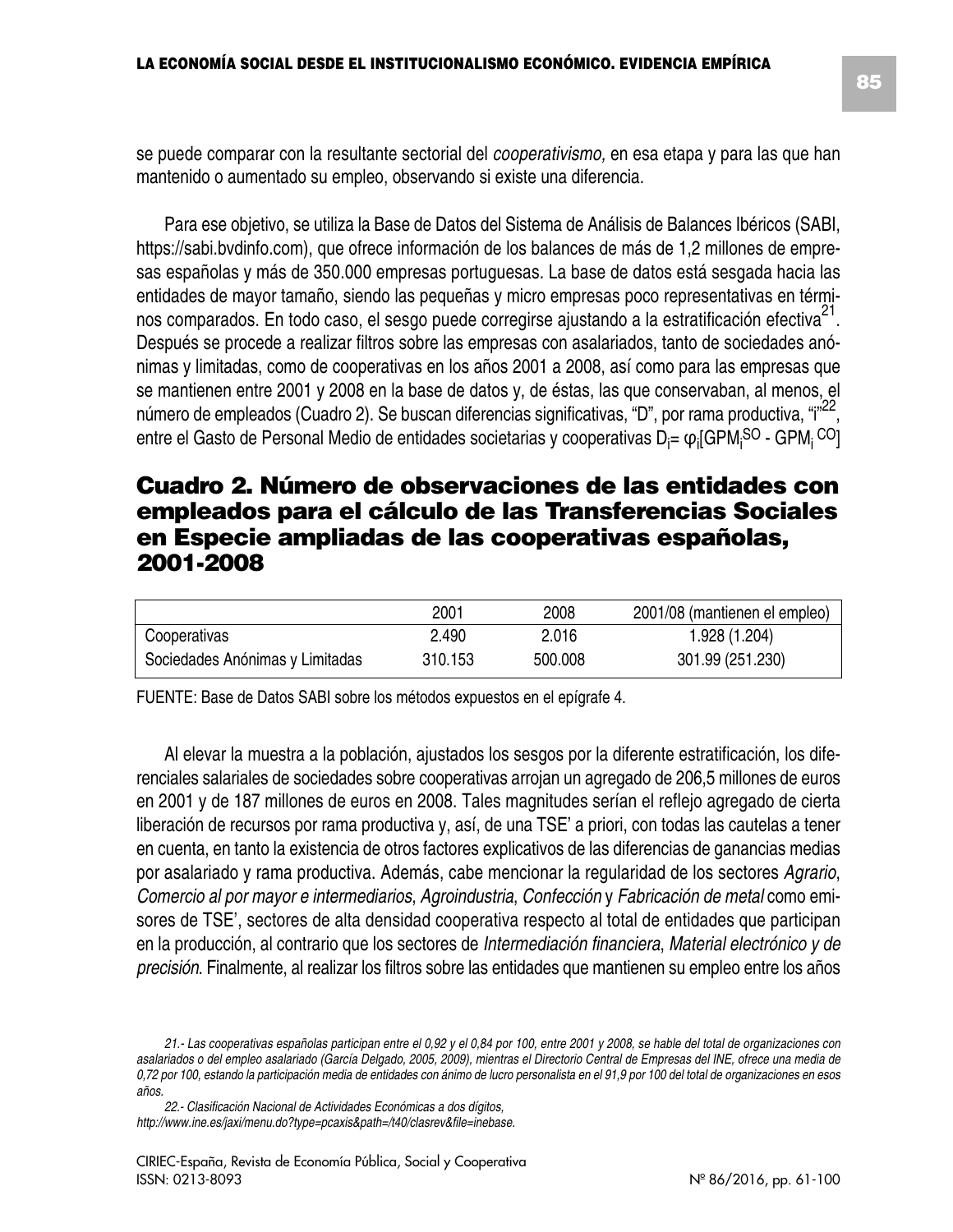2001 y 2008, el resultado evidencia una liberación de recursos por el cooperativismo español cifrados en una media anual de cerca de 50 millones de euros entre 2001 y 2008 (Cuadro 3).

### **Cuadro 3. Transferencias sociales de mantenimiento de empleo anual media 2001-2008. En miles de euros de 2008**

| Maquinaria y equipo mecánico                         | 30.226 |
|------------------------------------------------------|--------|
| Agricultura, ganadería y caza                        | 10.741 |
| Fabricación de vehículos de motor y remolques        | 3.924  |
| Producción y distribución de energía eléctrica y gas | 1.256  |
| Actividades recreativas, culturales y deportivas     | 760    |
| Industria textil                                     | 757    |
| Industria del cuero y del calzado                    | 608    |
| Captación, depuración y distribución de agua         | 507    |
| Industria del papel                                  | 214    |
| Transporte marítimo                                  | 2      |

FUENTE: Base de Datos SABI.

# **5.- La causalidad acumulativa en el cooperativismo español y el análisis de redes**

La concepción sobre un crecimiento desequilibrador es originaria de Veblen (1919), retomada como causa de desequilibrios locales y denominada propiamente como *"causalidad acumulativa"* por Myrdal (1957), para formalizarse en un nivel de agregación general por Kaldor (1966). También es muy utilizado en las interpretaciones de estructuralistas latinoamericanos: entre otros, Furtado (1968, 1978), Prebisch (1963, 1981), y sus seguidores como Filippo (2007 y 2009). Aquí se pretende observar la comparativa de su diferente intensidad entre la economía general (mayormente capitalista) y la cooperativa.

En el ciclo expansivo español de la década de 2000, hasta 2007, se intensifican los emprendimientos no cooperativos en la Economía General, más abiertos al juego de la competencia y a la rentabilidad económica. En consecuencia, aumenta su empleo total y asalariado, y se observan caídas de las participaciones relativas, o densidades, del cooperativismo nacional; así, la generación de empleo cooperativo sobre el total es menor que la generación de empleo de la Economía General –1,4 por 100 de las cooperativas frente al 2,1 de la Economía General–. Sin embargo, y desde el inicio de la crisis, la destrucción de empleo sobre la población en la Economía Española es contundente (-4,4 por 100 anual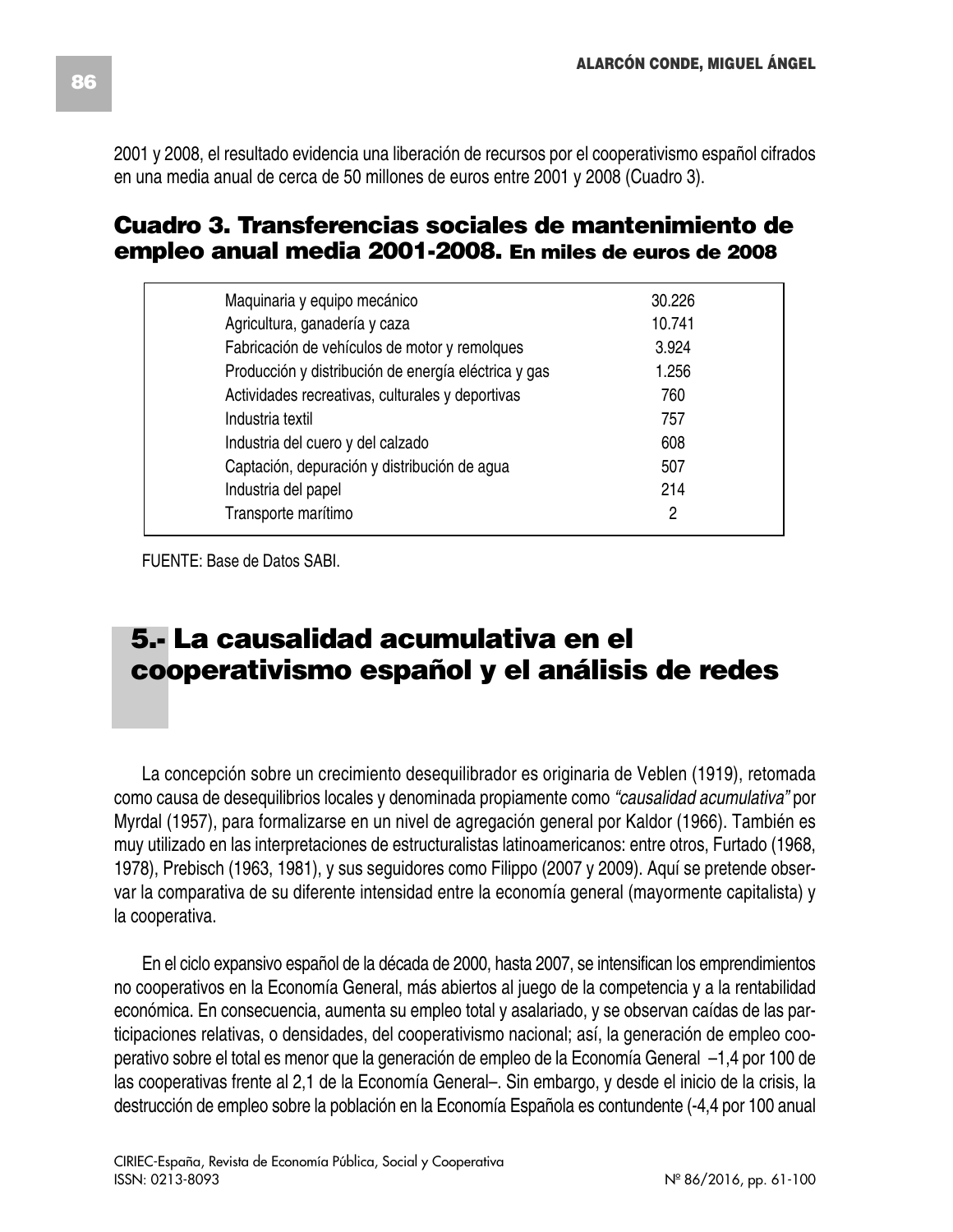media acumulativa al emplear cifras de Contabilidad Nacional de España (INE), produciéndose las mayores ganancias de productividad aparente del trabajo, un 2,4 por 100 de media anual acumulativa sobre la destrucción de empleo. La destrucción de empleo cooperativo es relativamente menor desde el inicio de la crisis: un -0,9 por 100 medio anual acumulativo. Tampoco debe olvidarse que la descomposición anterior incluye el crecimiento real de la productividad aparente del trabajo cooperativo, alrededor del 4 por 100 en ambas etapas, que supera al crecimiento de la productividad aparente general. Este crecimiento de la productividad aparente del trabajo se alimenta de la destrucción de empleo y del efecto composición, debido a la reducida importancia relativa de la Economía Cooperativa, lo que avanza cierta hipótesis sobre una forma de crecimiento de menor causalidad acumulativa pero atenuadora de la destrucción del empleo en momentos recesivos (Cuadro 4).

### **Cuadro 4. Descomposición aproximada del crecimiento anual medio acumulativo de la productividad aparente del trabajo española, 1999-2010. Crecimientos porcentuales**

|                                                        |                     | 1999-2007 | 2007-2010        |
|--------------------------------------------------------|---------------------|-----------|------------------|
| (A) Productividad aparente del trabajo                 | Nominal             | 4,0       | 4,2              |
| $(VAB/Empleo) = (1)+(2)+(3)$                           | Real <sup>(a)</sup> | 0,83      | 2,4              |
| (VAB/VAB Cooperativo)(1)                               |                     | $-2,0$    | $-2,2$           |
| Productividad aparente del trabajo de las cooperativas | Nominal             | 7,2       | $5,\overline{8}$ |
| (VAB Cooperativo / Empleo Cooperativo)(2)              | Real <sup>(a)</sup> | 4,1       | 4                |
| Generación de empleo cooperativo sobre el empleo total |                     | 1,4       | $-0.9$           |
| (Empleo Cooperativo /Empleo)(3)                        |                     |           |                  |
| (B) Generación de empleo sobre la Población            |                     | 2,1       | -4.4             |
| (Empleo/Población)                                     |                     |           |                  |
| PIB por habitante                                      | Nominal             | 6,2       | $-1,03$          |
| (PIB/Población)=(A)+(B)+(Crecimiento PIB/VAB)          | Real <sup>(a)</sup> | 3         | 2,81             |

Notas: (a) Crecimiento real=Crecimiento nominal-Inflación. FUENTES: Base de Datos de la Economía Social (www.meyss.es), Contabilidad Nacional de España (INE, www.ine.es).

Por otra parte, el Análisis de Redes de las Relaciones Intersectoriales, tanto para la Economía General como para la Economía Cooperativa, necesita la aplicación del método RAS23 sobre las Tablas Input Output de la Economía Española. Se asumen los supuestos del modelo de Leontief (1970) y las apreciaciones de García Muñiz y Ramos (2003) y Morillas (1983) sobre su relación con la teoría de grafos. También se propone que los nodos-sectores productivos como elementos impregnados de cier-

<sup>23.-</sup> Idea original de Stone (1961) para la construcción de una TIO regional a partir de TIO nacional, que se utiliza para construir la TIO *de un componente trasversal* -*segmento cooperativo*- *del conjunto, y no local.*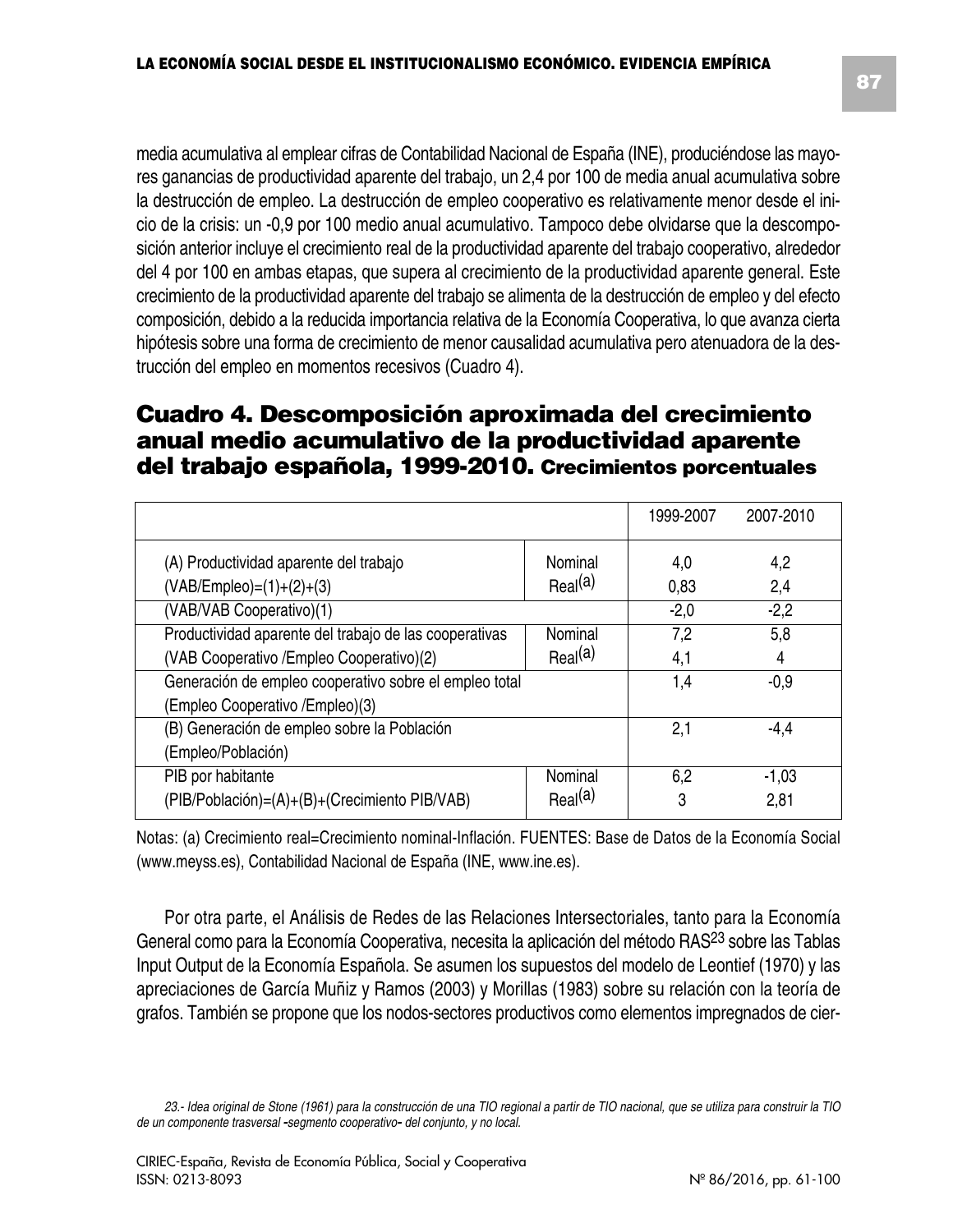tos hábitos: basados unos en el principio de maximización de la utilidad o beneficio pecuniario personal, al tratar a la Economía General, y otros en el principio de NPALP, cuando se represente al segmento cooperativo.

A partir de las matrices de relaciones intersectoriales se procede a su conversión en matrices de adyacencia, que expresan las relaciones intersectoriales significativas, para construir con ellas los grafos y calcular la consistencia y vertebración de la Economía General y de la Cooperativa, introduciendo la idea de *centralidad de* Freeman (1979); donde un *nodo* (sector productivo) adquiere el protagonismo de las relaciones en su conjunto si se relaciona con todos los demás, distinguiendo entre "*centralidad de los nodos*" y la "*centralidad del grafo*", que Hanneman y Riddle (2005) extienden en sus formas de cálculo. La medida más simple e intuitiva de centralidad es a través del *grado o número de relaciones*<sup>24</sup> de los nodos –sectores– del grafo –de la red de relaciones intersectoriales–; será tanto *central* cuanto mejor conectado esté con los demás *nodos* –sectores– de su entorno. También se puede intentar establecer hasta qué rama –nodo– la red de relaciones intersectoriales –el grafo– es o no una *estructura centralizada*, y para lo que ayudan tres indicadores: *densidad*, es decir, la relación porcentual del número de relaciones entre el total de las posibles; la *cohesión*, definida en teoría de redes como el esfuerzo de relacionarse entre nodos ramas productivas y, así, determinar el número de relaciones en el camino más corto entre ambos; y el *grado de centralización* –Network Centralization Index–, que es la variabilidad en grados como porcentaje de la máxima centralización. Estos indicadores se interpretan como resúmenes de la importancia de los sectores en la configuración general de las transacciones intersectoriales bajo un enfoque diferente. Los cálculos se obtienen con el software UCINET 6 (Borgatti, Everett y Freeman, 2002).

Así, el cooperativismo señala como ramas centrales y motoras a las *Primarias*, de *Comercio, reparaciones y hostelería* e *Intermediación Financiera*, mientras que las de *Manufactura*, *Energía*, y el sector *Inmobiliario y de servicios a empresas* juegan ese papel en la Economía Nacional. En cuanto a los sectores cooperativos que se ven arrastrados intersectorialmente, destacan el *Primario* y de la *Energía*, caracterizado por una escasa representación cooperativa. Debe añadirse que la Economía Nacional mantiene como compradores principales de inputs intermedios a las ramas de *Energía*, *Inmobiliarias y servicios a empresas* y las de *Comercio, reparaciones y hostelería* (Cuadro 5).

Por otra parte, en cuanto a la concentración de la red –*centralización* como indicador conjunto–, destaca inicialmente una mayor densidad en la Economía General respecto a la del segmento cooperativo; densidad que reduce mientras que la de las cooperativas aumenta. Esto manifiesta el poder de centralidad de la *Manufacturas* en la Economía General, y que toma posiciones (aumenta) en el segmento cooperativo. Paralelamente se percibe el cambio estructural del sector *Agrario*, que va perdiendo centralidad en la Economía General en el siglo XXI, y que aumenta su influencia intersecto-

<sup>24.-</sup> El grado se formaliza como ki= Ejaij, siendo "aij" los elementos los elementos de la matriz de adyacencia "A". En un grafo dirigido exi*stirían grado de entrada al nodo (por columna) y de salida al mismo (por fila).*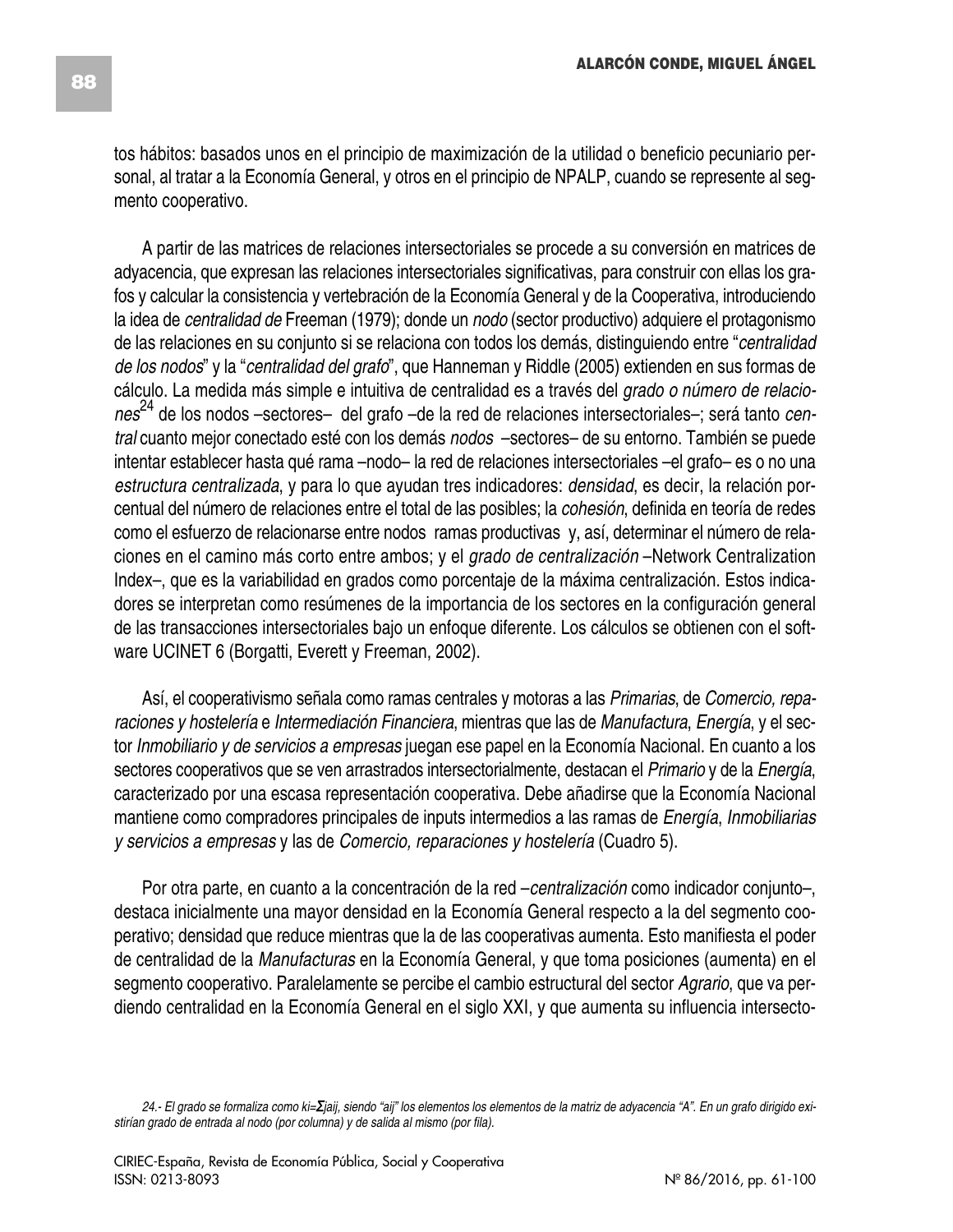rial en el segmento cooperativo. Mientras tanto, *Construcción*, *Inmobiliarias y servicios a empresas* y el sector *Financiero de mercado* también toman *posiciones de intermediación (nodos que se localizan entre uno inicial y final)* para Economía General y cooperativa, y que reflejan bien el modelo productivo gestado hasta la crisis. El *cooperativismo* va a participar también de la inercia de ese modelo, en los sectores que han resultado ser más sensibles y dañados por la reciente recesión en España, a través de las cooperativas de viviendas y de crédito. Conviene añadir que las últimas sufren las turbulencias propias del sector bancario, aunque no en la magnitud destructiva que ha afectado a otras entidades del sector, por diferentes prácticas de asunción de riegos. Con todo, el sector de la *Construcción* no aparece como destacado en la centralidad de la red intersectorial cooperativa, más concentrado en la red de la Economía General (Cuadro 5).

### **Cuadro 5. Grado de centralidad de Freeman de las ramas productivas(a) 2000-2008**

| 2000  | Sector     |  |  |  |  | 9   NC(1) | 2000 Red | Sector                  |   |  |  |  |  | NC(0)       |
|-------|------------|--|--|--|--|-----------|----------|-------------------------|---|--|--|--|--|-------------|
| Red   | Out Dearee |  |  |  |  | 44,3      |          | Economía   Out Degree 6 |   |  |  |  |  | 73.2        |
| Coop. | In Dearee  |  |  |  |  | 32,1      | Nacional | In Dearee               |   |  |  |  |  | 72.         |
| 2008  | Sector     |  |  |  |  | 9   NC(1) | 2008 Red | Sector                  |   |  |  |  |  | $NCI^{(b)}$ |
| l Red | Out Dearee |  |  |  |  | 52,8      |          | Economía   Out Degree 5 |   |  |  |  |  | 44.7        |
| Coop. | In Dearee  |  |  |  |  | 42,8      | Nacional | In Dearee               | 6 |  |  |  |  | 60.7        |

Notas: (a) No son matrices de coeficiente interiores al carecer de información relevante para su estimación. Los sectores o ramas productivas son *1. Agricultura, selvicultura y pesca, 2.Manufacturas, 3.Energía y extracción, 4.Construcción, 5.Comercio, reparaciones y hostelería, 6.Transporte y comunicaciones, 7.Inmobiliario y servicios a empresas, 8.Intermediación Financiera, y 9.Educación, actividades sanitarias, sociales y otras*. (b) Network Centralization Index (*grado de centralización,* en %). FUENTES: Base de Datos de la Economía Social (www.meyss.es), Contabilidad Nacional de España (INE, www.ine.es), y Borgatti, Everett, y Freeman (2002): Ucinet 6 for Windows.

En definitiva, la representación de las redes de relaciones intersectoriales muestra grafos más densos y más cohesionados de la Economía General, más vertebrados. Los indicadores que evalúan al grafo como un todo confirman lo mismo: mayor cohesión y densidad de las redes de la Economía General en comparación a las del cooperativismo (Cuadro 6 y Gráficos 3 a 6), que repercute de manera diferente en los momentos recesivos de los dos ámbitos.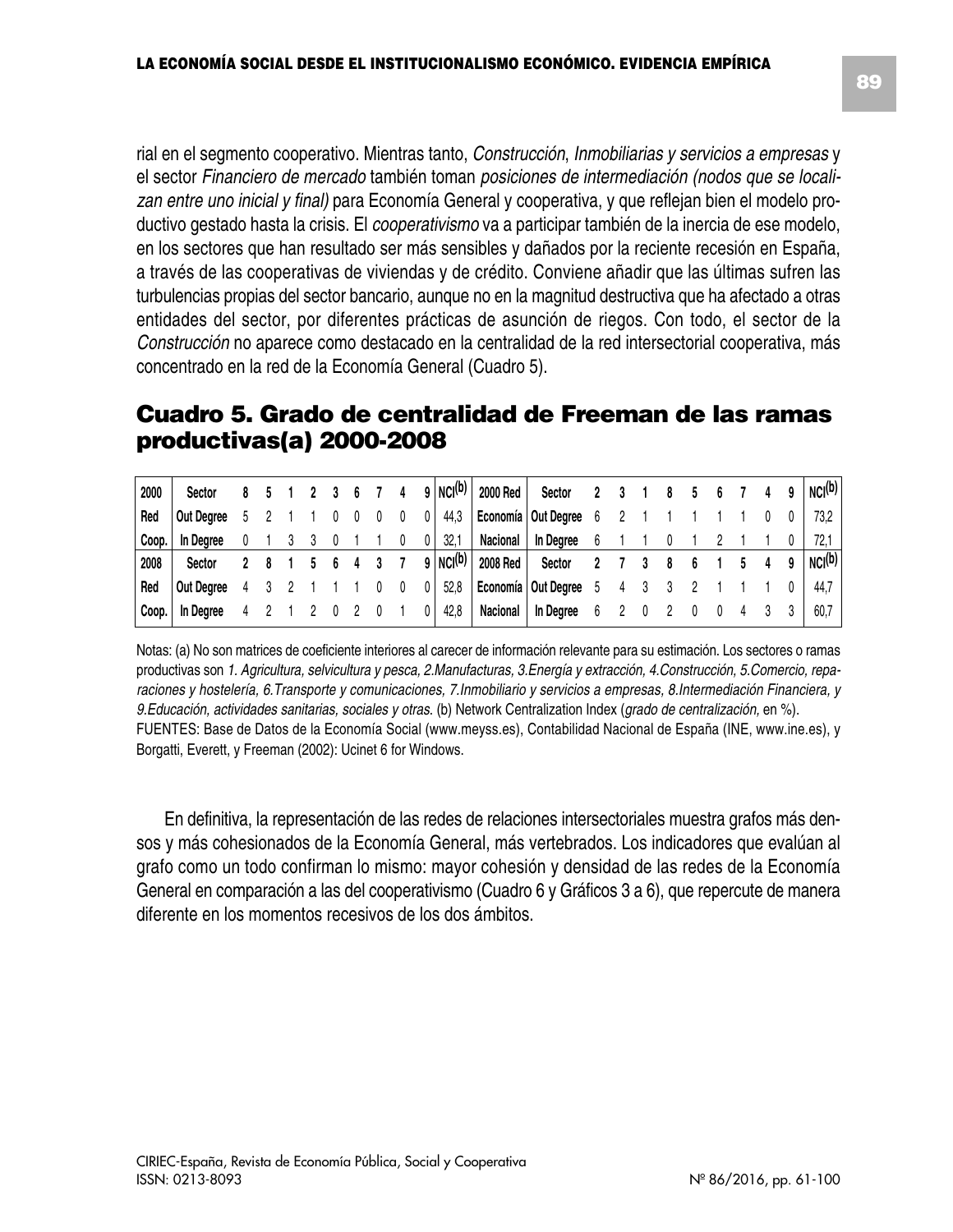### **Cuadro 6. Densidad y cohesión de las redes de relaciones intersectoriales en España 2000-2008**

|            |              | 2000           |              | 2005           | 2008         |                |  |  |  |
|------------|--------------|----------------|--------------|----------------|--------------|----------------|--|--|--|
|            | Cooperativas | Economía Gral. | Cooperativas | Economía Gral. | Cooperativas | Economía Gral. |  |  |  |
| Densidad   | 0.16         | 0.25           | 0.23         | 0.30           | 0.27         | 0.37           |  |  |  |
| ' Cohesión | 0.12         | 0.33           | 0.31         | 0.44           | 0.5          | 0.43           |  |  |  |

FUENTES: Base de Datos de la Economía Social (www.meyss.es), Contabilidad Nacional de España (INE, www.ine.es), y Borgatti, Everett, y Freeman (2002): Ucinet for Windows.

En consecuencia, una explicación institucionalista queda implícita en las diferencias estructurales de las relaciones intersectoriales. Las cooperativas, como *instituciones formales* de la Economía Social, actúan bajo el principio de NPALP. Un hábito cuyo resultado se relaciona con una menor polarización en la actividad productiva y que se evidencia aquí a través de las diferencias de configuración entre sus redes intersectoriales y las de la Economía General, formadas por nodos que persiguen un ánimo de lucro de finalidad personal. Así, el principio de NPALP es el reflejo de un hábito que fundamenta qué es la Economía Social y explica la diferente dinámica económica seguida por los dos ámbitos de *organización* productiva discutidos. Lo que constata una suerte de *causalidad acumulativa (*polarización económico-productiva) basada en las diferentes redes estructurales intersectoriales.

## **Gráfico 3. La red de relaciones intersectoriales de las cooperativas españolas en 2000**



FUENTES: Igual que Cuadro 6 y Borgatti (2002): Netdraw.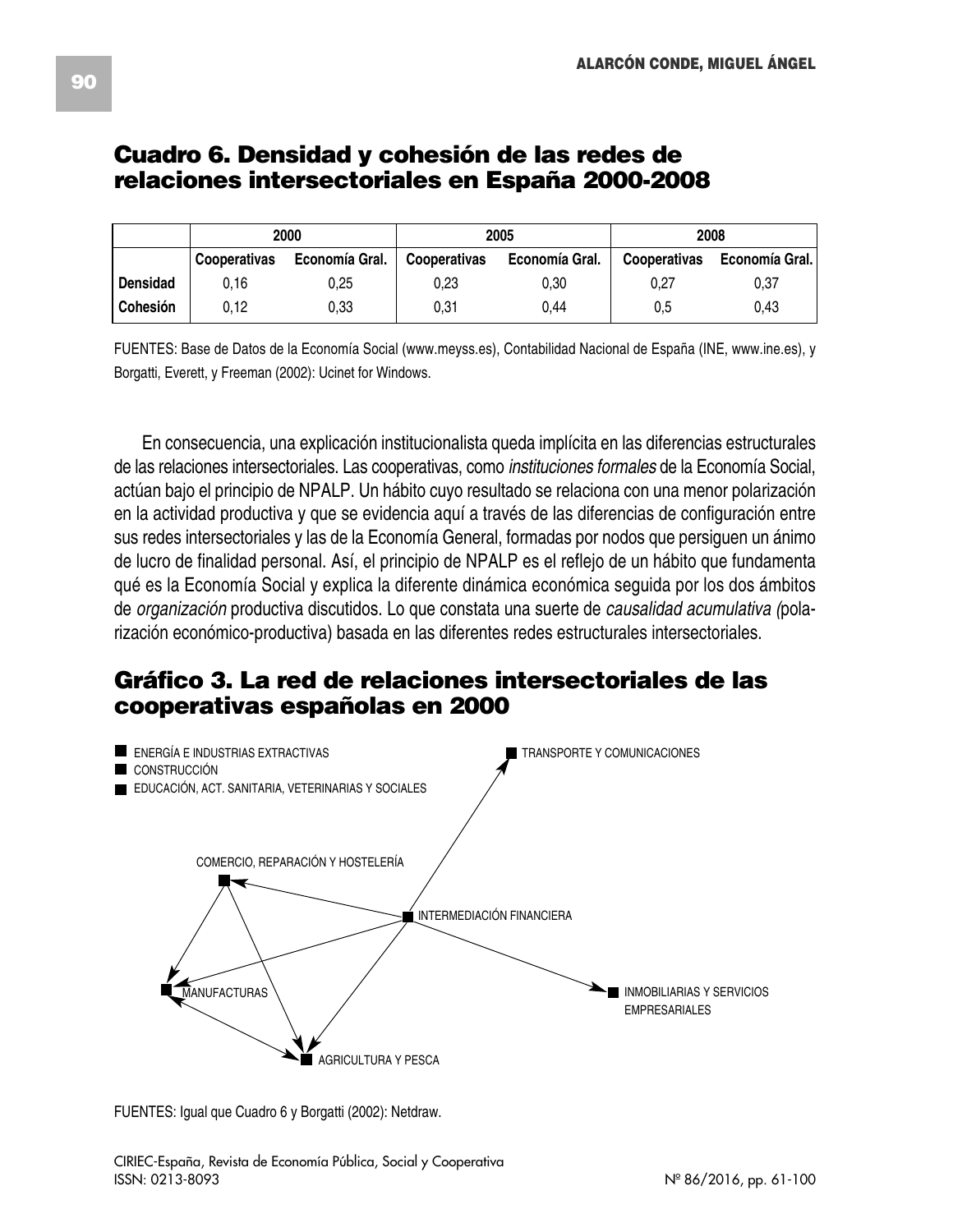## **Gráfico 4. La red de relaciones intersectoriales de la Economía Española en 2000**



FUENTES: Igual que Cuadro 6 y Borgatti (2002): Netdraw.

### **Gráfico 5. La red de relaciones intersectoriales de las cooperativas españolas en 2008**



FUENTES: Igual que Cuadro 6 y Borgatti (2002): Netdraw.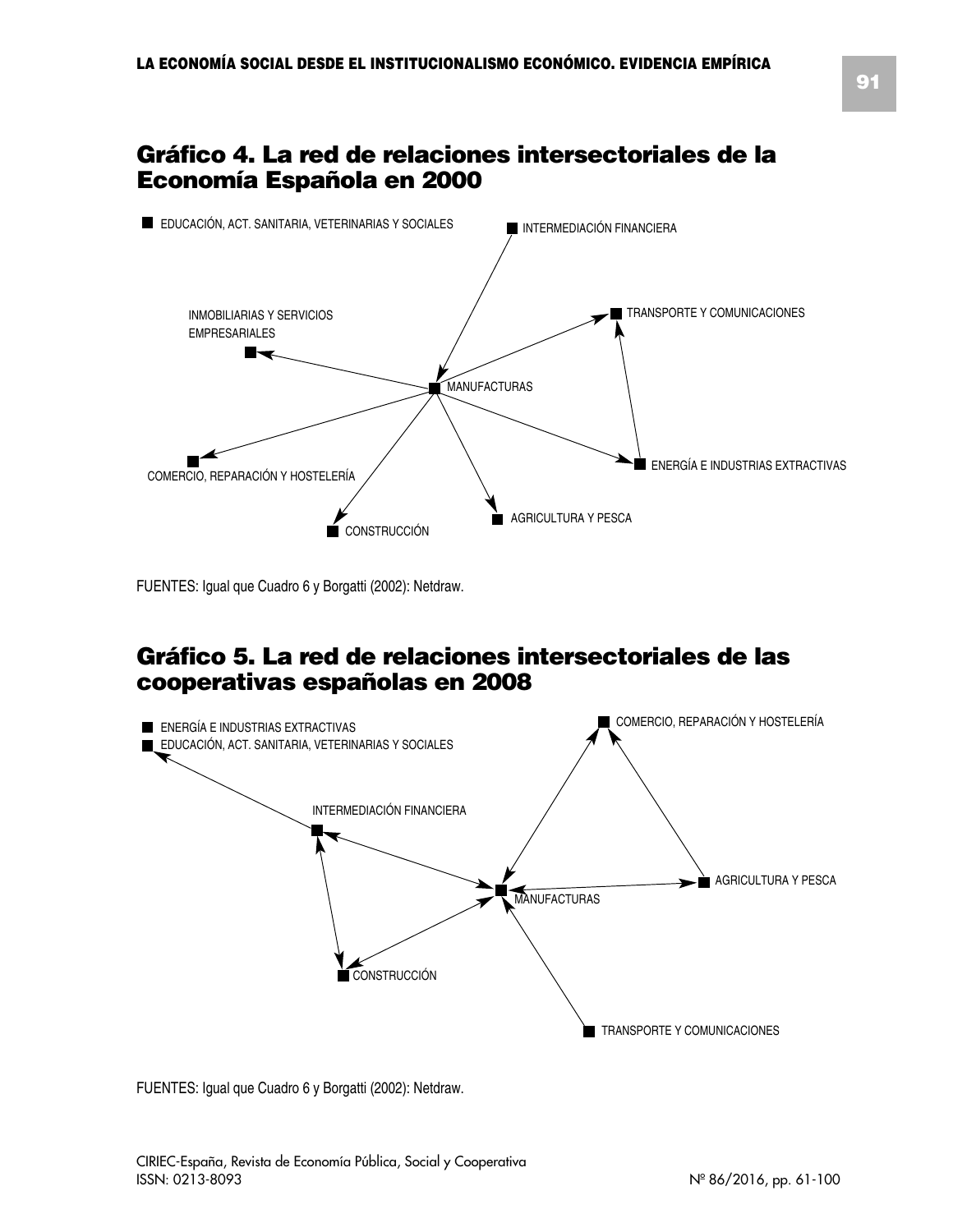

# **Gráfico 6. La red de relaciones intersectoriales de la Economía Española en 2008**

FUENTES: Fuentes: Igual que Cuadro 6 y Borgatti (2002): Netdraw.

# **6.- Conclusiones**

El trabajo propone avanzar en el conocimiento sobre "qué es" la Economía Social, desde una concepción institucionalista, que apela a un mayor esfuerzo para solventar las limitaciones sobre las fuentes estadísticas disponibles que dificultan la tarea de visibilizarla. La definición se basa en principios comunes a sus entidades componentes y a los valores que comparten, pese a ciertas evidencias sobre restricciones de carácter académico, económico y político, asociadas a las de percepción, habida cuenta de la complejidad de la realidad humana y social, y a la indisoluble existencia humana con el lenguaje.

No obstante, puede sostenerse que las relaciones generadas *por y entre* los actores de la Economía Social siguen el principio de No Prioridad en el Ánimo de Lucro Personalista (NPALP), que motiva plantear la variable relacional para profundizar en el estudio de los factores que definen a las entidades de la Economía Social, ofreciendo posibilidades de avance en el estudio sobre los principios comunes, no complementarios, de sus componentes.

En consecuencia, los cinco mecanismos de cooperación descritos en el trabajo: altruismo, filantropía, cooperativismo, mutualismo e inclusión o inserción socioeconómica y laboral de colectivos en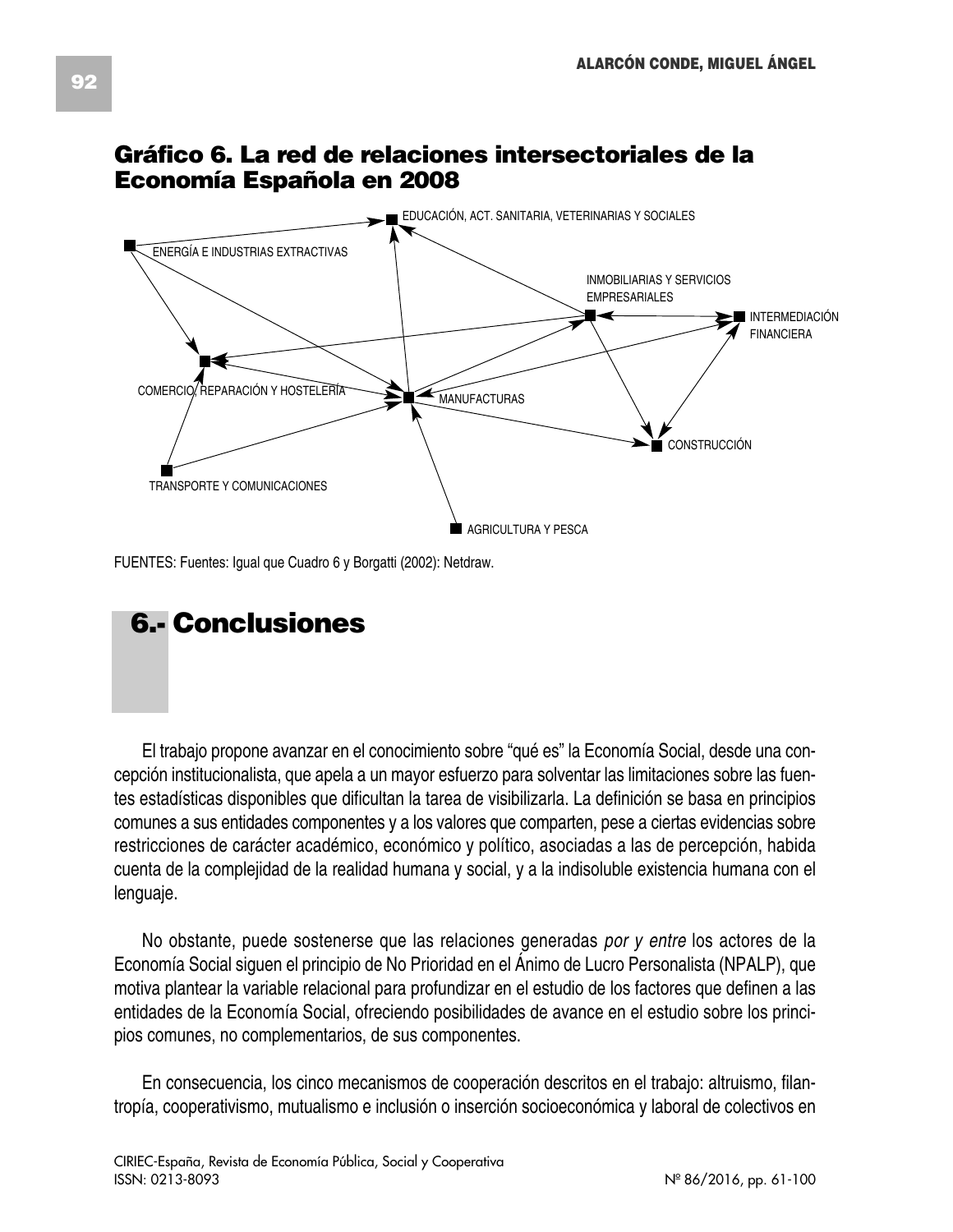riesgo de exclusión, concluyen que hay un principio denominador común de No Prioridad en el Ánimo de Lucro Personal en las *instituciones formales* componentes de la Economía Social.

Por otro lado, estas entidades siguen una pauta institucional evolutiva desde los hábitos hasta las instituciones formales que son, y otra adaptativa a través de la persistencia en las funciones económicas que ejercen. De ahí la diversidad de configuraciones locales. Paralelamente, formalizada una *organización* de la Economía Social en la que sus actores procedan bajo el principio de prioridad en el ánimo de lucro personalista, la *institución* tenderá a extinguirse al no formalizarse en coherencia con sus hábitos constitutivos.

La Economía Social soluciona el problema de la asignación de los recursos bajo los *mecanismos de su liberación* (austeridad-redistribución) y de *las contribuciones* a través de las funciones económicas realizadas a través de sus entidades, y no por el mecanismo de los *precios*.

Además de cierta evidencia sobre TSE no cuantificadas en los Sistemas de Cuentas Nacionales, que obtendrían cierto Excedente Social (entre los 4 y 7 mil millones de euros en España entre 2000 y 2005), también se puede avanzar en la medida de rutinas similares (*TSE ampliadas*) del segmento Lucrativo de la Economía Social. Para la Economía Española una media de 50 millones de euros anuales por parte del cooperativismo español entre 2000 y 2008 con el objetivo de mantener el empleo.

Para el caso español se contrasta el *principio de causalidad acumulativa*, explicativo de la polarización económica, más intensa para las redes de relaciones intersectoriales que actúan en el sistema convencional, capitalista, basado en el mecanismo de los precios, y menos intensa para los esquemas de relaciones económico-productivas que actúan en el ámbito de la Economía Social, que sigue el hábito de NPALP como regla fundamentada en la evolución del hábito de *reciprocidad* y en la búsqueda de un beneficio colectivo. Así, la diferencia estructural entre cooperativas y entidades societarias, por sectores productivos, apuntala una diferencia de la causa adaptativa, o institucional-evolutiva, del segmento Lucrativo de la Economía Social en caso español. En efecto, los sectores con gran peso cooperativo, como Primario o Construcción ("Motor" cooperativo en 2008) confirman una adaptación inercial del cooperativismo hacia la actividad inmobiliaria, que aceleraban las entidades tradicionales societarias. Además, la diferencia de cohesión y densidad entre las redes de relaciones intersectoriales cooperativas y las de la Economía General, en la primera década de 2000, evidencia empíricamente la causalidad acumulativa como explicación institucional, basada en su distinta vertebración.

En consecuencia, no se trata de que la Economía Social genere más actividad económica comparativamente, sino que la destruye con menos facilidad en momentos recesivos. Lo anterior se comprueba también mediante la observación de cambios en la dinámica de los multiplicadores sectoriales, constatando la *causa institucional* como razón de ser del cooperativismo y, así, de la Economía Social, que manifiesta hábitos relacionales de empatía que suavizan los resultados económicos que arrojan los ciclos recesivos, complementando el conjunto de emprendimientos.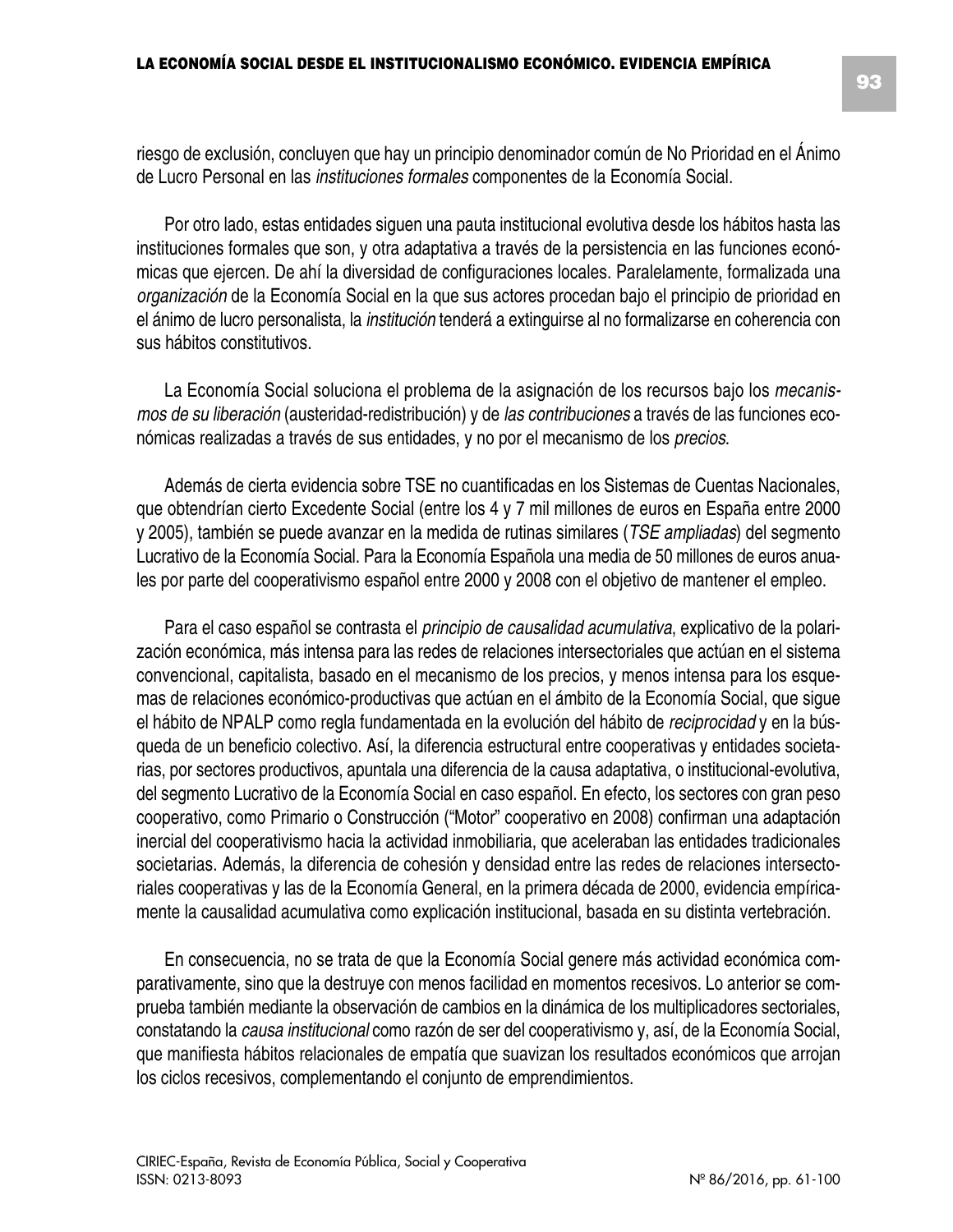Por tanto, la Economía Social resulta ser un conjunto de relaciones persistentes de empatía (redes de hábitos, *instituciones*), formalizadas en entidades productoras de bienes y servicios, que tienen como principio común la NPALP y emiten TSE. Se trata de entidades que tienen una prioridad de valores altruistas, filantrópicos, cooperativistas, mutualistas y de promoción de inclusión socioeconómica y laboral, por encima del beneficio pecuniario de finalidad personal. Las relaciones de empatía pueden ser interpersonales, tanto dentro de las mismas *instituciones,* como fuera de ellas, *interinstitucionales*. Y, en tanto redes, pueden formalizarse en grafos. Lo anterior, siempre con todas las salvedades a tener en cuenta en la acotación teórica propuesta y en las limitaciones de información que configuran la evidencia empírica; cuestiones recurrentes para seguir avanzando y perfilando tanto el conjunto como las posibles líneas a seguir estudiando en relación a la propuesta presentada en estas páginas.

# **Bibliografía**

- ALARCÓN, M.A. (2011): "Incidencia de la Economía Social y Solidaria en las Cuentas Nacionales. Hacia una identificación de su necesidad y un mapeo de la experiencia europea". En: Fernández Álvarez, J.F. (Ed): *Innovación y Economía social y solidaria*, Soporte y diseño, Barranquilla, Colombia.
- ALARCÓN, M.A., CASTRO, L.M. & RODRÍGUEZ, N. (2016): *Metodología para la Construcción del Sistema de Cuentas Nacionales del Sector de Economía Solidaria en Colombia*, [Documento de trabajo del Proyecto "Impacto social y económico del cooperativismo en Colombia"], Centro de Investigaciones sobre el Cooperativismo, Bogotá.
- ALARCÓN, M.A. ( 2016): *Las Cuentas del Cooperativismo de Colombia. Magnitudes cuantitativas e impacto económico 2003-2010*, [Informe Final del Proyecto "Impacto social y económico del cooperativismo en Colombia", Centro de Investigaciones sobre el Cooperativismo, Bogotá.
- AMÍN, A. (Ed.) (2009): *The Social Economy: International perspectives on Economic Solidarity*, Zed Books, Nueva York.
- BARABASI, A.L. (2002): *Link*, Perseus Publishing, Cambridge
- BAREA, J. (1990): "Conceptos y agentes de la Economía Social", *CIRIEC-España, Revista de Economía pública, social y cooperativa*, 8, 109-117.
- BAREA, J. & MONZÓN, J.L. (Dirs.) (1992): *Libro Blanco de la Economía Social en España*, Ministerio del Trabajo y Seguridad Social, Madrid.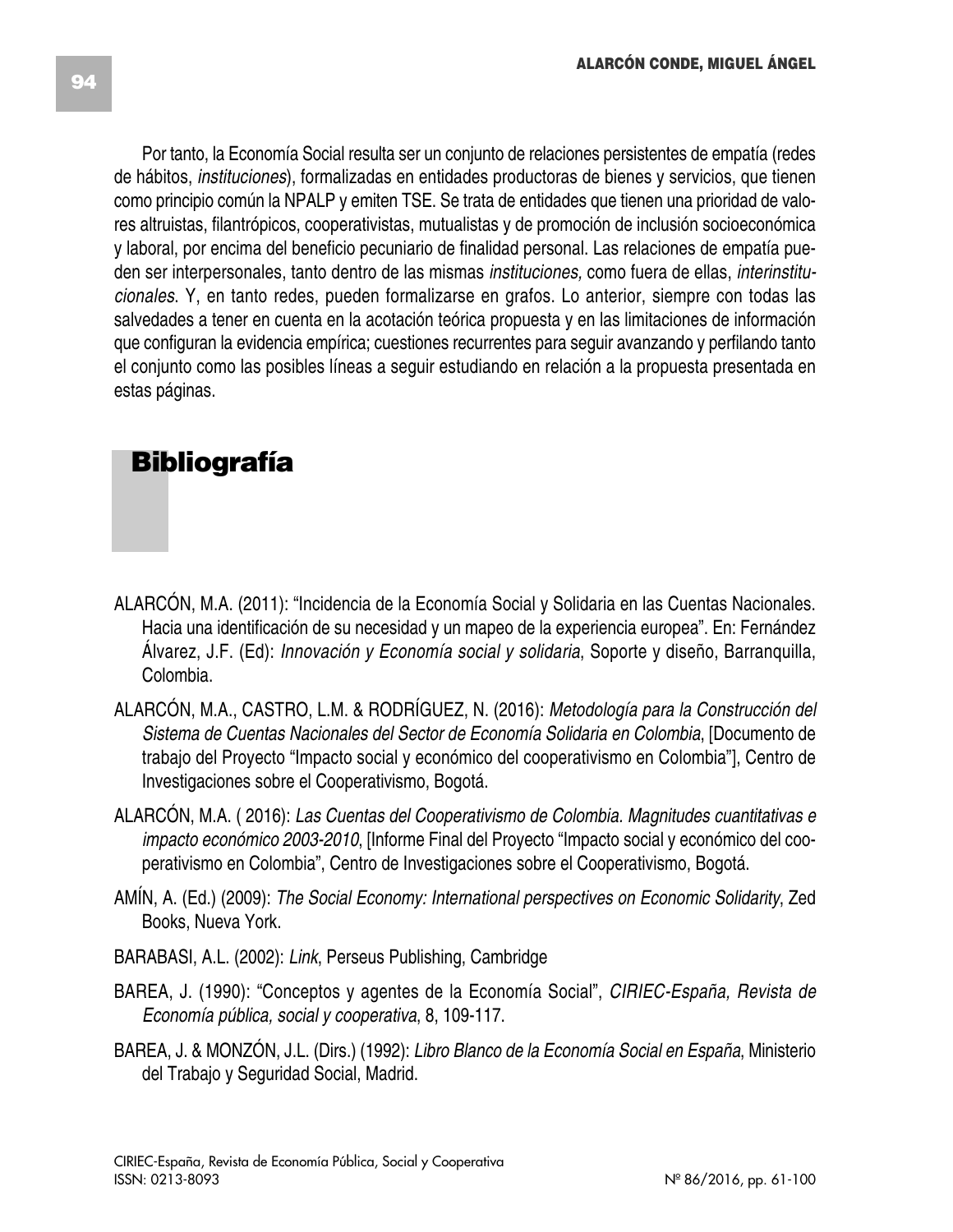- BAVELAS, A. (1948): "A mathematical model for group structure", *Human Organizations*, 7, 16-30.
- BERTALANFFY, L.V. (1993): *Teoría general de los sistemas: fundamentos, desarrollo, aplicaciones*, Fondo de Cultura Económica, México D.F.
- BONACICH, P. (1987): "Power and centrality: A family of measures", *American Journal of Sociology*, 92 (5), 1170-1182.
- BORGATTI, S.P. (2002): *NetDraw: Graph Visualization Software*, Analytic Technologies, Harvard.
- BORGATTI, S.P., EVERETT, M.G. & FREEMAN, L.C. (2002): *Ucinet for Windows: Software for Social Network Analysis*, Analytic Technologies, Harvard, MA.
- BORZAGA, C. & DEFOURNY, J. (2001): *The emergence of social enterprise*, Library of congress cataloging in publication data, Londres.
- BRIDGE, S., MURTAGH, B. & O´NEILL, K. (2009): *Understanding the social economy and the third sector*, Palgrave Macmillan, Londres.
- CHAVES, R. (1999): "La Economía Social como enfoque metodológico, como objeto de estudio y como disciplina científica", *CIRIEC-España, Revista de Economía Pública, Social y Cooperativa*, 22, 115-139.
- CHAVES, R., MONZÓN, J.L., PÉREZ DE URALDE, J.M. & RADRIGÁN, M. (2013): "La Economía Social en clave internacional. Cuantificación, reconocimiento institucional y visibilidad social en Europa, Iberoamérica y Norte de África", *REVESCO, Revista de Estudios Cooperativos,* 112 - Extraordinario en Homenaje al Profesor Alfonso Carlos Morales Gutiérrez, 112-150.
- CIIAC (CENTRO DE INVESTIGACIÓN, INFORMACIÓN y APOYO A LA CULTURA, A.C.) (2003): "Desarrollo Económico y bienes relacionales. Primera aproximación teórica". Traducción de Fondazione Giacomo Brodolini (1997): "Sviluppo economico e beni relazionali: una prima ricognizione teorica". *Economia y lavoro*. Enero-Junio 1-2, MASILIO EDITORI, POR SAVIÑON, A., DÍAZ, M.A. y REVILLA, R. por Editorial Schola, México.
- COASE, R.H. (1992): "The Institutional Structure of Production", *American Economic Review*, 82 (4), 713-719.
- COLEMAN, J.S. (1988): "Social capital in the creation of human capital", *American Journal Sociology*, 94 (Supplement), S95-S120.
- COLEMAN, J.S. (1990): *Foundations of Social Theory*, Harvard University Press, Cambridge (Massachusetts).
- COMISIÓN BRUNDTLAND (1987): *Nuestro Futuro Común*, Oxford University Press, Oxford.
- CORAGGIO, J.L. (1997): "Alternativas para o desenvolvimiento humano en un mundo globalizado", *Revista Proposta* (Fase), 72, 30-38.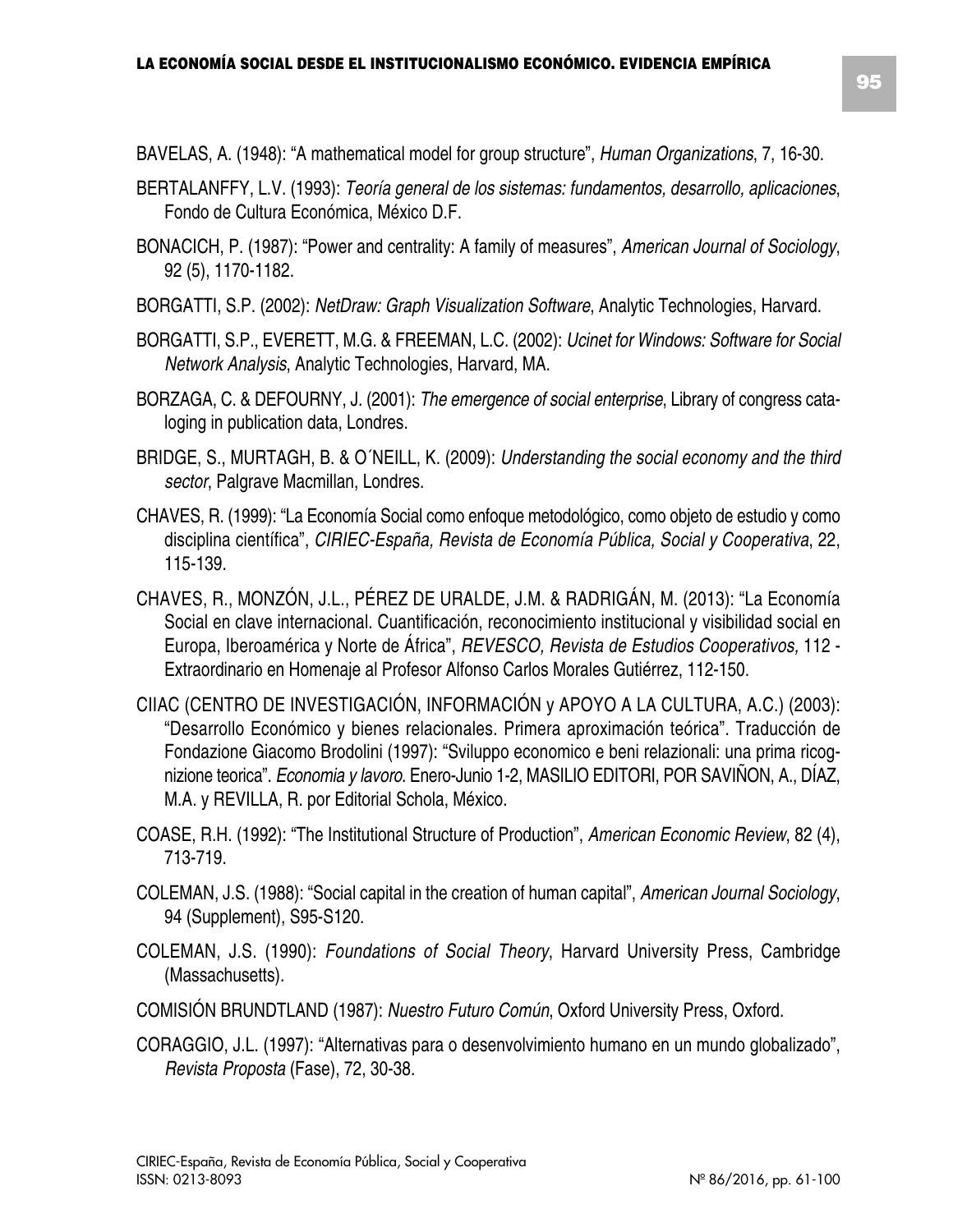- CORAGGIO, J.L. (2002): "La propuesta de Economía solidaria frente a la Economía neoliberal". Exposición realizada en la Conferencia sobre Economía Solidaria dentro del Eje I: La producción de riquezas y la reproducción social, del Foro Social Mundial, Porto Alegre, 31 enero a 5 febrero, http://www.coraggioeconomia.org/jlc/archivos%20para%20descargar/CHARLAS,%20CONFERENCIAS, %20DISCURSOS/JLC%20-%20Foro%20Social%20Mundial.pdf
- CORAGGIO, J.L. (2009): "Los caminos de la Economía social y solidaria", *Iconos. Revista de Ciencias Sociales*, Facultad Latinoamericana de Ciencias Sociales-Sede Académica de Ecuador, 33, 29- 38.
- DEFOURNY, J. (1992): "Orígenes, contextos y funciones de un Tercer Gran Sector". En: Monzón, J.L. y Defourny, J. (1992): *Economía Social. Entre economía capitalista y economía pública*, CIRIEC-España, Valencia.
- DEFOURNY, J. & DEVELTERE, P. (1999): "The social economy: the worldwide making of a third sector". En: Defourny, J., Develtere, P. & Fonteneau, B. (Eds.), *L´économie sociale au Nord et au Sud*.
- DEFOURNY, J., FAVREAU, L. & LAVILLE, J. (Dirs.) (1997): *Inserción y nueva Economía Social*, CIRIEC-España, Valencia, 335-355.
- DEFOURNY, J. & NYSSENS, M. (2012): "El enfoque EMES de empresa social desde una perspectiva comparada", *CIRIEC-España, Revista de Economía Pública, Social y Cooperativa*, 75, 7- 34.
- ECHEVERRÍA, R. (2008): *Ontología del lenguaje*, Granica, Buenos Aires.
- EUROSTAT (1996): *Sistema Europeo de Cuentas Económicas.* Oficina de publicaciones de Luxemburgo, http://europa.eu/legislation\_summaries/budget/l34005\_es.htm
- FAJARDO, I.G. (2016): "Social Economy enterprises: aims and principles". In: Cuypers, D., Coates, A., & Vallet, N. (Eds), *Social economy on the move. Legal aspects*, Publicatie Die Keure, Brujas.
- FELBER, C. (2012): *La economía del bien común*, Ed. Deusto, Barcelona
- FREEMAN, L.C. (1979): "Centrality in Social Networks. Conceptual Clarification", *Social Networks*, 1, 215-239.
- FILIPPO, A. (2007): "La Escuela Latinoamericana del Desarrollo: tensiones epistemológicas de un movimiento fundacional", *Cinta de Moebio: Revista electrónica de epistemología de ciencias sociales*, Universidad de Chile, Santiago de Chile, http://www.uchile.cl/29/difilippo.pdf
- FILIPPO, A. (2009): "Estructuralismo latinoamericano y teoría económica", *Revista CEPAL*, 98.
- FURTADO, C. (1968): *Teoría y política del desarrollo económico*, Siglo XXI, México, D.F.
- GAIGER, L.I. (1999): "La solidaridad como una alternativa económica para los pobres", *CIRIEC-España, Revista de Economía Pública, Social y Cooperativa*, 31, 186-205.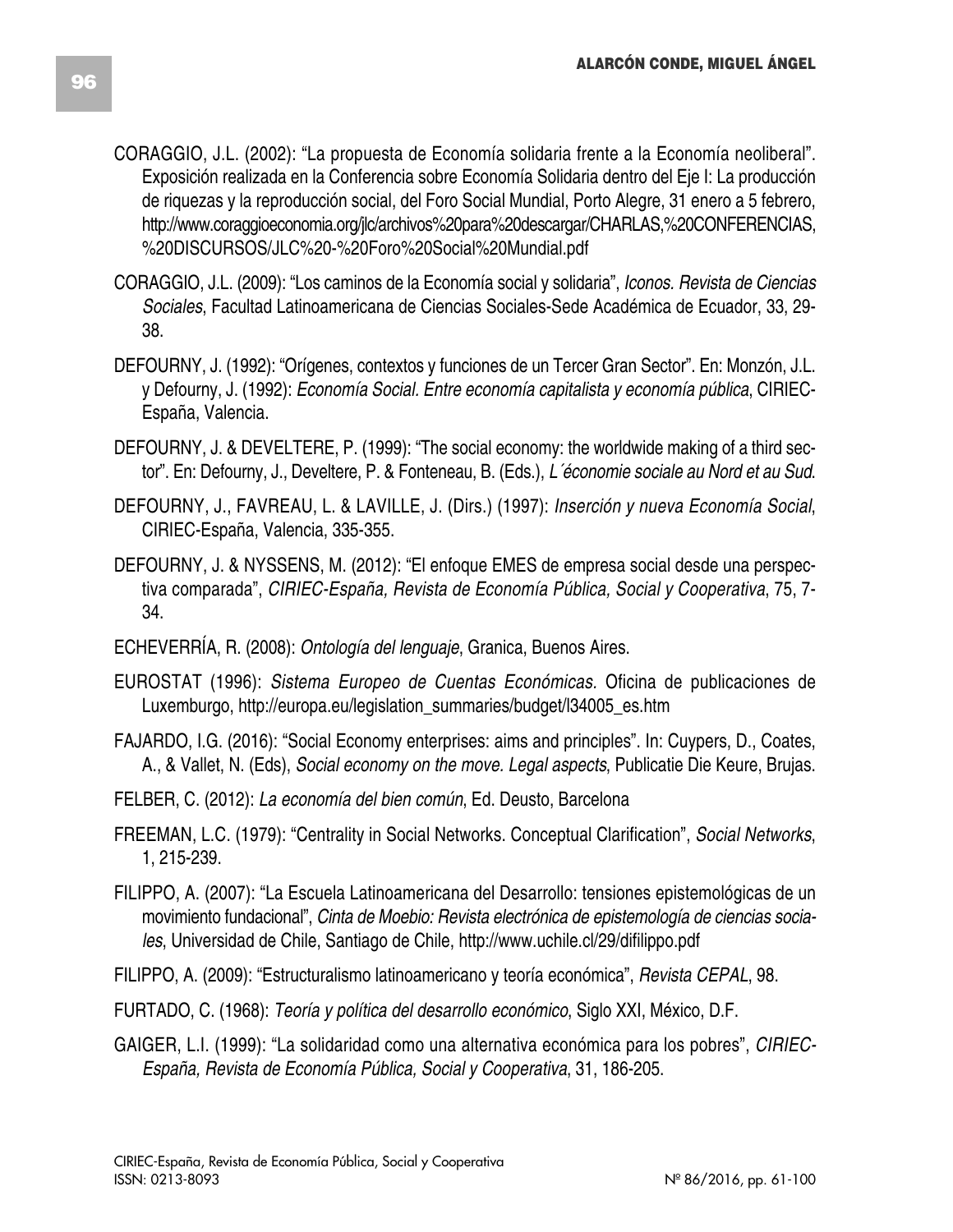- GAIGER, L.I. (2004): "Sentido e viabilidade das formas de produção não capitalistas: alguns resultados de pesquisa sobre a ESOL no Brasil", Sixth International Conference International Society For Third-Sector Research, Toronto (http://www.tau.org.ar).
- GAIGER, L.I. (2007): "La Economía Solidaria y el capitalismo en la perspectiva de las transiciones históricas". En: Coraggio, J.L. (Org.), *La Economía Social desde la periferia. Contribuciones latinoamericanas*, Colección lecturas sobre Economía Social, Altamira, Buenos Aires.
- GAIGER, L.I. (2008): "A dimensão empreendedora da economia solidária: notas para um debate necessário", *Otra Economía*, v. II, n. 3, julio/diciembre.
- GANDLGRUBER, B. (2007): "Procesos de Evolución de sistemas institucionales. Contribuciones de Geoffrey M. Hodgson a la teoría de la empresa". En: Taboada Ibarra Eunice (Coord.), *Hacia una nueva teoría de la empresa. Elementos desde la teoría Económica contemporánea*, Eon, México.
- GANDLGRUBER, B. (2010): *Instituciones, coordinación y empresas. Análisis económico más allá de mercado y estado*, Anthropos, Universidad Autónoma de México, Unidad Cuajimalpa, México.
- GARCÍA DELGADO, J.L. (Dir.) (2004): *Las cuentas de la Economía Social. El Tercer Sector en España*, Thomson Civitas-Fundación FONCE, Madrid.
- GARCÍA DELGADO, J.L. (Dir.) (2005): *La Economía Social en España. Volumen (I). Un enfoque económico del Tercer Sector*, Fundación FONCE, Madrid.
- GARCÍA DELGADO, J.L. (Dir.) (2009): *Las cuentas de la Economía Social. Magnitudes y Financiación del Tercer Sector en España 2005*, Editorial Aranzadi, Madrid.
- GARCÍA MUÑIZ, A.S. & RAMOS, C. (2003): "Las redes sociales como herramienta de análisis estructural input-output", *Revista hispana para el análisis de redes sociales*, 4.
- HANNEMAN, R.A. & RIDDLE, M. (2005): *Introduction to social network methods*, University of California, Riverside, http://faculty.ucr.edu/~hanneman/
- HODGSON, G. (1993): "Transaction Costs and the Evolution of the Firm". In: C. Pitelis (Ed.), *Transaction Costs, Markets and Hierarchies. Critical Assessments*, Basil Blackwell, Oxford, 77-100.
- HODGSON, G. (1993): "Institutional Economics: Surveying the Old and the New", *Metraeconomica*, 44 (1), 1-28.
- HODGSON, G. (1999): *Evolution and Institutions: On Evolutionary Economics and the Evolution of Economics*, Edward Elgar, Cheltenham.
- HODGSON, G. (2000): "What is the essence of Institutional Economics?", *Journal of Economic Issues*, 34 (2), 317-29.
- HODGSON, G. (2001): *How Economics Forgot History. The Problem of Historical Specifity in social Science*, London and New York: Routledge.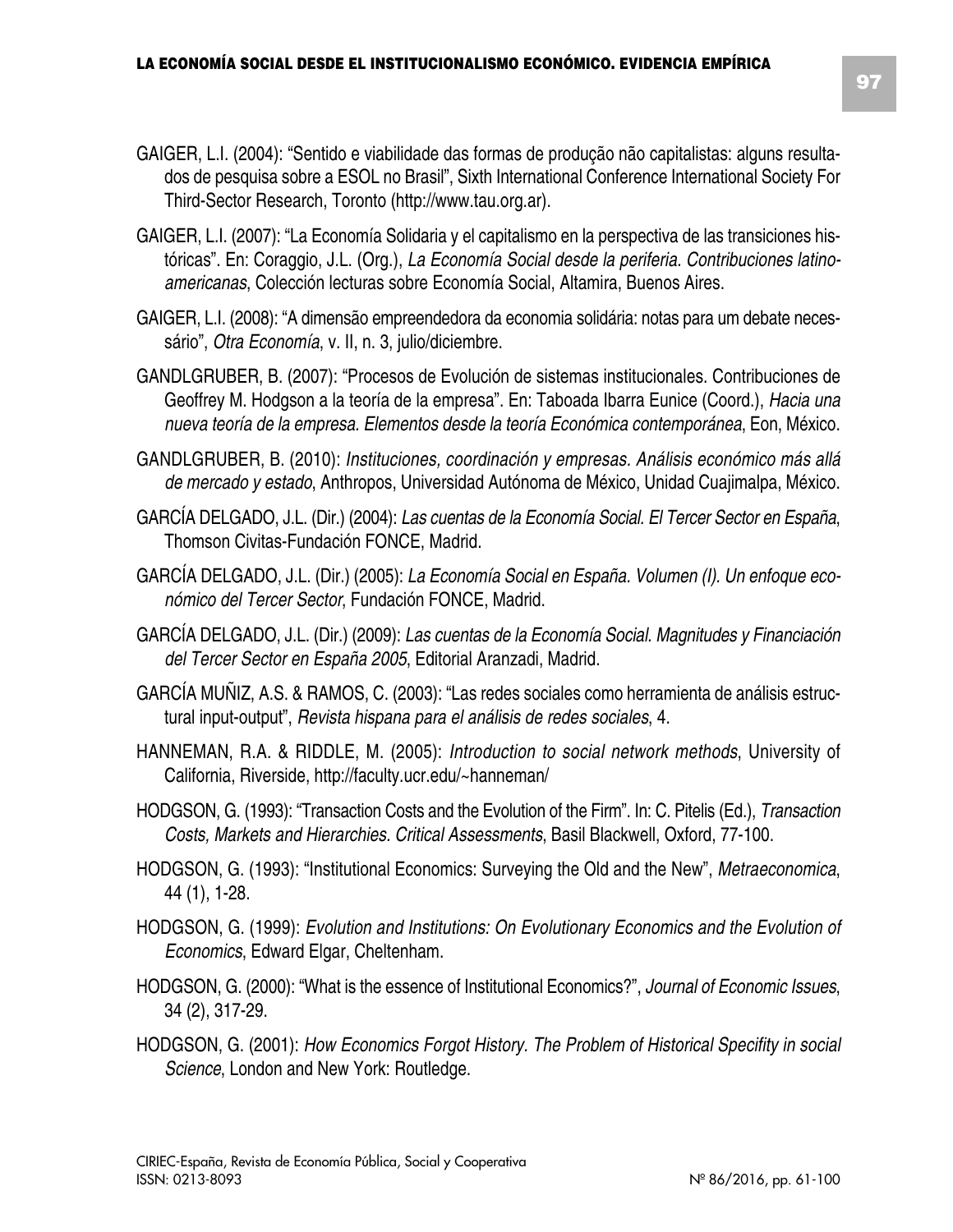- HODGSON, G. (2004): "Opportunism is Not the Only Reason Why Firms Exist: Why an Explanatory Emphasis on Opportunism May Mislead Management Strategy", *Industrial and Corporate Change*, 13 (1), 403-20.
- HUDSON, R. (2009): "Life on the edge: navigating the competitive tensions between the social and the economic in the social economy and in its relations to the mainstream", *Journal of Economic Geography*, 9 (4), 493-510.
- KALDOR, N. (1966): *Causes of the Slow Rate of Economic Growth of the United Kingdom. An Inaugural Lecture*, Cambridge, Cambridge University Press.
- KOSCHATZKY, K. (2002): "Fundamentos de la Economía de redes. Especial enfoque a la innovación", *Economía Industrial*, 346, 15-26.
- LEONTIEF, W. (1970): *El análisis económico input-output* (ed.1966), G. Gili, Barcelona.
- LÓPEZ, F. (2005): *Las raíces históricas del Tercer Sector*, Documento de trabajo 1/2004 de la serie La Economía Social en España, FONCE.
- MISES, L.V. (1980, edición 1986): *La acción humana. Tratado de Economía*, Unión Editorial, Traducido del original The Human Action de 1949 por Joaquín Reig Albiol.
- MONZÓN, J.L. (2006): "Economía Social y conceptos afines: fronteras borrosas y ambigüedades conceptuales del Tercer Sector", *CIRIEC-España, Revista de Economía Pública, Social y Cooperativa*, 56, 9-24.
- MONZÓN, J.L. (Dir.) (2010): *Las grandes cifras de la economía social, 2008*. CIRIEC-España, Valencia.
- MONZÓN, J.L. & CHAVES, R. (2007): *La Economía social en la Unión Europea*, N°. CESE/COMM/05/2005, Comité Económico y Social Europeo (CESE), Bruselas.
- MONZÓN, J.L. & CHAVES, R. (2012): *La Economía social en la Unión Europea*, Comité Económico y Social Europeo (CESE), Bruselas.
- MORAIS, L.P. et a. (2010): *Economía Social y Solidaria: construyendo un entendimiento común*, Documento de trabajo 2010, Centro Internacional de Formación de la Organización Internacional del Trabajo, Turín.
- MORAIS, L.P. & BACIC, M.J. (2009): "Economía Social y Solidaria y políticas públicas en Brasil: notas preliminares", ANAIS do 53 ICA, México (CD ROM).
- MORAIS, L.P. & BACIC, M.J. (2008): "Economía Social y programas de emancipación por medio de emprendimientos sociales en Brasil: los avances y las dificultades actuales", 27º Congreso Internacional de CIRIEC, Sevilla. (CD ROM).
- MORILLAS, A. (1983): *La Teoría de grafos en el Análisis Input-Output. La estructura productiva andaluza*, Universidad de Málaga, Málaga.
- MYRDAL, G. (1957): *Economic Theory and Underdeveloped Regions*, Duckworth, Londres.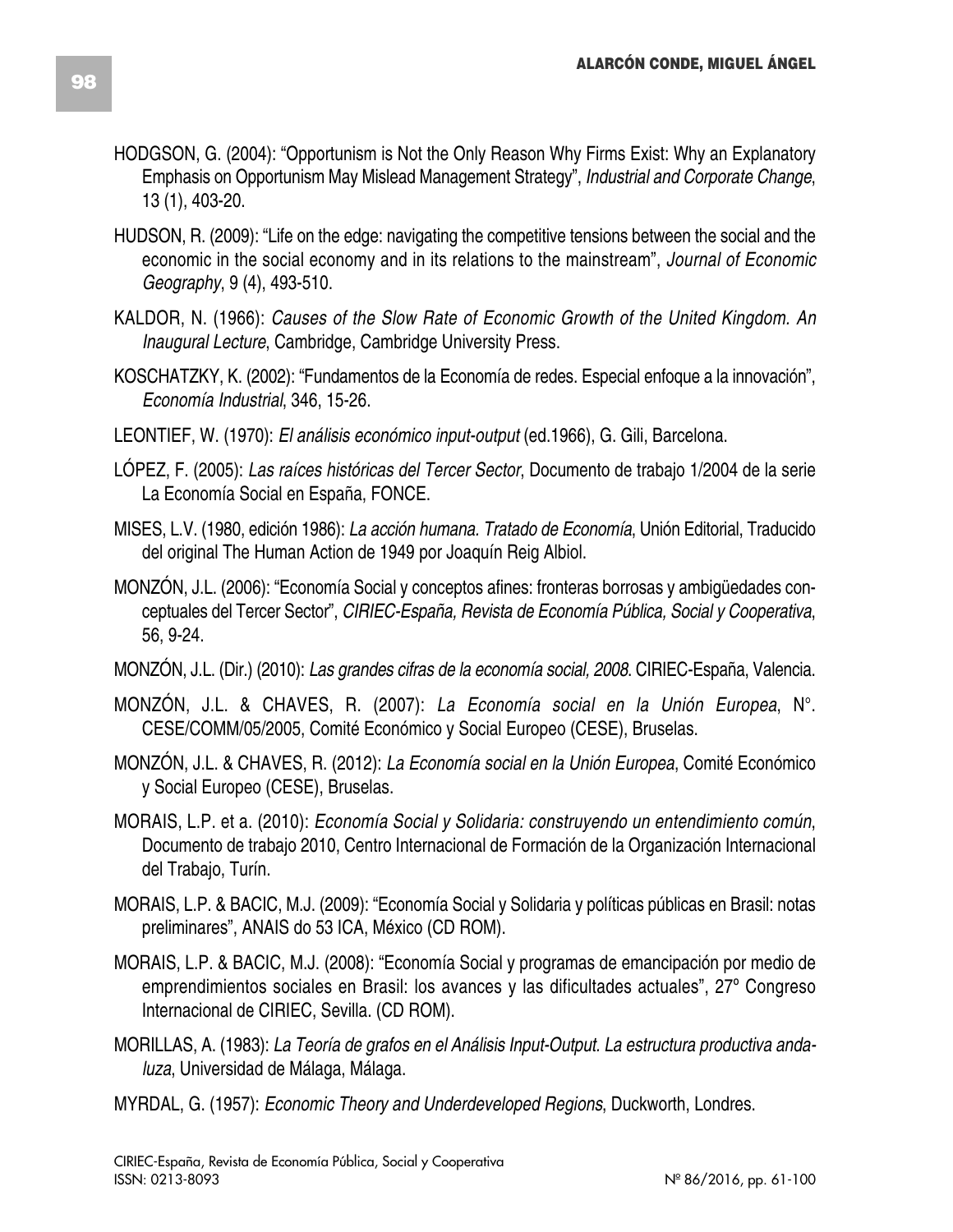- MYRDAL, G. (1968): *Asian Drama. An Inquiry Into the Poverty of Nations*, Vol. I-III, Pantheon, Nueva York.
- NACIONES UNIDAS (2003): *Manual de la ONU sobre Entidades No Lucrativas en el Sistema de Cuentas Nacionales 1993*, Nueva York.
- NORTH, D.C. (1995): *Instituciones, Cambio Institucional y Desempeño Económico*, FCE, México D.F.
- NOOTEBOOM, B. (2000): *Learning and Innovation in Organizations and Economics*, Oxford University Press, Oxford.
- NOOTEBOOM, B. (2002): *Trust – Forms, Foundations, Functions, Failures*, Edward Elgar, Cheltenham.
- NOOTEBOOM, B. (2003): "Governance and Competence: How can they be combined?", *Cambridge Journal of Economics*, 28 (4), 505-525.
- NOVAK, M. & HIGHFIELD, R. (2011): *Supercooperadores*, Ediciones B, Barcelona.
- NOYA, A. & CLARENCE, E. (2007): *The social economy: building inclusive economies*, OECD, París.
- PÉREZ DE MENDIGUREN, J.C. et al. (2009): "Economía Social, Empresa Social y Economía Solidaria: diferentes conceptos para un mismo debate", *Papeles de Economía Solidaria,* 1, REAS Euskadi, Bilbao.
- POTTS, J. (2000): *The New Evolutionary Microeconomics. Complexity, Competence and Adaptive Behavior*, Edward Elgar, Cheltenham.
- POTTS, J. (2001): "Knowledge and Markets", *Journal of Evolutionary Economics*, 11 (4), 413-32.
- PREBISCH, R. (1963): *Hacia una dinámica del desarrollo latinoamericano*, Fondo de Cultura Económica, México, D.F.
- PUTNAM, R. (1994): *Para hacer que la democracia funcione. La experiencia italiana en descentralización administrativa*, Galac, Caracas.
- RUTHERFORD, M. (1994): *Institutions in Economics. The Old and the New Institutionalism*, Cambridge University Press, Cambridge.
- SAJARDO, A. (1996): *Análisis Económico del Sector No Lucrativo*, Tirant lo Blanch, Valencia
- SALAMON, L. et al. (2004): *La sociedad civil global. Las dimensiones del sector No Lucrativo*, Fundación BBVA.
- SÁNCHEZ, L.A. & PÉREZ, E. (2015): "Las entidades de economía social como protagonistas de un nuevo modelo de emprendimiento y medidas legales de apoyo al emprendimiento", *CIRIEC-España, Revista de Economía Pública, Social y Cooperativa*, 84, 35-62.